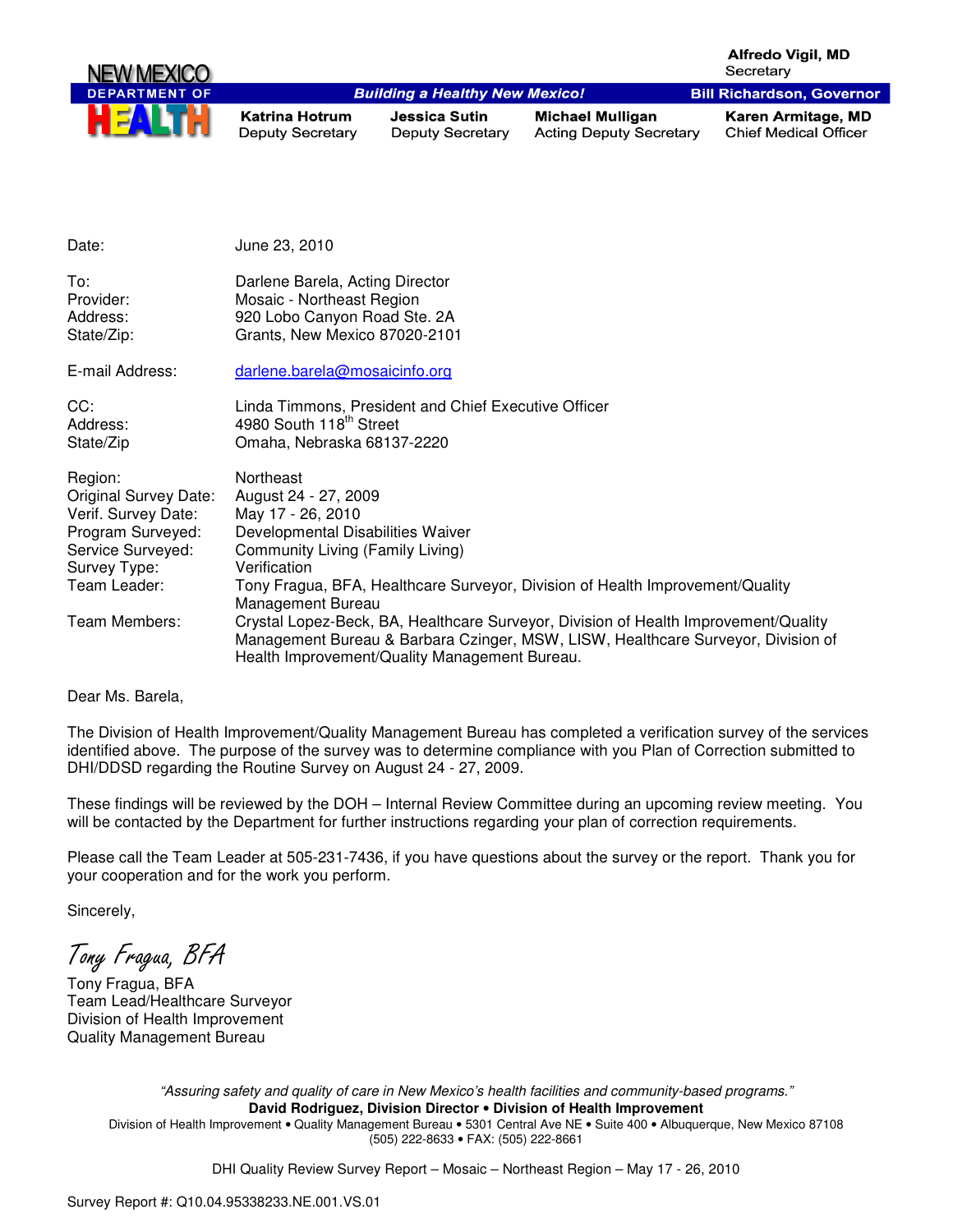| <b>Survey Process Employed:</b>      |                                                                                                                                                                                                                                                                                                                                                                                                                                                                        |                                                                                                |  |
|--------------------------------------|------------------------------------------------------------------------------------------------------------------------------------------------------------------------------------------------------------------------------------------------------------------------------------------------------------------------------------------------------------------------------------------------------------------------------------------------------------------------|------------------------------------------------------------------------------------------------|--|
| Entrance Conference Date:            | May 17, 2010                                                                                                                                                                                                                                                                                                                                                                                                                                                           |                                                                                                |  |
| Present:                             | <b>Mosaic</b><br>Lorraine Herrera, Family Living Coordinator                                                                                                                                                                                                                                                                                                                                                                                                           |                                                                                                |  |
|                                      | <b>DOH/DHI/QMB</b>                                                                                                                                                                                                                                                                                                                                                                                                                                                     | Crystal Lopez-Beck, BA, Healthcare Surveyor<br>Barbara Czinger, MSW, LISW, Healthcare Surveyor |  |
| <b>Exit Conference Date:</b>         | May 19, 2010                                                                                                                                                                                                                                                                                                                                                                                                                                                           |                                                                                                |  |
| Present:                             | <b>Mosaic</b><br>Lorraine Herrera, Family Living Coordinator<br>N. Lilly Collin, RN                                                                                                                                                                                                                                                                                                                                                                                    |                                                                                                |  |
|                                      | <b>DOH/DHI/QMB</b>                                                                                                                                                                                                                                                                                                                                                                                                                                                     | Crystal Lopez-Beck, BA, Healthcare Surveyor<br>Barbara Czinger, MSW, LISW, Healthcare Surveyor |  |
| <b>Homes Visited</b>                 | Number:                                                                                                                                                                                                                                                                                                                                                                                                                                                                | 7                                                                                              |  |
| Administrative Locations Visited     | Number:                                                                                                                                                                                                                                                                                                                                                                                                                                                                | 1                                                                                              |  |
| <b>Total Sample Size</b>             | Number:                                                                                                                                                                                                                                                                                                                                                                                                                                                                | 7<br>0 - Jackson Class Members<br>7 - Non-Jackson Class Members                                |  |
| Records Reviewed (Persons Served)    | Number:                                                                                                                                                                                                                                                                                                                                                                                                                                                                | 7 - Family Living<br>7                                                                         |  |
| <b>Administrative Files Reviewed</b> | <b>Billing Records</b><br>$\bullet$<br><b>Medical Records</b><br>$\bullet$<br>Incident Management Records<br>$\bullet$<br><b>Personnel Files</b><br>$\bullet$<br><b>Training Records</b><br>$\bullet$<br>Agency Policy and Procedure<br>$\bullet$<br><b>Caregiver Criminal History Screening Records</b><br>$\bullet$<br><b>Employee Abuse Registry</b><br>$\bullet$<br>Human Rights Notes and/or Meeting Minutes<br>$\bullet$<br>Nursing personnel files<br>$\bullet$ |                                                                                                |  |

- Evacuation Drills
- Quality Improvement/Quality Assurance Plan

CC: Distribution List: DOH - Division of Health Improvement

- DOH Developmental Disabilities Supports Division
- DOH Office of Internal Audit
- HSD Medical Assistance Division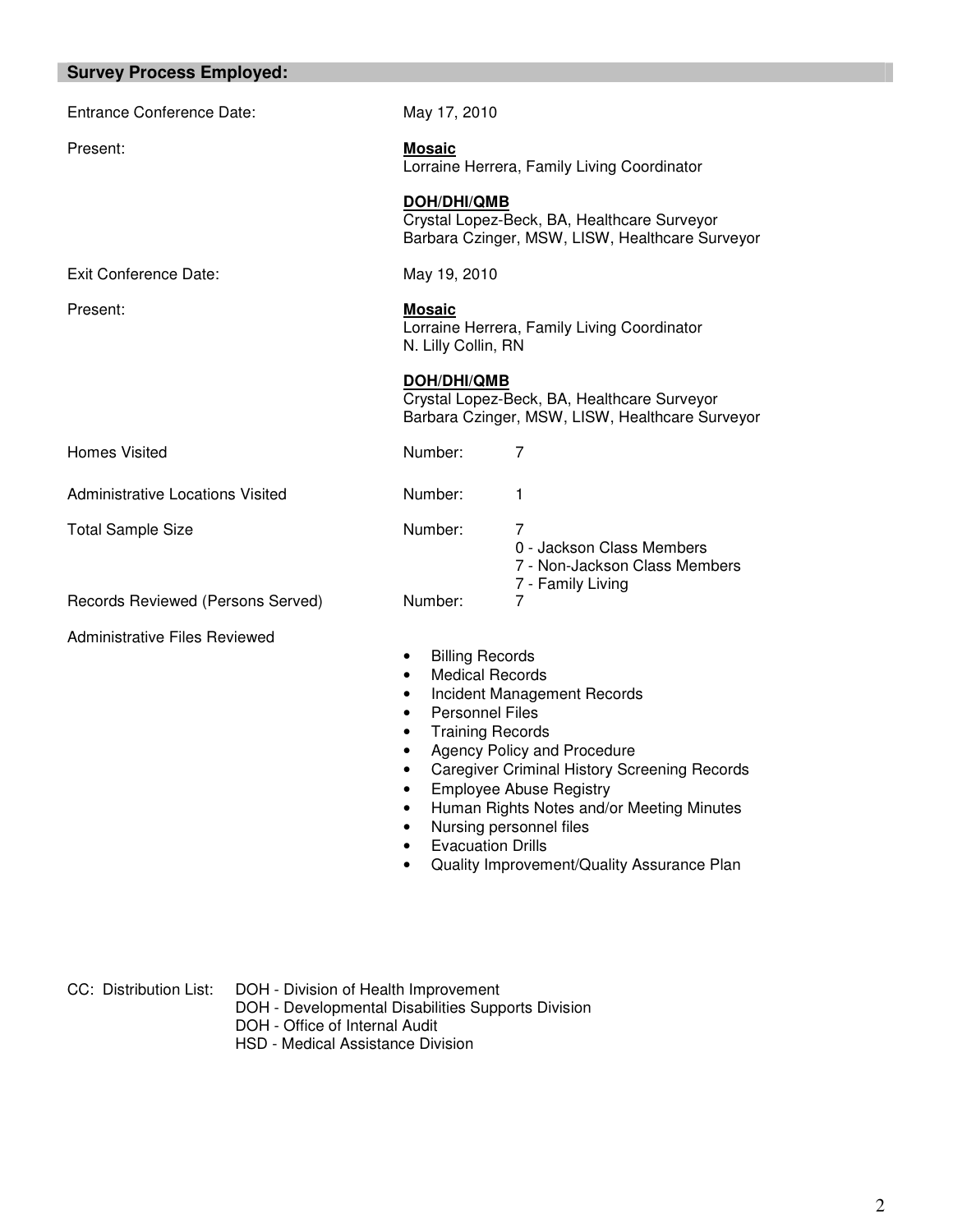# **QMB Scope and Severity Matrix of survey results**

Each deficiency in your Report of Findings is scored on a Scope and Severity Scale. The culmination of each deficiency's Scope and Severity is used to determine degree of compliance to standards and regulations and level of QMB Certification.

|                |                      |                                                             |                                  | <b>SCOPE</b>                    |                                        |
|----------------|----------------------|-------------------------------------------------------------|----------------------------------|---------------------------------|----------------------------------------|
|                |                      |                                                             | <b>Isolated</b><br>$01\% - 15\%$ | <b>Pattern</b><br>$16\% - 79\%$ | <b>Widespread</b><br>80% - 100%        |
|                | High Impact          | Immediate Jeopardy to<br>individual health and or<br>safety | J.                               | K.                              | ц.                                     |
| <b>SEVERIT</b> |                      | <b>Actual harm</b>                                          | G.                               | H.                              | л.                                     |
|                | Medium<br>Impact     | No Actual Harm<br>Potential for more than                   | D.                               | Ε.                              | F. (3 or more)                         |
|                |                      | minimal harm                                                | $D.$ (2 or less)                 |                                 | F. (no conditions of<br>participation) |
|                | <b>Impact</b><br>Low | No Actual Harm<br>Minimal potential for<br>harm.            | А.                               | <b>B.</b>                       | C.                                     |

# **Scope and Severity Definitions:**

# **Key to Scope scale:**

Isolated:

A deficiency that is limited to 1% to 15% of the sample, usually impacting no more than one or two individuals in the sample.

### Pattern:

A deficiency that impacts a number or group of individuals from 16% to 79% of the sample is defined as a pattern finding. Pattern findings suggest the need for system wide corrective actions.

# Widespread:

A deficiency that impacts most or all (80% to 100%) of the individuals in the sample is defined as widespread or pervasive. Widespread findings suggest the need for system wide corrective actions as well as the need to implement a Continuous Quality Improvement process to improve or build infrastructure. Widespread findings must be referred to the Internal Review Committee for review and possible actions or sanctions.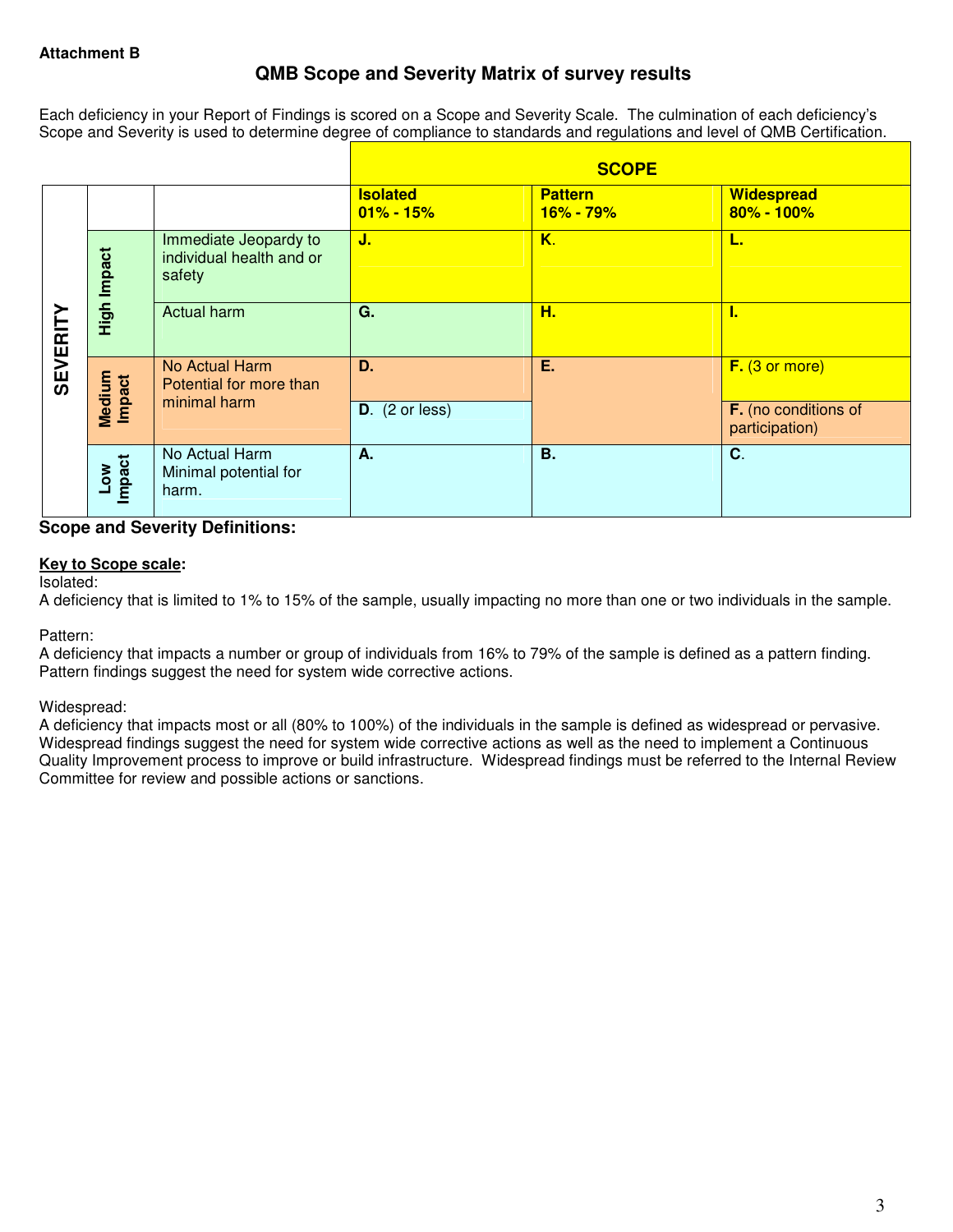# **Guidelines for the Provider Informal Reconsideration of Finding (IRF) Process**

## **Introduction:**

Throughout the process, surveyors are openly communicating with providers. Open communication means that surveyors have clarified issues and/or requested missing information before completing the review. Regardless, there may still be instances where the provider disagrees with a specific finding.

To informally dispute a finding the provider must request in writing an Informal Reconsideration of the Finding (IRF) to the QMB Deputy Bureau Chief **within 10 working days** of receipt of the final report.

The written request for an IRF **must be completed on the QMB Request for Informal Reconsideration of Finding Form** (available on the QMB website: http://dhi.health.state.nm.us/qmb) and must specify in detail the request for reconsideration and why the finding is inaccurate. The **IRF request must include all supporting documentation or evidence that was not previously reviewed during the survey process.** 

### **The following limitations apply to the IRF process:**

- The request for an IRF and all supporting evidence must be received in 10 days.
- Findings based on evidence requested during the survey and not provided may not be subject to reconsideration.
- The supporting documentation must be new evidence not previously reviewed by the survey team.
- Providers must continue to complete their plan of correction during the IRF process
- Providers may not request an IRF to challenge the Scope and Severity of a finding.
- Providers may not request an IRF to challenge the sampling methodology.
- Providers may not request an IRF based on disagreement with the nature of the standard or regulation.
- Providers may not request an IRF to challenge the team composition
- Providers may not request an IRF to challenge the QMB Quality Approval Rating and the length of their DDSD provider contract.

A Provider forfeits the right to an IRF if the request is not made within 10 working days of receiving the report and does not include all supporting documentation or evidence to show compliance with the standards and regulations.

QMB has 30 working days to complete the review and notify the provider of the decision. The request will be reviewed by the IRF committee. The Provider will be notified in writing of the ruling, no face to face meeting will be conducted.

When a Provider requests that a finding be reconsidered, it does not stop or delay the Plan of Correction process. **Providers must continue to complete the Plan of Correction, including the finding in dispute regardless of the IRF status.** If a finding is successfully reconsidered, it will be noted and will be removed or modified from the report. It should be noted that in some cases a Plan of Correction may be completed prior to the IRF process being completed. The provider will be notified in writing on the decisions of the IRF committee.

### **Administrative Review Process:**

If a Provider desires to challenge the decision of the IRF committee they may request an Administrative Review by the DHI and DDSD Director. The Request must be made in writing to the QMB Bureau Chief and received within 5 days of notification from the IRF decision.

### **Regarding IRC Sanctions:**

The Informal Reconsideration of the Finding process is a separate process specific to QMB Survey Findings and should not be confused with any process associated with IRC Sanctions.

If a Provider desires to Dispute or Appeal an IRC Sanction that is a separate and different process. Providers may choose the Informal Dispute Resolution Process or the Formal Medicaid Fair Hearing Process to dispute or appeal IRC sanctions, please refer to the DOH Sanction policy and section 39 of the provider contract agreement.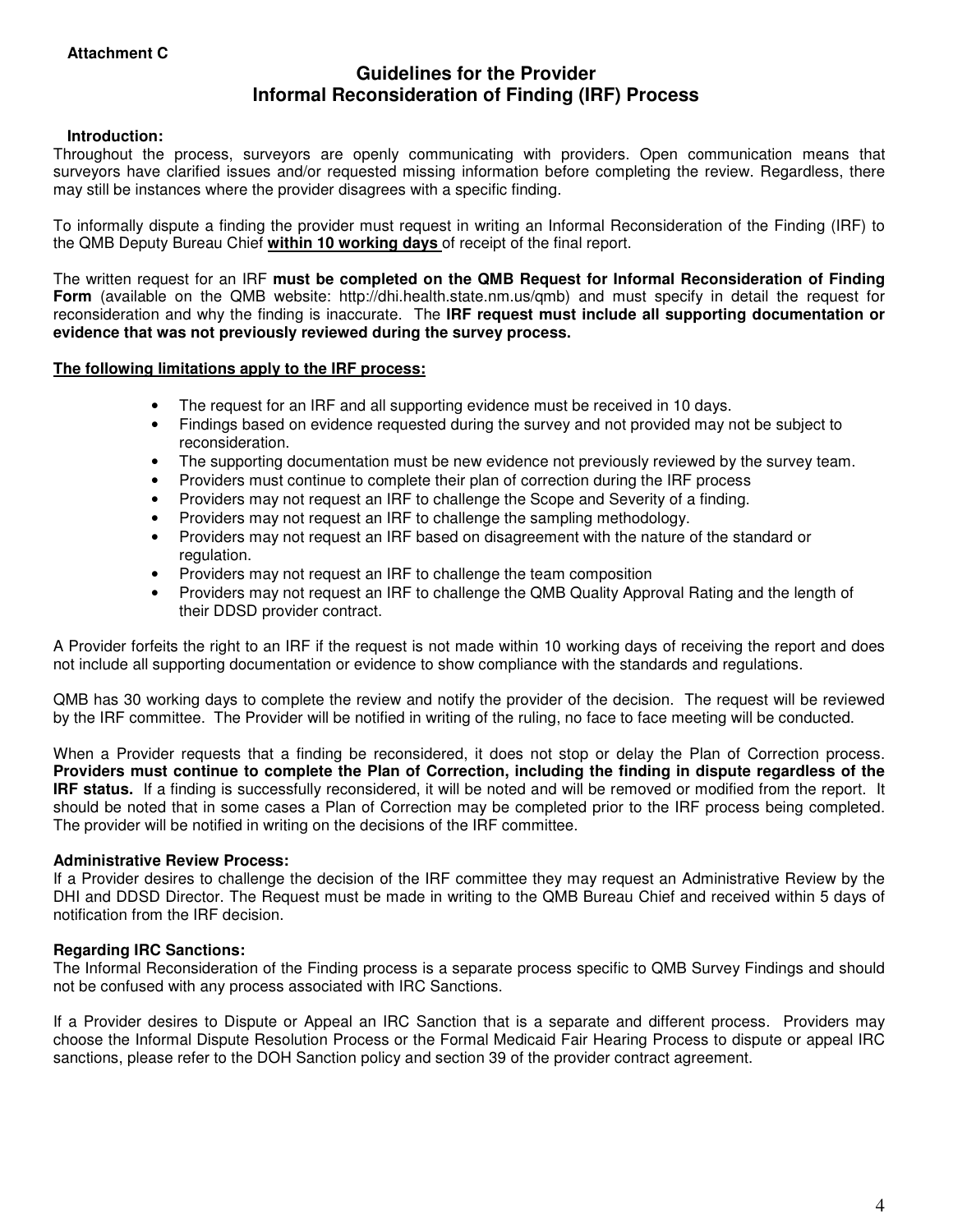| Agency:                          | <b>Mosaic - Northeast Region</b>        |
|----------------------------------|-----------------------------------------|
| Program:                         | Developmental Disabilities Waiver       |
| Service:                         | <b>Community Living (Family Living)</b> |
| Monitoring Type:                 | Verification                            |
| <b>Original Survey Date:</b>     | August 24 - 27, 2009                    |
| <b>Verification Survey Date:</b> | May 17 - 26, 2010                       |

| <b>Statute</b>                                                                                                                                                                                                                                                                                                                                                                                                                                                                                                                                                                                                                                                                                                                                                                                                                                                                                                                                                                                                                                | August 24 - 27, 2009 Deficiencies                                                                                                                                                                                                                                                                                                                                                                                               | May 17 - 26, 2010<br><b>Verification Survey - New and Repeat</b><br><b>Deficiencies</b> |
|-----------------------------------------------------------------------------------------------------------------------------------------------------------------------------------------------------------------------------------------------------------------------------------------------------------------------------------------------------------------------------------------------------------------------------------------------------------------------------------------------------------------------------------------------------------------------------------------------------------------------------------------------------------------------------------------------------------------------------------------------------------------------------------------------------------------------------------------------------------------------------------------------------------------------------------------------------------------------------------------------------------------------------------------------|---------------------------------------------------------------------------------------------------------------------------------------------------------------------------------------------------------------------------------------------------------------------------------------------------------------------------------------------------------------------------------------------------------------------------------|-----------------------------------------------------------------------------------------|
| Tag # 1A05 (CoP) General Requirements                                                                                                                                                                                                                                                                                                                                                                                                                                                                                                                                                                                                                                                                                                                                                                                                                                                                                                                                                                                                         | <b>Scope and Severity Rating: F</b>                                                                                                                                                                                                                                                                                                                                                                                             | <b>Scope and Severity Rating: N/A</b>                                                   |
| Developmental Disabilities (DD) Waiver Service<br>Standards effective 4/1/2007<br><b>CHAPTER 1 II. PROVIDER AGENCY</b><br><b>REQUIREMENTS:</b> The objective of these standards<br>is to establish Provider Agency policy, procedure<br>and reporting requirements for DD Medicaid Waiver<br>program. These requirements apply to all such<br>Provider Agency staff, whether directly employed or<br>subcontracting with the Provider Agency. Additional<br>Provider Agency requirements and personnel<br>qualifications may be applicable for specific service<br>standards.<br><b>General Requirements:</b><br>А.<br>The Provider Agency is required to develop<br>(2)<br>and implement written policies and procedures that<br>maintain and protect the physical and mental health<br>of individuals and which comply with all DDSD<br>policies and procedures and all relevant New<br>Mexico State statutes, rules and standards. These<br>policies and procedures shall be reviewed at least<br>every three years and updated as needed. | Based on record review, the Agency failed to review<br>and update its written policies and procedures every<br>three years or as needed.<br>The following polices and procedures provided during<br>the on-site survey (August 26, 2009) showed no<br>evidence of being reviewed every three years or being<br>updated as needed:<br>• "Medication Policy & Procedures" - Last reviewed<br>and/or revised - unknown, not dated. | Complete                                                                                |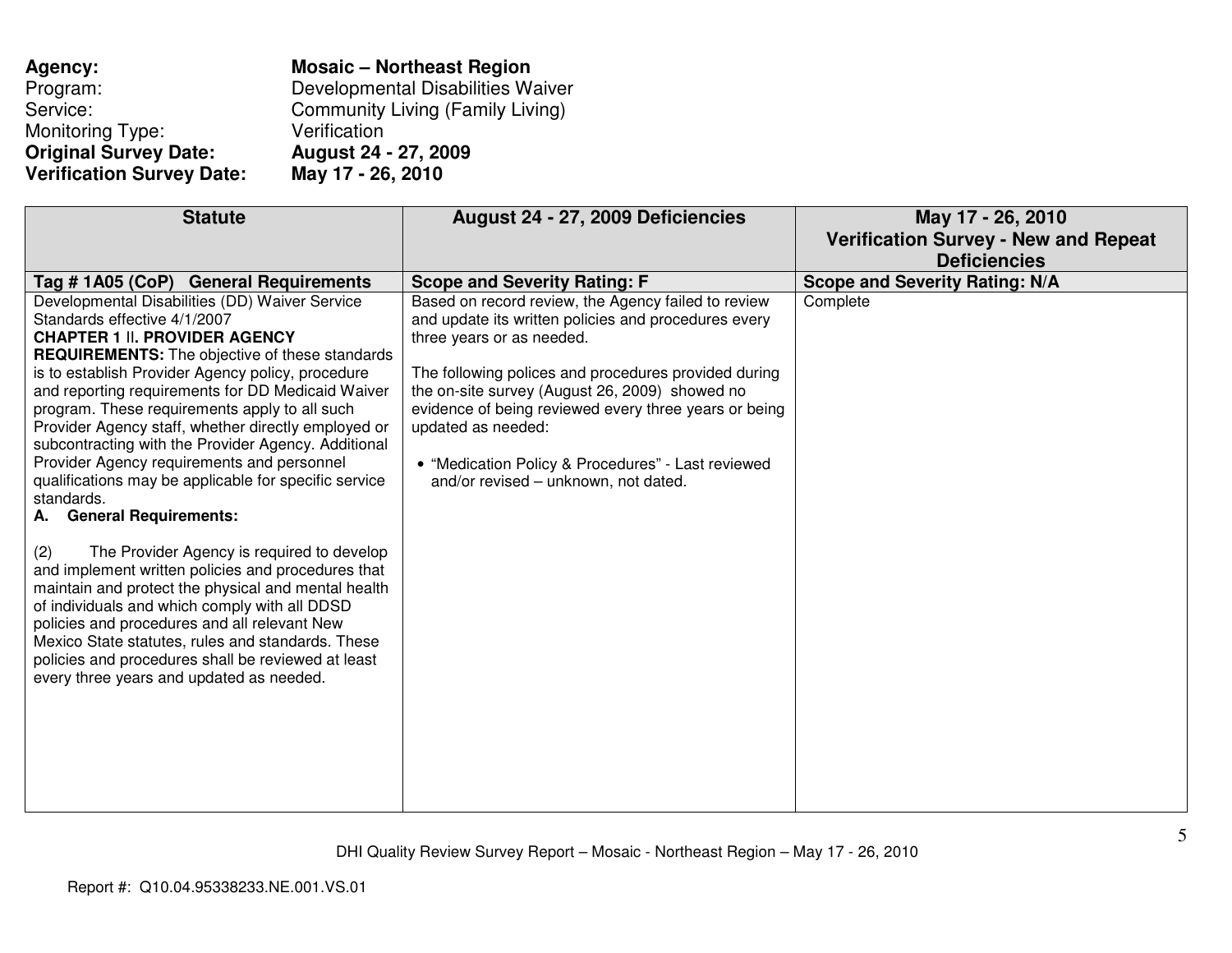| Tag #1A06 Provider Agency Policy and                                                                                                                                                                                                                                                                                                                                                                                                                                                                                                                                                                                                                                                                                                                                                                                                                                                                                                                                                                                                                                                                                                                                                                                                                                                                                                                                                                                                               | <b>Scope and Severity Rating: C</b>                                                                                                                                                                                                                                                                                                                                                                                                                                                                                                                                                                                                                                                                                                                                                                     | <b>Scope and Severity Rating: N/A</b> |
|----------------------------------------------------------------------------------------------------------------------------------------------------------------------------------------------------------------------------------------------------------------------------------------------------------------------------------------------------------------------------------------------------------------------------------------------------------------------------------------------------------------------------------------------------------------------------------------------------------------------------------------------------------------------------------------------------------------------------------------------------------------------------------------------------------------------------------------------------------------------------------------------------------------------------------------------------------------------------------------------------------------------------------------------------------------------------------------------------------------------------------------------------------------------------------------------------------------------------------------------------------------------------------------------------------------------------------------------------------------------------------------------------------------------------------------------------|---------------------------------------------------------------------------------------------------------------------------------------------------------------------------------------------------------------------------------------------------------------------------------------------------------------------------------------------------------------------------------------------------------------------------------------------------------------------------------------------------------------------------------------------------------------------------------------------------------------------------------------------------------------------------------------------------------------------------------------------------------------------------------------------------------|---------------------------------------|
| <b>Procedure Requirements</b>                                                                                                                                                                                                                                                                                                                                                                                                                                                                                                                                                                                                                                                                                                                                                                                                                                                                                                                                                                                                                                                                                                                                                                                                                                                                                                                                                                                                                      |                                                                                                                                                                                                                                                                                                                                                                                                                                                                                                                                                                                                                                                                                                                                                                                                         |                                       |
| Developmental Disabilities (DD) Waiver Service<br>Standards effective 4/1/2007<br><b>CHAPTER 1. II. PROVIDER AGENCY</b><br><b>REQUIREMENTS:</b> The objective of these standards<br>is to establish Provider Agency policy, procedure<br>and reporting requirements for DD Medicaid Waiver<br>program. These requirements apply to all such<br>Provider Agency staff, whether directly employed or<br>subcontracting with the Provider Agency. Additional<br>Provider Agency requirements and personnel<br>qualifications may be applicable for specific service<br>standards.<br><b>B. Provider Agency Policy and Procedure</b><br>Requirements: All Provider Agencies, in addition<br>to requirements under each specific service<br>standard shall at a minimum develop, implement<br>and maintain, at the designated Provider Agency<br>main office, documentation of policies and<br>procedures for the following:<br>(1) Coordination of Provider Agency staff serving<br>individuals within the program which delineates<br>the specific roles of agency staff, including<br>expectations for coordination with<br>interdisciplinary team members who do not<br>work for the provider agency;<br>Response to individual emergency medical<br>(2)<br>situations, including staff training for<br>emergency response and on-call systems as<br>indicated; and<br>Agency protocols for disaster planning and<br>(3)<br>emergency preparedness. | Based on record review, the Agency failed to<br>implement and maintain, at the Agency main office,<br>documentation of policies and procedures for the<br>following:<br>(2) Response to individual emergency medical<br>situations, including staff training for emergency<br>response and on-call systems as indicated; and<br>(3) Agency protocols for disaster planning and<br>emergency preparedness.<br>When Executive Director, #65, was asked about<br>Mosaic - NE Region's Policy and Procedures he<br>stated, "Mosaic - NE will have the same basic policy<br>and procedures as Mosaic - NW (Grants). However,<br>some will be different, for example the on-call<br>procedures and the evacuation procedures for Mosaic<br>- NE will be different then the ones for Mosaic - NW<br>(Grants)." | Complete                              |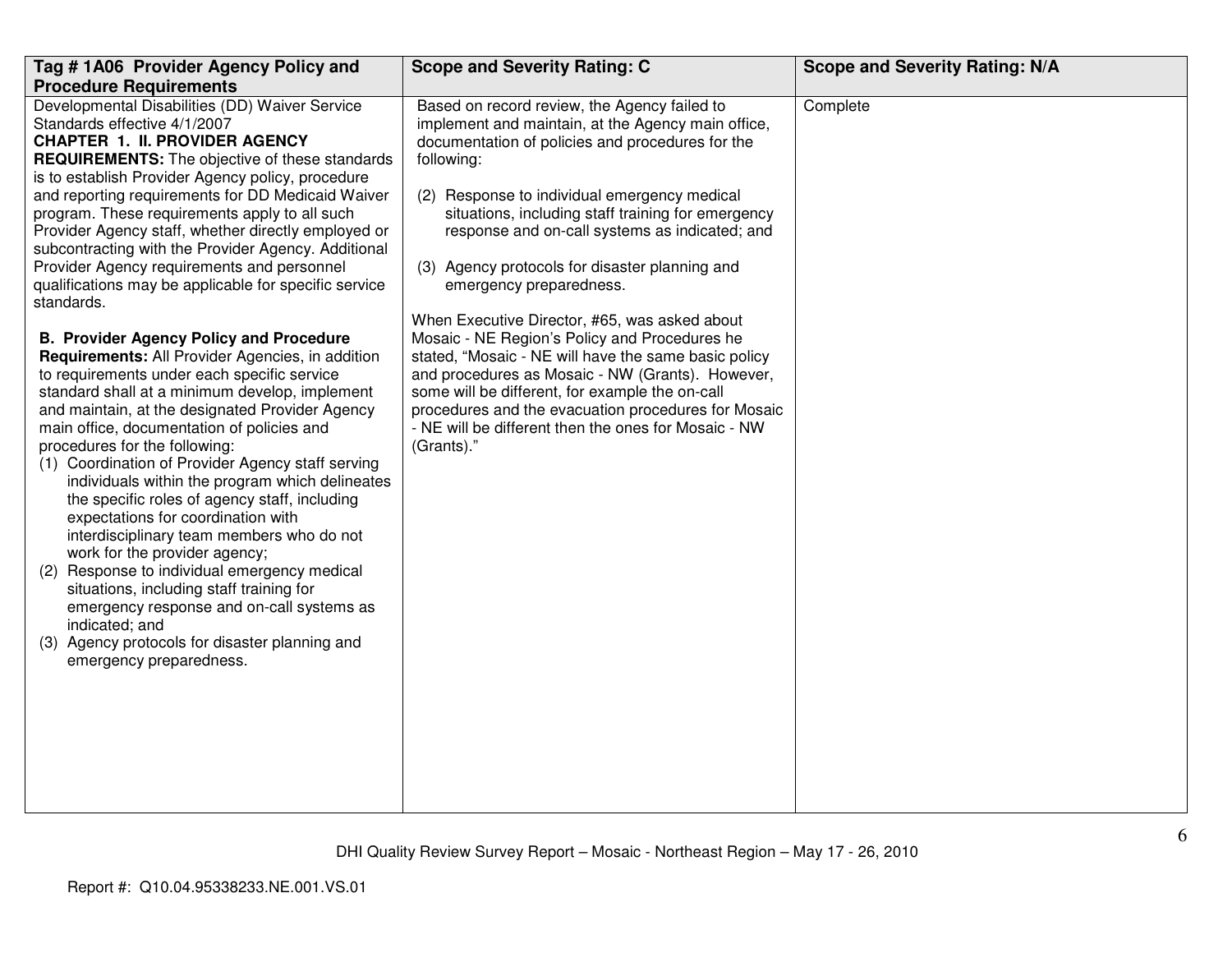| Tag #1A08 Agency Case File                              | <b>Scope and Severity Rating: A</b>                         | Scope and Severity Rating: N\A |
|---------------------------------------------------------|-------------------------------------------------------------|--------------------------------|
| Developmental Disabilities (DD) Waiver Service          | Based on record review, the Agency failed to maintain       | Complete                       |
| Standards effective 4/1/2007                            | at the administrative office a confidential case file for 1 |                                |
| <b>CHAPTER 1 II. PROVIDER AGENCY</b>                    | of 7 individuals.                                           |                                |
| <b>REQUIREMENTS:</b> The objective of these standards   |                                                             |                                |
| is to establish Provider Agency policy, procedure       | Review of the Agency individual case files revealed         |                                |
| and reporting requirements for DD Medicaid Waiver       | the following items were not found, incomplete, and/or      |                                |
| program. These requirements apply to all such           | not current:                                                |                                |
| Provider Agency staff, whether directly employed or     |                                                             |                                |
| subcontracting with the Provider Agency. Additional     | • Physical Therapy Plan (#5)                                |                                |
| Provider Agency requirements and personnel              |                                                             |                                |
| qualifications may be applicable for specific service   |                                                             |                                |
| standards.                                              |                                                             |                                |
| D. Provider Agency Case File for the Individual:        |                                                             |                                |
| All Provider Agencies shall maintain at the             |                                                             |                                |
| administrative office a confidential case file for each |                                                             |                                |
| individual. Case records belong to the individual       |                                                             |                                |
| receiving services and copies shall be provided to      |                                                             |                                |
| the receiving agency whenever an individual             |                                                             |                                |
| changes providers. The record must also be made         |                                                             |                                |
| available for review when requested by DOH, HSD         |                                                             |                                |
| or federal government representatives for oversight     |                                                             |                                |
| purposes. The individual's case file shall include      |                                                             |                                |
| the following requirements:                             |                                                             |                                |
| (1) Emergency contact information, including the        |                                                             |                                |
| individual's address, telephone number, names           |                                                             |                                |
| and telephone numbers of relatives, or guardian         |                                                             |                                |
| or conservator, physician's name(s) and                 |                                                             |                                |
| telephone number(s), pharmacy name, address             |                                                             |                                |
| and telephone number, and health plan if                |                                                             |                                |
| appropriate;                                            |                                                             |                                |
| (2) The individual's complete and current ISP, with     |                                                             |                                |
| all supplemental plans specific to the individual,      |                                                             |                                |
| and the most current completed Health                   |                                                             |                                |
| Assessment Tool (HAT);                                  |                                                             |                                |
| (3) Progress notes and other service delivery           |                                                             |                                |
| documentation;                                          |                                                             |                                |
| (4) Crisis Prevention/Intervention Plans, if there are  |                                                             |                                |
| any for the individual;                                 |                                                             |                                |
| (5) A medical history, which shall include at least     |                                                             |                                |
| demographic data, current and past medical              |                                                             |                                |
| diagnoses including the cause (if known) of the         |                                                             |                                |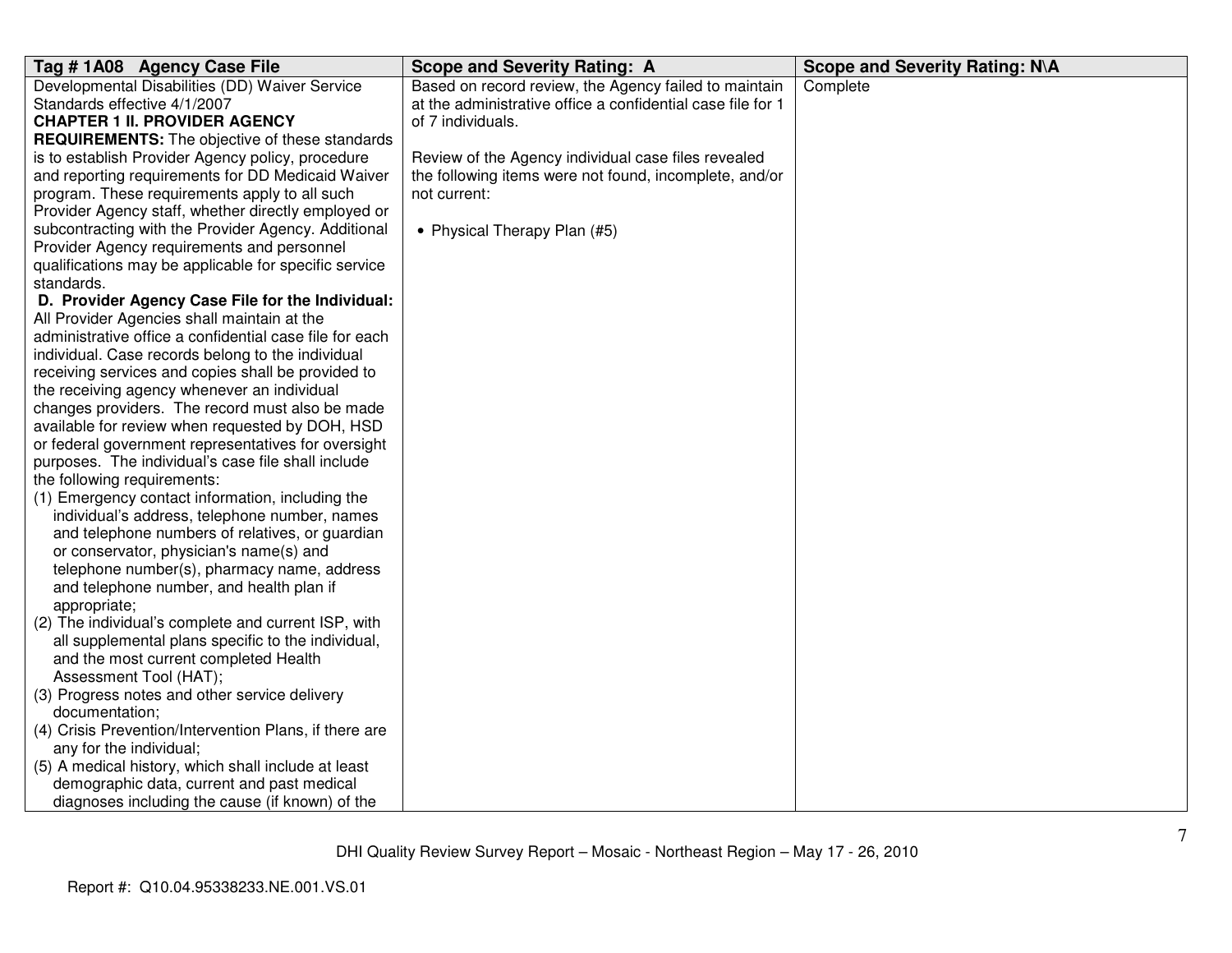| developmental disability, psychiatric diagnoses,    |  |
|-----------------------------------------------------|--|
| allergies (food, environmental, medications),       |  |
| immunizations, and most recent physical exam;       |  |
|                                                     |  |
| (6) When applicable, transition plans completed for |  |
| individuals at the time of discharge from Fort      |  |
| Stanton Hospital or Los Lunas Hospital and          |  |
|                                                     |  |
| Training School; and                                |  |
| (7) Case records belong to the individual receiving |  |
| services and copies shall be provided to the        |  |
| individual upon request.                            |  |
|                                                     |  |
| (8) The receiving Provider Agency shall be provided |  |
| at a minimum the following records whenever an      |  |
| individual changes provider agencies:               |  |
| (a) Complete file for the past 12 months;           |  |
|                                                     |  |
| (b) ISP and quarterly reports from the current      |  |
| and prior ISP year;                                 |  |
| (c) Intake information from original admission to   |  |
| services; and                                       |  |
| (d) When applicable, the Individual Transition      |  |
|                                                     |  |
| Plan at the time of discharge from Los Lunas        |  |
| Hospital and Training School or Ft. Stanton         |  |
| Hospital.                                           |  |
|                                                     |  |
|                                                     |  |
|                                                     |  |
|                                                     |  |
|                                                     |  |
|                                                     |  |
|                                                     |  |
|                                                     |  |
|                                                     |  |
|                                                     |  |
|                                                     |  |
|                                                     |  |
|                                                     |  |
|                                                     |  |
|                                                     |  |
|                                                     |  |
|                                                     |  |
|                                                     |  |
|                                                     |  |
|                                                     |  |
|                                                     |  |
|                                                     |  |
|                                                     |  |
|                                                     |  |
|                                                     |  |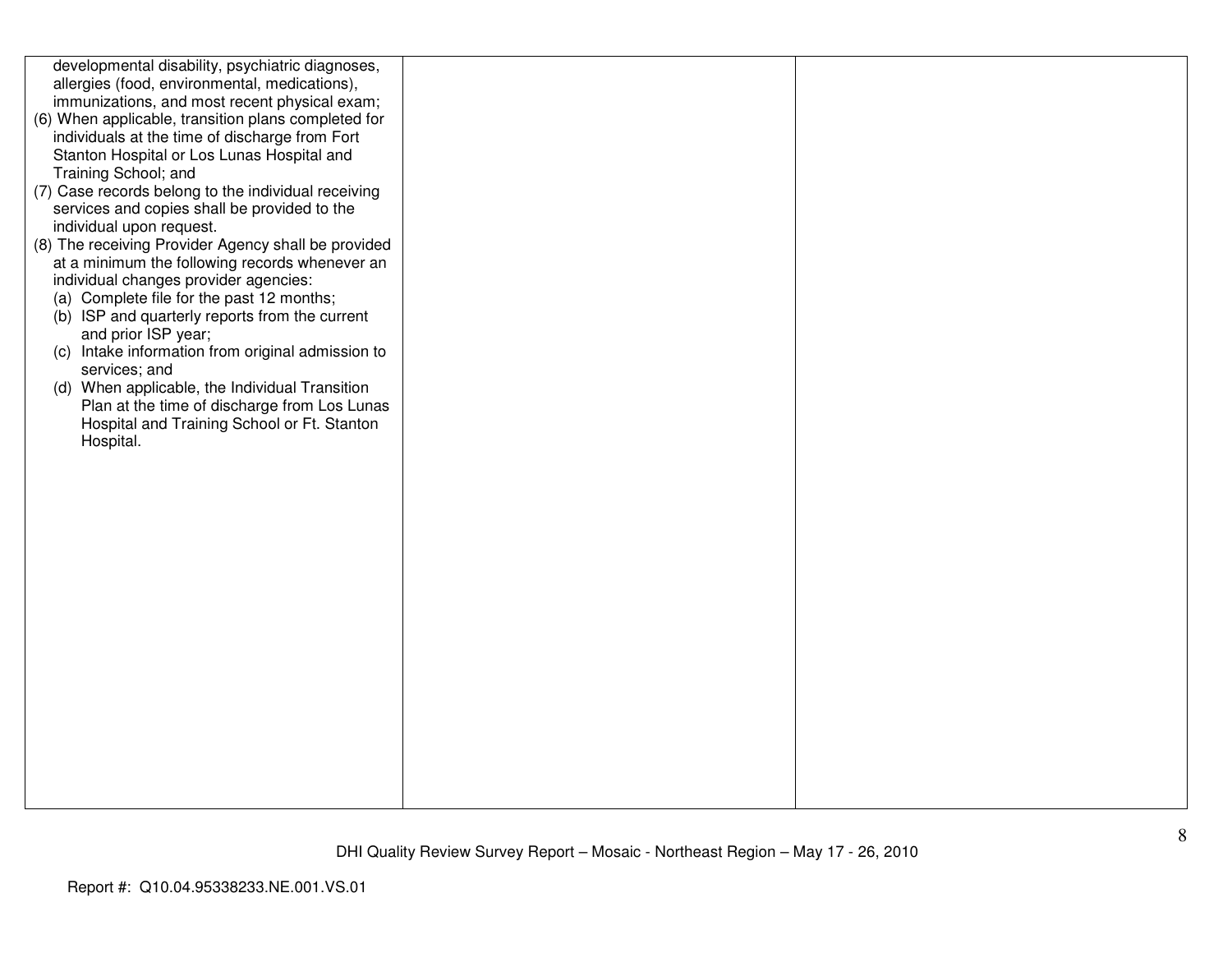| Tag # 1A08 Agency Case File - Progress<br><b>Notes</b>                                                                                                                                                                                                                                                                                                                                                                                                                                                                                                                                                                                                                                                                                                                                                                                                                                                                                                                                                                                                                                                                                                                                                                     | <b>Scope &amp; Severity Rating: B</b>                                                                                                                                                                                                                                                                                                                                                                              | <b>Scope and Severity Rating: N\A</b> |
|----------------------------------------------------------------------------------------------------------------------------------------------------------------------------------------------------------------------------------------------------------------------------------------------------------------------------------------------------------------------------------------------------------------------------------------------------------------------------------------------------------------------------------------------------------------------------------------------------------------------------------------------------------------------------------------------------------------------------------------------------------------------------------------------------------------------------------------------------------------------------------------------------------------------------------------------------------------------------------------------------------------------------------------------------------------------------------------------------------------------------------------------------------------------------------------------------------------------------|--------------------------------------------------------------------------------------------------------------------------------------------------------------------------------------------------------------------------------------------------------------------------------------------------------------------------------------------------------------------------------------------------------------------|---------------------------------------|
| Developmental Disabilities (DD) Waiver Service<br>Standards effective 4/1/2007<br><b>CHAPTER 1 II. PROVIDER AGENCY</b><br><b>REQUIREMENTS:</b> The objective of these standards<br>is to establish Provider Agency policy, procedure<br>and reporting requirements for DD Medicaid Waiver<br>program. These requirements apply to all such<br>Provider Agency staff, whether directly employed or<br>subcontracting with the Provider Agency. Additional<br>Provider Agency requirements and personnel<br>qualifications may be applicable for specific service<br>standards.<br>D. Provider Agency Case File for the Individual:<br>All Provider Agencies shall maintain at the<br>administrative office a confidential case file for each<br>individual. Case records belong to the individual<br>receiving services and copies shall be provided to<br>the receiving agency whenever an individual<br>changes providers. The record must also be made<br>available for review when requested by DOH, HSD<br>or federal government representatives for oversight<br>purposes. The individual's case file shall include<br>the following requirements:<br>(3) Progress notes and other service delivery<br>documentation; | Based on record review, the Agency failed to maintain<br>progress notes and other service delivery<br>documentation for 2 of 7 Individuals.<br>Family Living Progress Notes/Daily Contact Logs<br>• Individual #7 - None found for 05/19/2009 -<br>05/31/2009<br>• Individual #4 - None found for May 2, 3, 9, 10, 16,<br>17, 23, 24, 30 & 31; June 6, 7, 13, 14, 21 & 27 &<br>July 4, 5, 11, 12, 18, 19, 25 & 26. | Complete                              |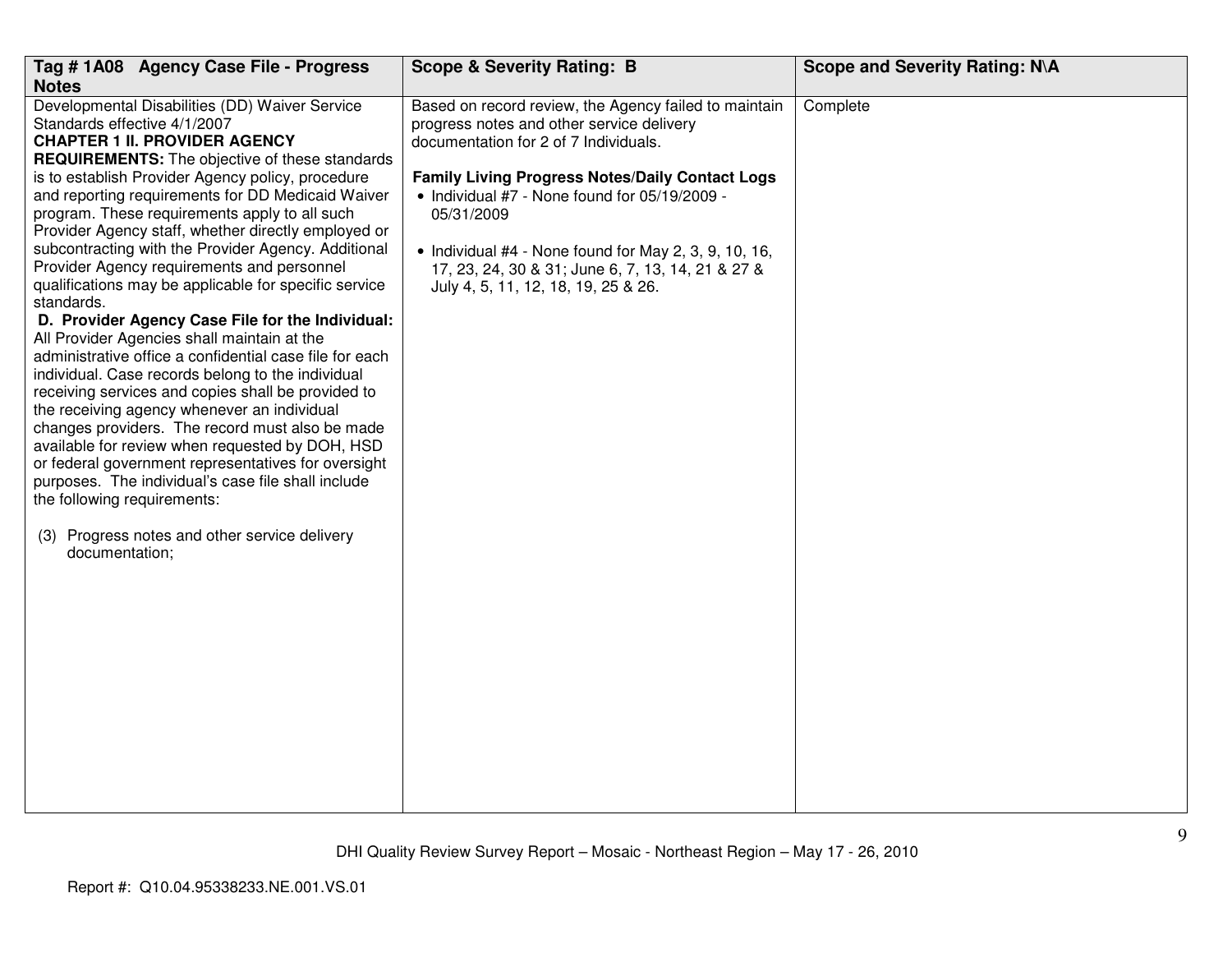| Tag # 1A09 Medication Delivery (MAR) -                                                                                                                                                                                                                                                                                                                                                                                                                                                                                                                                                                                                                      | <b>Scope and Severity Rating: F</b>                                                                                                                                                                                                                                                                                                                                                                          | <b>Scope and Severity Rating: N/A</b> |
|-------------------------------------------------------------------------------------------------------------------------------------------------------------------------------------------------------------------------------------------------------------------------------------------------------------------------------------------------------------------------------------------------------------------------------------------------------------------------------------------------------------------------------------------------------------------------------------------------------------------------------------------------------------|--------------------------------------------------------------------------------------------------------------------------------------------------------------------------------------------------------------------------------------------------------------------------------------------------------------------------------------------------------------------------------------------------------------|---------------------------------------|
| <b>Routine Medication</b>                                                                                                                                                                                                                                                                                                                                                                                                                                                                                                                                                                                                                                   |                                                                                                                                                                                                                                                                                                                                                                                                              |                                       |
| Developmental Disabilities (DD) Waiver Service<br>Standards effective 4/1/2007<br><b>CHAPTER 1 II. PROVIDER AGENCY</b><br><b>REQUIREMENTS:</b> The objective of these standards                                                                                                                                                                                                                                                                                                                                                                                                                                                                             | Medication Administration Records (MAR) were<br>reviewed for the months of May, June, July & August<br>2009.                                                                                                                                                                                                                                                                                                 | Complete                              |
| is to establish Provider Agency policy, procedure<br>and reporting requirements for DD Medicaid Waiver<br>program. These requirements apply to all such<br>Provider Agency staff, whether directly employed or<br>subcontracting with the Provider Agency. Additional<br>Provider Agency requirements and personnel<br>qualifications may be applicable for specific service<br>standards.<br>Ε.<br><b>Medication Delivery: Provider Agencies</b><br>that provide Community Living, Community<br>Inclusion or Private Duty Nursing services shall<br>have written policies and procedures regarding<br>medication(s) delivery and tracking and reporting of | Based on record review, 6 of 6 individuals had<br>Medication Administration Records, which contained<br>missing medications entries and/or other errors:<br>Individual #1<br>May 2009<br>Medication Administration Records contain the<br>following medications. No Physician's Orders were<br>found for the following medications:<br>• Depakote 1500"mgm" (1 time daily)<br>• Zyprexa 10mg (2 times daily) |                                       |
| medication errors in accordance with DDSD<br>Medication Assessment and Delivery Policy and<br>Procedures, the Board of Nursing Rules and Board<br>of Pharmacy standards and regulations.<br>(2) When required by the DDSD Medication<br>Assessment and Delivery Policy, Medication                                                                                                                                                                                                                                                                                                                                                                          | <b>June 2009</b><br>Medication Administration Records contain the<br>following medications. No Physician's Orders were<br>found for the following medications:<br>• Depakote 1500"mgm" (1 time daily)<br>• Haldol 5"mgm" (1 time daily)                                                                                                                                                                      |                                       |
| Administration Records (MAR) shall be maintained<br>and include:<br>(a) The name of the individual, a transcription of<br>the physician's written or licensed health care<br>provider's prescription including the brand<br>and generic name of the medication,<br>diagnosis for which the medication is<br>prescribed;<br>(b) Prescribed dosage, frequency and                                                                                                                                                                                                                                                                                             | • Nystatin Cream 10,000 un or as OTC (2 times<br>daily)<br>• Nicotine Patch (1 time daily)<br>Medication Administration Records did not contain<br>the dosage for the following medications:<br>• Nicotine Patch (1 time daily)                                                                                                                                                                              |                                       |
| method/route of administration, times and<br>dates of administration;<br>(c) Initials of the individual administering or<br>assisting with the medication;<br>(d) Explanation of any medication irregularity;<br>(e) Documentation of any allergic reaction or<br>adverse medication effect; and                                                                                                                                                                                                                                                                                                                                                            | <b>July 2009</b><br>Medication Administration Records did not contain<br>the frequency of medication to be given:<br>• Lithium 300"mgm"<br>$\bullet$ Z-pack                                                                                                                                                                                                                                                  |                                       |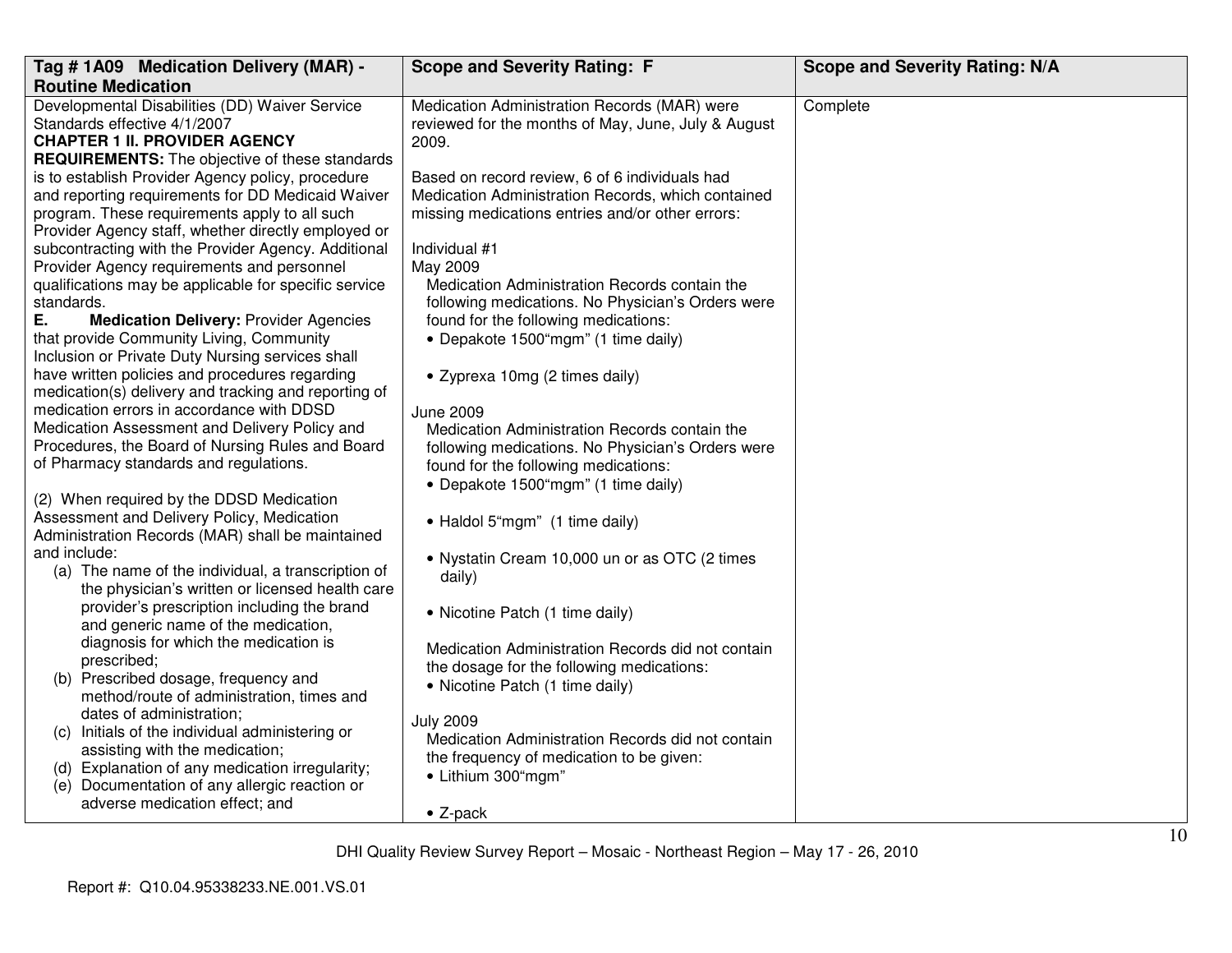| For PRN medication, an explanation for the                                                           |                                                   |  |
|------------------------------------------------------------------------------------------------------|---------------------------------------------------|--|
| use of the PRN medication shall include<br>observable signs/symptoms or                              | • Methylprednisolone 4mg                          |  |
| circumstances in which the medication is to                                                          | Medication Administration Records contain the     |  |
| be used, and documentation of effectiveness                                                          | following medications. No Physician's Orders were |  |
| of PRN medication administered.                                                                      | found for the following medications:              |  |
| (3) The Provider Agency shall also maintain a                                                        | • Depakote 1500"mgm" (1 time daily)               |  |
| signature page that designates the full name that                                                    |                                                   |  |
| corresponds to each initial used to document                                                         | • Haldol 2"mgm" (1 time daily)                    |  |
| administered or assisted delivery of each dose;                                                      |                                                   |  |
| (4) MARs are not required for individuals                                                            | • Nystatin Cream 10,000 un or as OTC (2 times     |  |
| participating in Independent Living who self-                                                        | daily)                                            |  |
| administer their own medications;                                                                    |                                                   |  |
| (5) Information from the prescribing pharmacy<br>regarding medications shall be kept in the home and | • Nicotine Patch (1 time daily)                   |  |
| community inclusion service locations and shall                                                      |                                                   |  |
| include the expected desired outcomes of                                                             | • Methylprednisolone 4mg                          |  |
| administrating the medication, signs and symptoms                                                    | Medication Administration Records did not contain |  |
| of adverse events and interactions with other                                                        | the dosage for the following medications:         |  |
| medications;                                                                                         | • Nicotine Patch                                  |  |
|                                                                                                      |                                                   |  |
| NMAC 16.19.11.8 MINIMUM STANDARDS:                                                                   | $\bullet$ Z-pack                                  |  |
| A. MINIMUM STANDARDS FOR THE                                                                         |                                                   |  |
| DISTRIBUTION, STORAGE, HANDLING AND<br>RECORD KEEPING OF DRUGS:                                      | Individual #2                                     |  |
|                                                                                                      | May 2009                                          |  |
| (d) The facility shall have a Medication                                                             | Medication Administration Records did not contain |  |
| Administration Record (MAR) documenting                                                              | the diagnosis for which the medication is         |  |
| medication administered to residents, including                                                      | prescribed:                                       |  |
| over-the-counter medications. This                                                                   | • Lorazepam 0.5"mgm" (2 times daily)              |  |
| documentation shall include:                                                                         | June 2009                                         |  |
| Name of resident;<br>(i)                                                                             | Medication Administration Records did not contain |  |
| (ii)<br>Date given;                                                                                  | the diagnosis for which the medication is         |  |
| (iii)<br>Drug product name;                                                                          | prescribed:                                       |  |
| Dosage and form;<br>(iv)                                                                             | • Lorazepam 0.5"mgm" (2 times daily)              |  |
| Strength of drug;<br>(v)<br>Route of administration;                                                 |                                                   |  |
| (vi)<br>(vii) How often medication is to be taken;                                                   | <b>July 2009</b>                                  |  |
| (viii) Time taken and staff initials;                                                                | Medication Administration Records did not contain |  |
| Dates when the medication is discontinued<br>(ix)                                                    | the diagnosis for which the medication is         |  |
| or changed;                                                                                          | prescribed:                                       |  |
| The name and initials of all staff<br>(x)                                                            | • Lorazepam 0.5"mgm" (2 times daily)              |  |
|                                                                                                      |                                                   |  |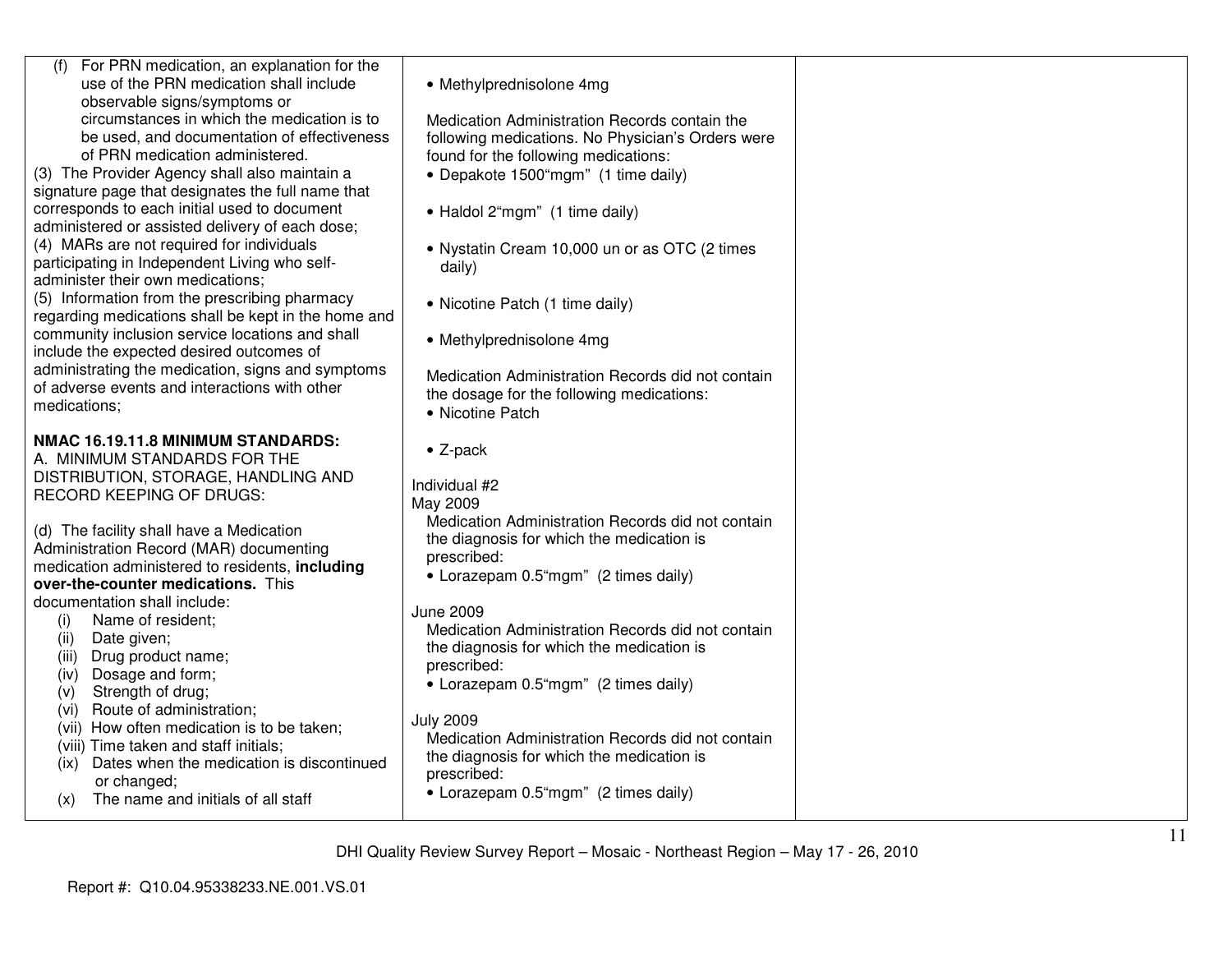| Individual #3<br>May 2009<br>Medication Administration Records contained<br>missing entries. No documentation found<br>indicating reason for missing entries:<br>• Vitamin B-6 100"mgm" (1 time daily) - Blank 5/1,<br>2, 3, 4, 5, 6, 7, 8, 9, 10, 11, 12, 13, 14, 15, 16, 17,<br>18, 19, 20, 21, 22, 23, 24, 25, 26, 27, 28, 29, 30 &<br>31.<br>• Citrucel 1 - 2 tablespoons (1 time daily) - Blank<br>5/1, 2, 3, 4, 5, 6, 7, 8, 9, 10, 11, 12, 13, 14, 15, 16,<br>17, 18, 19, 20, 21, 22, 23, 24, 25, 26, 27, 28, 29,<br>30 & 31.<br><b>June 2009</b><br>Medication Administration Records contained<br>missing entries. No documentation found<br>indicating reason for missing entries:<br>• Vitamin B-6 100"mgm" (1 time daily) $-$ Blank 6/1,<br>2, 3, 4, 5, 6, 7, 8, 9, 10, 11, 12, 13, 14, 15, 16, 17,<br>18, 19, 20, 21, 22, 23, 24, 25, 26, 27, 28, 29 & 30<br>• Citrucel 1 - 2 tablespoons (1 time daily) - Blank<br>6/1, 2, 3, 4, 5, 6, 7, 8, 9, 10, 11, 12, 13, 14, 15, 16,<br>17, 18, 19, 20, 21, 22, 23, 24, 25, 26, 27, 28, 29 &<br>30.<br><b>July 2009</b><br>Medication Administration Records contained<br>missing entries. No documentation found<br>indicating reason for missing entries:<br>• Vitamin B-6 100"mgm" (1 time daily) $-$ Blank 7/1,<br>2, 3, 4, 5, 6, 7, 8, 9, 10, 11, 12, 13, 14, 15, 16, 17,<br>18, 19, 20, 21, 22, 23, 24, 25, 26, 27, 28, 29, 30 &<br>31. |                                                     |
|---------------------------------------------------------------------------------------------------------------------------------------------------------------------------------------------------------------------------------------------------------------------------------------------------------------------------------------------------------------------------------------------------------------------------------------------------------------------------------------------------------------------------------------------------------------------------------------------------------------------------------------------------------------------------------------------------------------------------------------------------------------------------------------------------------------------------------------------------------------------------------------------------------------------------------------------------------------------------------------------------------------------------------------------------------------------------------------------------------------------------------------------------------------------------------------------------------------------------------------------------------------------------------------------------------------------------------------------------------------------------------------------------|-----------------------------------------------------|
| 7/1, 2, 3, 4, 5, 6, 7, 8, 9, 10, 11, 12, 13, 14, 15, 16,<br>17, 18, 19, 20, 21, 22, 23, 24, 25, 26, 27, 28, 29,<br>30 & 31.                                                                                                                                                                                                                                                                                                                                                                                                                                                                                                                                                                                                                                                                                                                                                                                                                                                                                                                                                                                                                                                                                                                                                                                                                                                                       |                                                     |
|                                                                                                                                                                                                                                                                                                                                                                                                                                                                                                                                                                                                                                                                                                                                                                                                                                                                                                                                                                                                                                                                                                                                                                                                                                                                                                                                                                                                   | • Citrucel 1 - 2 tablespoons (1 time daily) - Blank |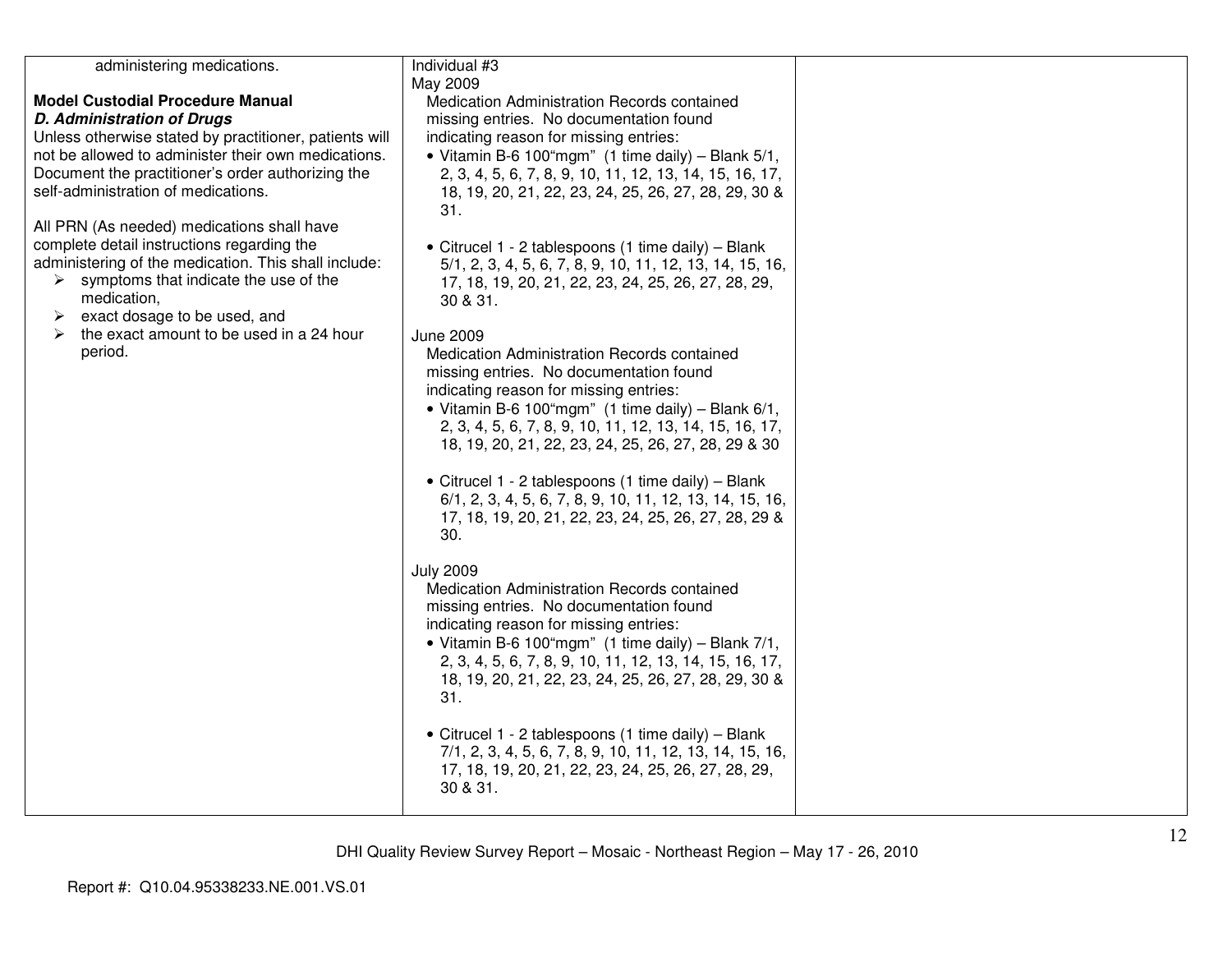| Individual #4<br>May 2009<br>Medication Administration Records contained<br>missing entries. No documentation found<br>indicating reason for missing entries:<br>• Oxygen $@$ 1 Liter (per minute continuously) –<br>Blank 5/1, 2, 3, 4, 5, 6, 7, 8, 9, 10, 11, 12, 13, 14,<br>15, 16, 17, 18, 19, 20, 21, 22, 23, 24, 25, 26, 27,<br>28, 29, 30 & 31. |  |
|--------------------------------------------------------------------------------------------------------------------------------------------------------------------------------------------------------------------------------------------------------------------------------------------------------------------------------------------------------|--|
| <b>June 2009</b><br>Medication Administration Records contained<br>missing entries. No documentation found<br>indicating reason for missing entries:<br>• Oxygen at 1 Liter (per minute continuously) –<br>Blank 6/1, 2, 3, 4, 5, 6, 7, 8, 9, 10, 11, 12, 13, 14,<br>15, 16, 17, 18, 19, 20, 21, 22, 23, 24, 25, 26, 27,<br>28, 29 & 30.               |  |
| <b>July 2009</b><br>Medication Administration Records contained<br>missing entries. No documentation found<br>indicating reason for missing entries:<br>• Oxygen at 1 Liter (per minute continuously) –<br>Blank 7/1, 2, 3, 4, 5, 6, 7, 8, 9, 10, 11, 12, 13, 14,<br>15, 16, 17, 18, 19, 20, 21, 22, 23, 24, 25, 26, 27,<br>28, 29, 30 & 31.           |  |
| Individual #5<br>May 2009<br>As indicated by the Medication Administration<br>Records the individual is to take Abilify 5"mgm" (1)<br>time daily in the PM). According to the Physician's<br>Orders, Abilify 5"mgm" is to be taken 1 time daily in<br>the AM. Medication Administration Record &<br>Physician's Orders do not match.                   |  |
| Medication Administration Records did not contain<br>the frequency of medication to be given:<br>• Topamax 25"mgm"<br>Medication Administration Records did not contain                                                                                                                                                                                |  |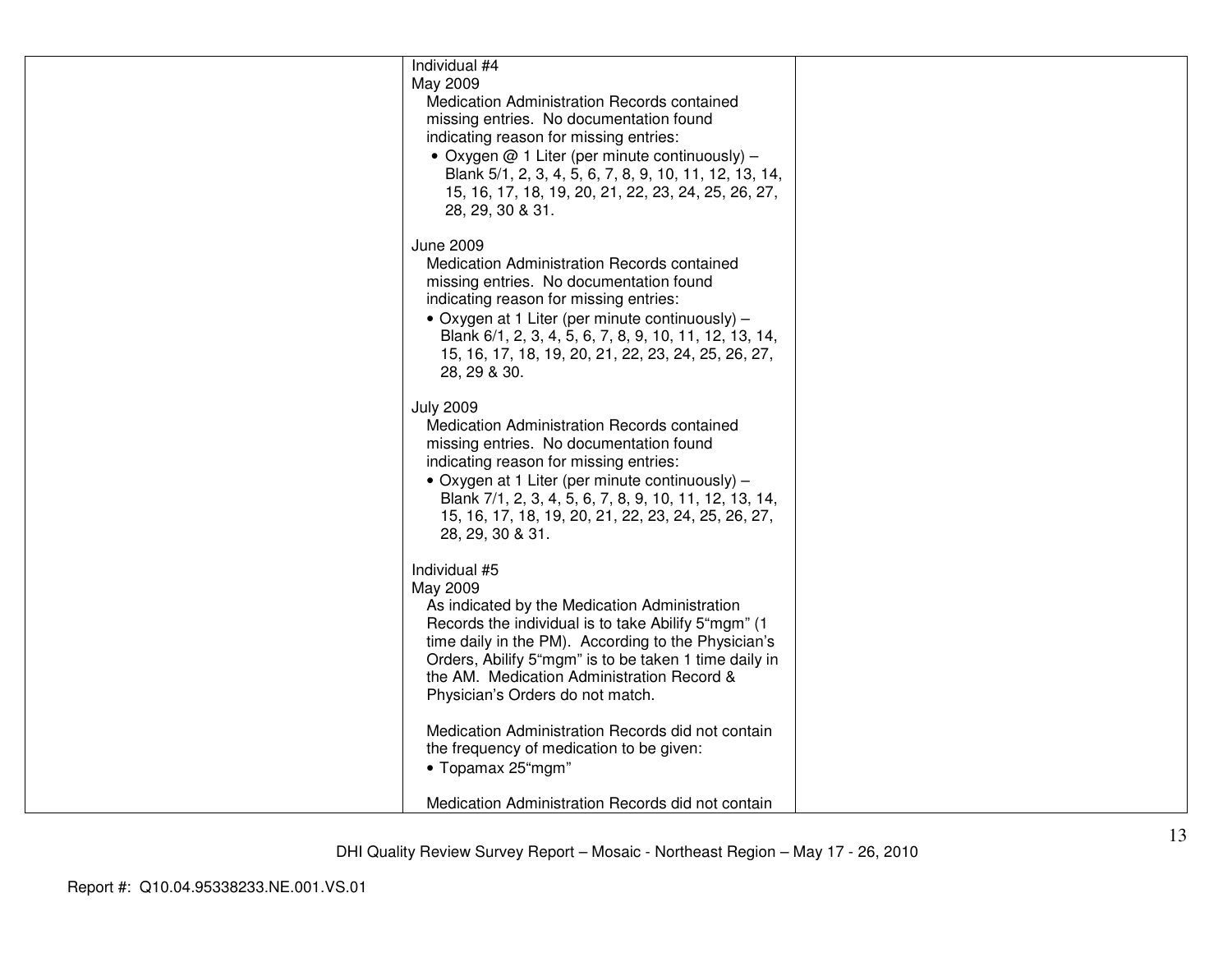| the diagnosis for which the medication is<br>prescribed:<br>· Diazepam/Valium 5"mgm" (1 time daily)                                                                                                                                                                                                                         |  |
|-----------------------------------------------------------------------------------------------------------------------------------------------------------------------------------------------------------------------------------------------------------------------------------------------------------------------------|--|
| Medication Administration Records contain the<br>following medications. No Physician's Orders were<br>found for the following medications:<br>• Topamax 25"mgm"                                                                                                                                                             |  |
| <b>June 2009</b><br>As indicated by the Medication Administration<br>Records the individual is to take Abilify 5"mgm" (1)<br>time daily in the PM). According to the Physician's<br>Orders, Abilify 5"mgm" is to be taken 1 time daily in<br>the AM. Medication Administration Record &<br>Physician's Orders do not match. |  |
| Medication Administration Records did not contain<br>the frequency of medication to be given:<br>• Topamax 25"mgm"                                                                                                                                                                                                          |  |
| Medication Administration Records did not contain<br>the diagnosis for which the medication is<br>prescribed:<br>• Diazepam/Valium 5"mgm" (1 time daily)                                                                                                                                                                    |  |
| Medication Administration Records contain the<br>following medications. No Physician's Orders were<br>found for the following medications:<br>• Topamax 25"mgm"                                                                                                                                                             |  |
| <b>July 2009</b><br>As indicated by the Medication Administration<br>Records the individual is to take Abilify 5"mgm" (1<br>time daily in the PM). According to the Physician's<br>Orders, Abilify 5 "mgm" is to be taken 1 time daily in<br>the AM. Medication Administration Record &<br>Physician's Orders do not match. |  |
| Medication Administration Records did not contain<br>the frequency of medication to be given:<br>• Topamax 25"mgm"                                                                                                                                                                                                          |  |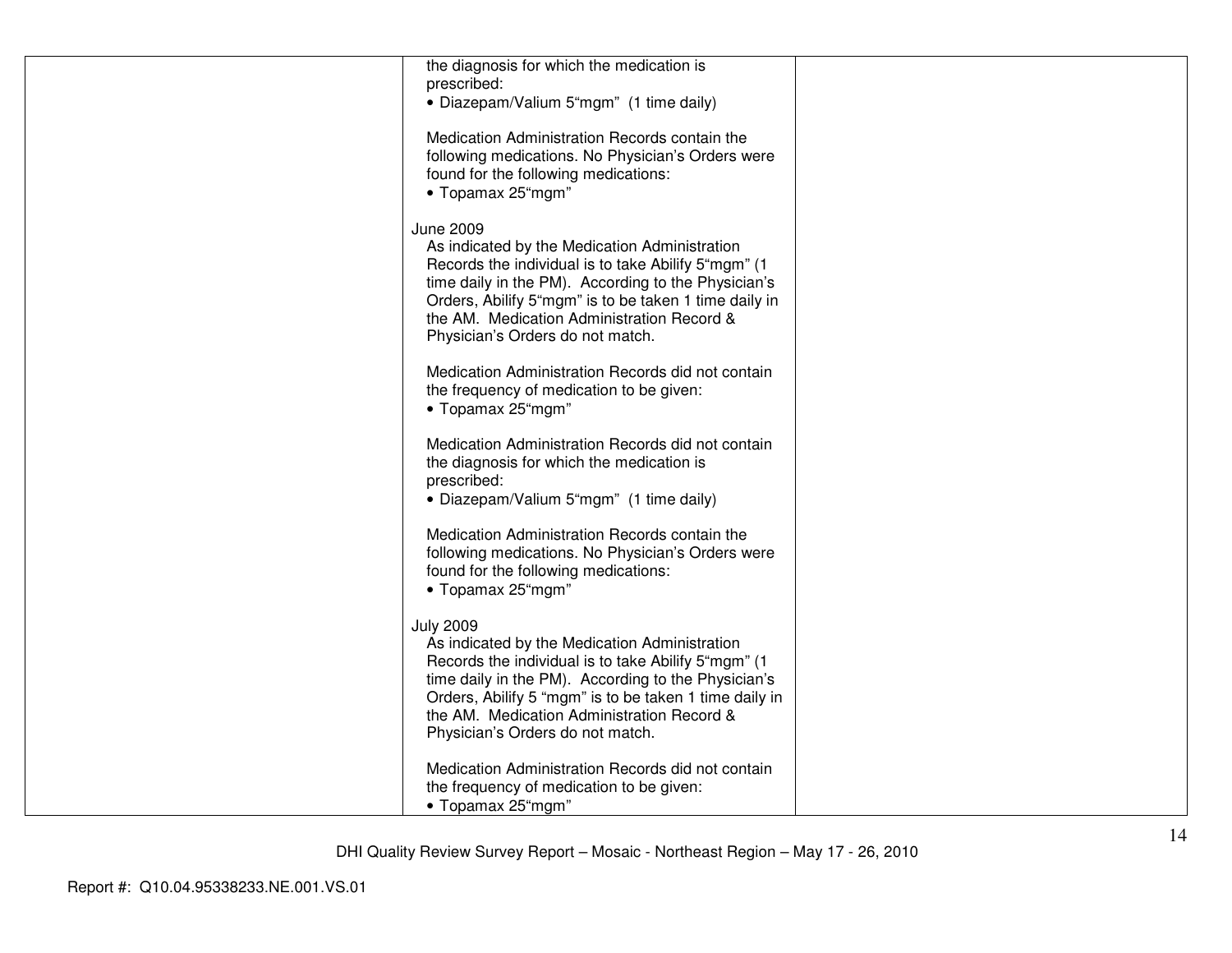| Medication Administration Records did not contain<br>the diagnosis for which the medication is<br>prescribed:<br>• Diazepam/Valium 5"mgm" (1 time daily)<br>Medication Administration Records contain the                                                                                                                              |  |
|----------------------------------------------------------------------------------------------------------------------------------------------------------------------------------------------------------------------------------------------------------------------------------------------------------------------------------------|--|
| following medications. No Physician's Orders were<br>found for the following medications:<br>• Topamax 25"mgm"                                                                                                                                                                                                                         |  |
| August 2009<br>As indicated by the Physician's Order and<br>Medication Administration Record the individual is<br>to take Lovastatin 40"mgm" (1 time daily).<br>According to the Prescription Bottle, Lovastatin<br>20"mgm" was being given 1 time daily.                                                                              |  |
| Individual #7<br>May 2009<br>As indicated by the Medication Administration<br>Records the individual is to take Topamax<br>100"mgm" (2 times daily). According to the<br>Physician's Orders, Topamax 100"mgm" is to be<br>taken 1 time daily in the evening. Medication<br>Administration Record & Physician's Orders do not<br>match. |  |
| Medication Administration Records did not contain<br>the diagnosis for which the medication is<br>prescribed:<br>• Paxil 20"mgm" (1 time daily)                                                                                                                                                                                        |  |
| <b>June 2009</b><br>As indicated by the Medication Administration<br>Records the individual is to take Topamax<br>100"mgm" (2 times daily). According to the<br>Physician's Orders, Topamax 100"mgm" is to be<br>taken 1 time daily in the evening. Medication<br>Administration Record & Physician's Orders do not<br>match.          |  |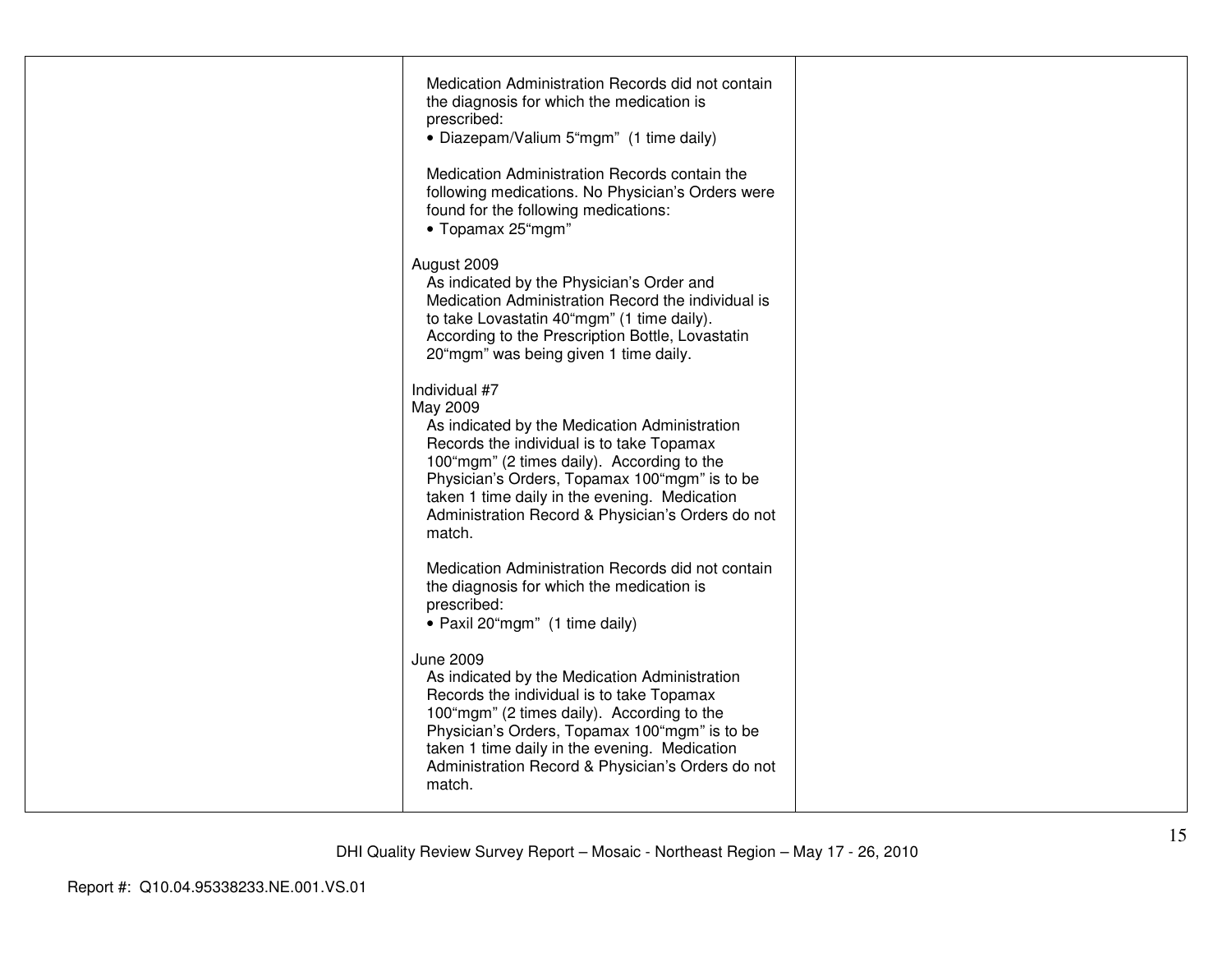| Medication Administration Records did not contain |  |
|---------------------------------------------------|--|
|                                                   |  |
| the diagnosis for which the medication is         |  |
| prescribed:                                       |  |
| • Paxil 20"mgm" (1 time daily)                    |  |
|                                                   |  |
| <b>July 2009</b>                                  |  |
| As indicated by the Medication Administration     |  |
| Records the individual is to take Topamax         |  |
| 100"mgm" (2 times daily). According to the        |  |
| Physician's Orders, Topamax 100"mgm" is to be     |  |
| taken 1 time daily in the evening. Medication     |  |
|                                                   |  |
| Administration Record & Physician's Orders do not |  |
| match.                                            |  |
|                                                   |  |
| Medication Administration Records did not contain |  |
| the diagnosis for which the medication is         |  |
| prescribed:                                       |  |
| · Paxil 20"mgm" (1 time daily)                    |  |
|                                                   |  |
|                                                   |  |
|                                                   |  |
|                                                   |  |
|                                                   |  |
|                                                   |  |
|                                                   |  |
|                                                   |  |
|                                                   |  |
|                                                   |  |
|                                                   |  |
|                                                   |  |
|                                                   |  |
|                                                   |  |
|                                                   |  |
|                                                   |  |
|                                                   |  |
|                                                   |  |
|                                                   |  |
|                                                   |  |
|                                                   |  |
|                                                   |  |
|                                                   |  |
|                                                   |  |
|                                                   |  |
|                                                   |  |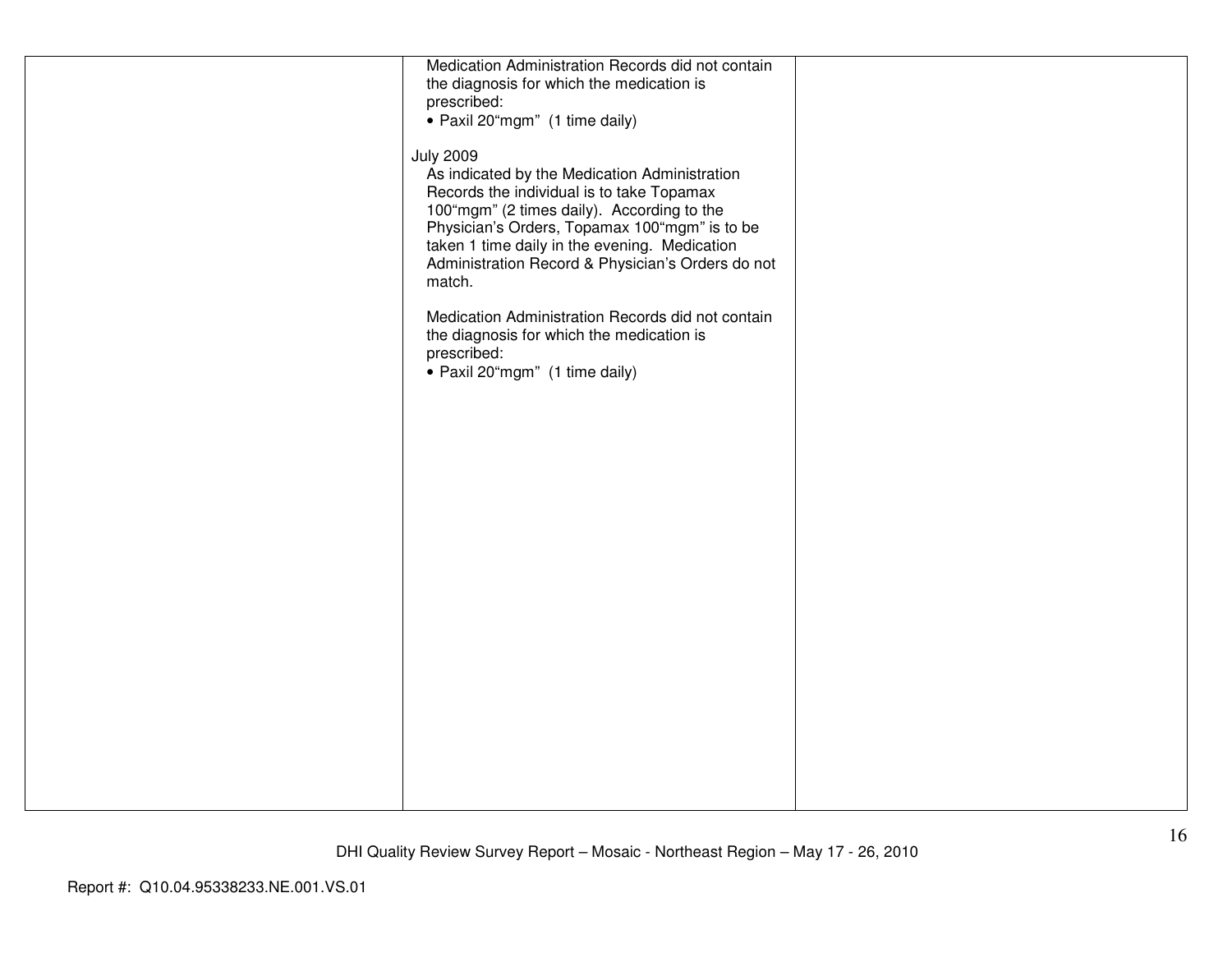| Tag #1A09 Medication Delivery - PRN                                                                 | <b>Scope and Severity Rating: E</b>                                                           | <b>Scope and Severity Rating: D</b>                                                                  |
|-----------------------------------------------------------------------------------------------------|-----------------------------------------------------------------------------------------------|------------------------------------------------------------------------------------------------------|
| <b>Medication</b>                                                                                   |                                                                                               |                                                                                                      |
| Developmental Disabilities (DD) Waiver Service                                                      | Based on record review, the Agency failed to maintain                                         | <b>New &amp; Repeat Findings:</b>                                                                    |
| Standards effective 4/1/2007<br><b>CHAPTER 1 II. PROVIDER AGENCY</b>                                | PRN Medication Administration Records which                                                   | Based on record review, the Agency failed to maintain<br>PRN Medication Administration Records which |
| <b>REQUIREMENTS:</b> The objective of these standards                                               | contained all elements required by standard for 5 of 6<br>Individuals.                        | contained all elements required by standard for 1 of 6                                               |
| is to establish Provider Agency policy, procedure                                                   |                                                                                               | Individuals.                                                                                         |
| and reporting requirements for DD Medicaid Waiver                                                   | Individual #1                                                                                 |                                                                                                      |
| program. These requirements apply to all such                                                       | May 2009                                                                                      | Individual #1                                                                                        |
| Provider Agency staff, whether directly employed or                                                 | Medication Administration Records contain the                                                 | February 2010                                                                                        |
| subcontracting with the Provider Agency. Additional                                                 | following medications. No Physician's Orders were                                             | Medication Administration Records did not contain                                                    |
| Provider Agency requirements and personnel<br>qualifications may be applicable for specific service | found for the following medications:                                                          | the exact amount to be used in a 24 hour period:                                                     |
| standards.                                                                                          | • Zyprexa 5mg (PRN)                                                                           | • Albuterol HF A 2 Puffs (PRN)                                                                       |
| E. Medication Delivery: Provider Agencies that                                                      | Medication Administration Records did not contain                                             | March 2010                                                                                           |
| provide Community Living, Community Inclusion or                                                    | the circumstance for which the medication is to be                                            | Medication Administration Records did not contain                                                    |
| Private Duty Nursing services shall have written                                                    | used:                                                                                         | the exact amount to be used in a 24 hour period:                                                     |
| policies and procedures regarding medication(s)                                                     | •Zyprexa 5mg (PRN)                                                                            | • Albuterol HF A 2 Puffs (PRN)                                                                       |
| delivery and tracking and reporting of medication<br>errors in accordance with DDSD Medication      |                                                                                               |                                                                                                      |
| Assessment and Delivery Policy and Procedures,                                                      | No Signs/Symptoms were noted on the Medication<br>Administration Record for the following PRN |                                                                                                      |
| the Board of Nursing Rules and Board of Pharmacy                                                    | medication:                                                                                   |                                                                                                      |
| standards and regulations.                                                                          | • Clonazepam $2mg - PRN - 05/1$ , 2, 3, 4, 5, 6, 7,                                           |                                                                                                      |
|                                                                                                     | 10,11 12, 13,1 4,15, 16, 17, 18, 19, 20, 21, 22, 23,                                          |                                                                                                      |
| (2) When required by the DDSD Medication                                                            | 24, 25, 26, 27, 28, 29, 30 & 31 (given 1 time daily)                                          |                                                                                                      |
| Assessment and Delivery Policy, Medication<br>Administration Records (MAR) shall be maintained      |                                                                                               |                                                                                                      |
| and include:                                                                                        | No Effectiveness was noted on the Medication                                                  |                                                                                                      |
| (a) The name of the individual, a transcription of                                                  | Administration Record for the following PRN<br>medication:                                    |                                                                                                      |
| the physician's written or licensed health care                                                     | • Clonazepam $2mg - PRN - 05/1, 2, 3, 4, 5, 6, 7$ ,                                           |                                                                                                      |
| provider's prescription including the brand                                                         | 10,11 12, 13,1 4,15, 16, 17, 18, 19, 20, 21, 22, 23,                                          |                                                                                                      |
| and generic name of the medication,                                                                 | 24, 25, 26, 27, 28, 29, 30 & 31 (given 1 time daily)                                          |                                                                                                      |
| diagnosis for which the medication is                                                               |                                                                                               |                                                                                                      |
| prescribed;<br>(b) Prescribed dosage, frequency and                                                 | <b>June 2009</b>                                                                              |                                                                                                      |
| method/route of administration, times and                                                           | Medication Administration Records contain the                                                 |                                                                                                      |
| dates of administration;                                                                            | following medications. No Physician's Orders were<br>found for the following medications:     |                                                                                                      |
| (c) Initials of the individual administering or                                                     | • Zyprexa 5mg (PRN)                                                                           |                                                                                                      |
| assisting with the medication;                                                                      |                                                                                               |                                                                                                      |
| (d) Explanation of any medication irregularity;                                                     | Medication Administration Records did not contain                                             |                                                                                                      |
| (e) Documentation of any allergic reaction or                                                       | the circumstance for which the medication is to be                                            |                                                                                                      |
| adverse medication effect; and                                                                      | used:                                                                                         |                                                                                                      |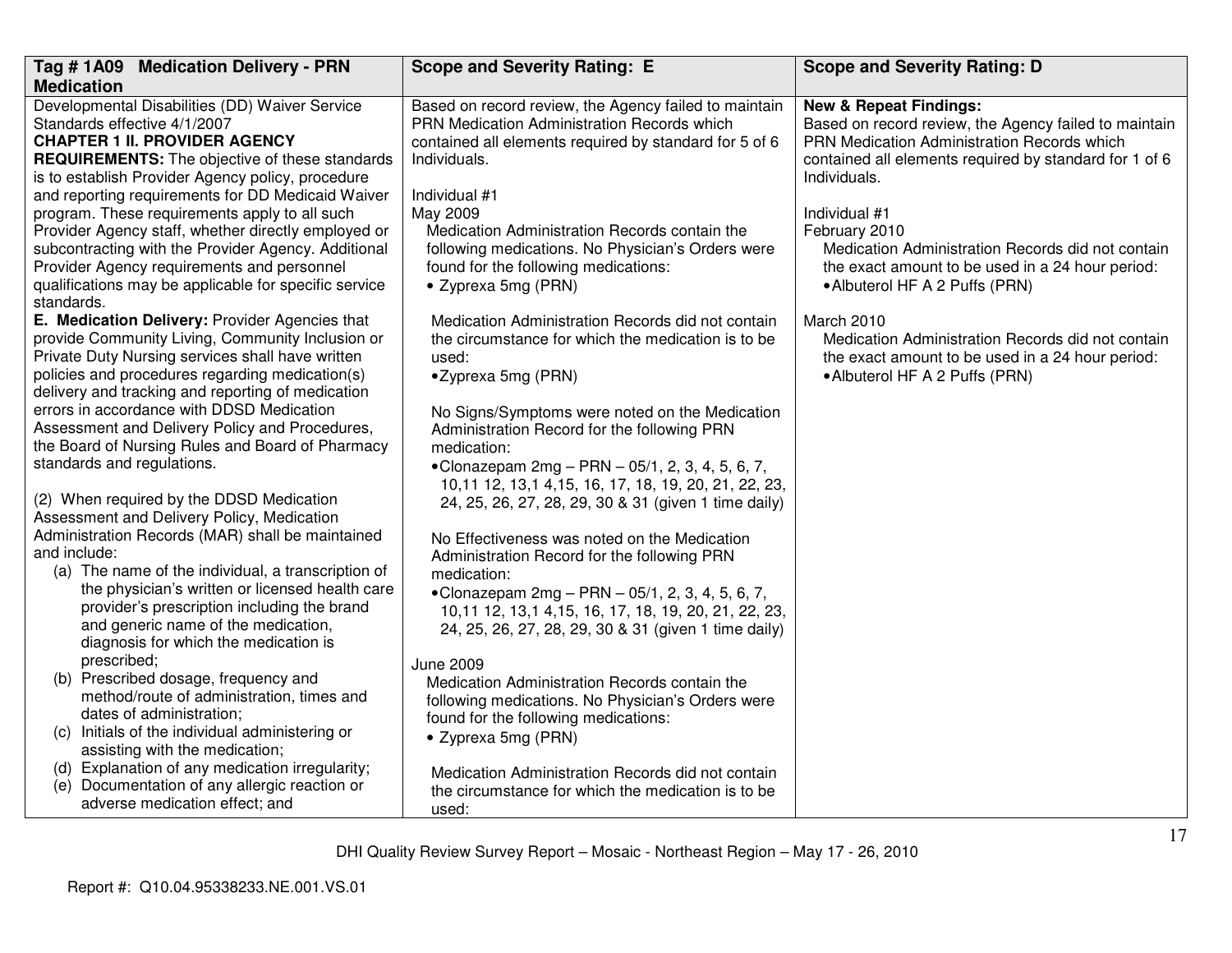| For PRN medication, an explanation for the<br>(f)<br>use of the PRN medication shall include<br>observable signs/symptoms or<br>circumstances in which the medication is to<br>be used, and documentation of effectiveness<br>of PRN medication administered.<br>(3) The Provider Agency shall also maintain a<br>signature page that designates the full name that<br>corresponds to each initial used to document<br>administered or assisted delivery of each dose; | •Zyprexa 5mg (PRN)<br>No Signs/Symptoms were noted on the Medication<br>Administration Record for the following PRN<br>medication:<br>•Clonazepam $0.5mg - PRN - 6/26$ , 27, 28, 29 & 30<br>(given 1 time daily)<br>No Effectiveness was noted on the Medication<br>Administration Record for the following PRN<br>medication: |  |
|------------------------------------------------------------------------------------------------------------------------------------------------------------------------------------------------------------------------------------------------------------------------------------------------------------------------------------------------------------------------------------------------------------------------------------------------------------------------|--------------------------------------------------------------------------------------------------------------------------------------------------------------------------------------------------------------------------------------------------------------------------------------------------------------------------------|--|
| (4) MARs are not required for individuals<br>participating in Independent Living who self-<br>administer their own medications;                                                                                                                                                                                                                                                                                                                                        | •Clonazepam 0.5mg - PRN - 6/26, 27, 28, 29 & 30<br>(given 1 time daily)<br><b>July 2009</b>                                                                                                                                                                                                                                    |  |
| (5) Information from the prescribing pharmacy<br>regarding medications shall be kept in the home and<br>community inclusion service locations and shall<br>include the expected desired outcomes of<br>administrating the medication, signs and symptoms<br>of adverse events and interactions with other                                                                                                                                                              | No Signs/Symptoms were noted on the Medication<br>Administration Record for the following PRN<br>medication:<br>• Clonazepam $0.5mg - PRN - 7/1, 2, 3, 4, 5, 6, 7, 8,$<br>13, 14, 17, 18, 20, 22, 23, 27, 28, 29, 30 & 31<br>(given 1 time daily)                                                                              |  |
| medications;<br>NMAC 16.19.11.8 MINIMUM STANDARDS:<br>A. MINIMUM STANDARDS FOR THE<br><b>DISTRIBUTION, STORAGE, HANDLING AND</b><br><b>RECORD KEEPING OF DRUGS:</b><br>(d) The facility shall have a Medication                                                                                                                                                                                                                                                        | No Effectiveness was noted on the Medication<br>Administration Record for the following PRN<br>medication:<br>• Clonazepam $0.5mg - PRN - 7/1$ , 2, 3, 4, 5, 6, 7,<br>8, 13, 14, 17, 18, 20, 22, 23, 27, 28, 29, 30 & 31<br>(given 1 time daily)                                                                               |  |
| Administration Record (MAR) documenting<br>medication administered to residents, including<br>over-the-counter medications. This<br>documentation shall include:<br>Name of resident;<br>(i)<br>Date given;<br>(ii)<br>Drug product name;<br>(iii)                                                                                                                                                                                                                     | Individual #2<br>May 2009<br>Medication Administration Records contain the<br>following medications. No Physician's Orders were<br>found for the following medications:<br>• Mylanta (Myalagen) (PRN)                                                                                                                          |  |
| Dosage and form;<br>(iv)<br>Strength of drug;<br>(v)<br>Route of administration;<br>(vi)<br>(vii) How often medication is to be taken;<br>(viii) Time taken and staff initials;                                                                                                                                                                                                                                                                                        | • Milk of Magnesia (PRN)<br>• Guiatuss (Robitussin) (PRN)<br>• Triple antibiotic ointment (PRN)                                                                                                                                                                                                                                |  |
| (ix) Dates when the medication is discontinued                                                                                                                                                                                                                                                                                                                                                                                                                         |                                                                                                                                                                                                                                                                                                                                |  |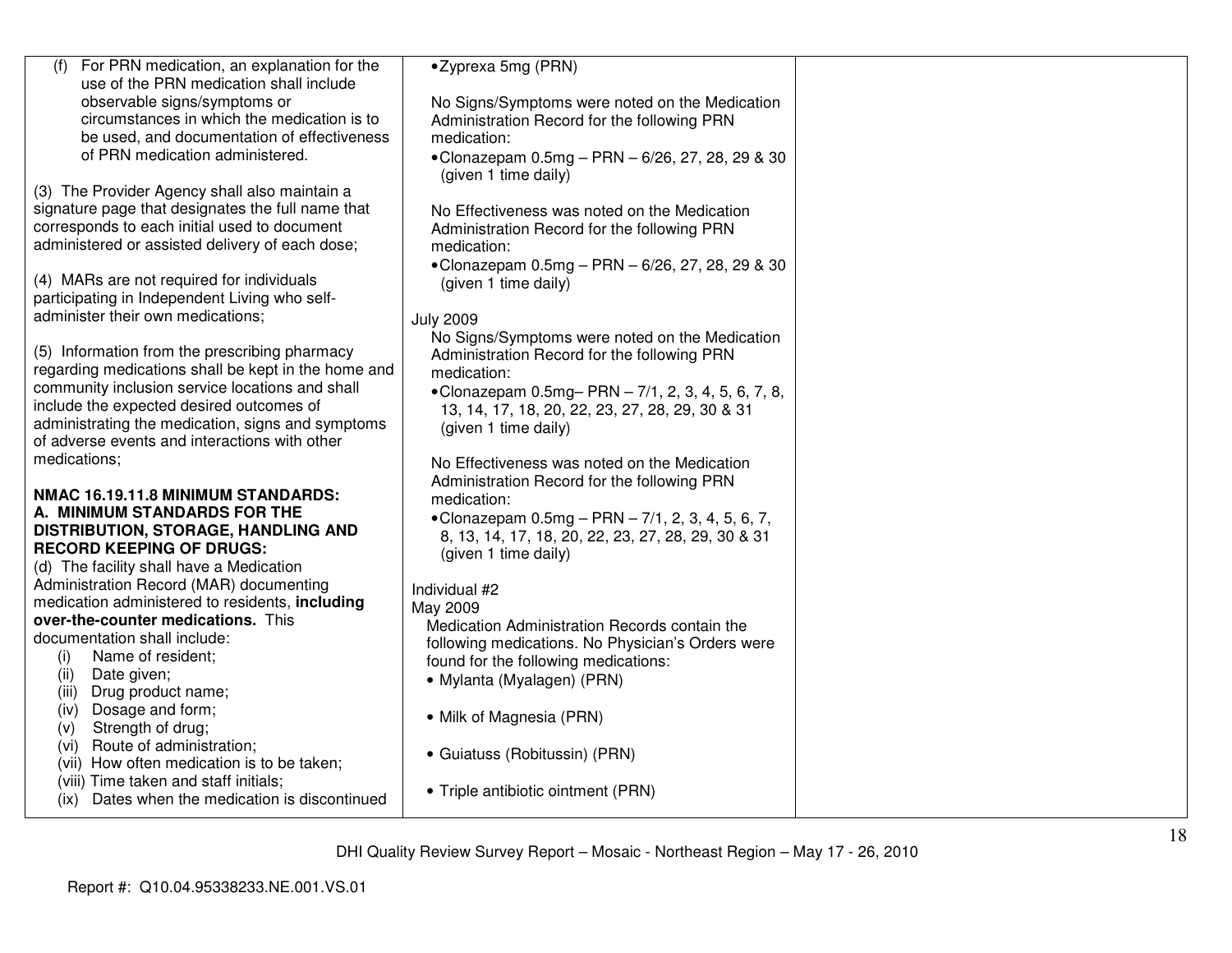| or changed;<br>The name and initials of all staff<br>(x)                                                                                                                                                                                                                                                                                                                                                                | • SPF 15 sunscreen (PRN)                                                                                                                                                                                                 |  |
|-------------------------------------------------------------------------------------------------------------------------------------------------------------------------------------------------------------------------------------------------------------------------------------------------------------------------------------------------------------------------------------------------------------------------|--------------------------------------------------------------------------------------------------------------------------------------------------------------------------------------------------------------------------|--|
| administering medications.                                                                                                                                                                                                                                                                                                                                                                                              | • Tylenol (Acetaminophen) 325"mgm" (PRN)                                                                                                                                                                                 |  |
| <b>Model Custodial Procedure Manual</b><br>D. Administration of Drugs<br>Unless otherwise stated by practitioner, patients will<br>not be allowed to administer their own medications.<br>Document the practitioner's order authorizing the<br>self-administration of medications.<br>All PRN (As needed) medications shall have                                                                                        | <b>June 2009</b><br>Medication Administration Records contain the<br>following medications. No Physician's Orders were<br>found for the following medications:<br>• Mylanta (Myalagen) (PRN)<br>• Milk of Magnesia (PRN) |  |
| complete detail instructions regarding the<br>administering of the medication. This shall include:<br>$\triangleright$ symptoms that indicate the use of the                                                                                                                                                                                                                                                            | • Guiatuss (Robitussin) (PRN)<br>• Triple antibiotic ointment (PRN)                                                                                                                                                      |  |
| medication.<br>exact dosage to be used, and<br>the exact amount to be used in a 24 hour                                                                                                                                                                                                                                                                                                                                 | • SPF 15 sunscreen (PRN)                                                                                                                                                                                                 |  |
| period.                                                                                                                                                                                                                                                                                                                                                                                                                 | • Tylenol (Acetaminophen) 325"mgm" (PRN)                                                                                                                                                                                 |  |
| <b>Department of Health</b><br><b>Developmental Disabilities Supports Division</b><br>(DDSD) Medication Assessment and Delivery<br>Policy - Eff. November 1, 2006<br><b>F. PRN Medication</b><br>3. Prior to self-administration, self-administration<br>with physical assist or assisting with delivery of PRN<br>medications, the direct support staff must contact<br>the agency nurse to describe observed symptoms | <b>July 2009</b><br>Medication Administration Records contain the<br>following medications. No Physician's Orders were<br>found for the following medications:<br>• Mylanta (Myalagen) (PRN)<br>• Milk of Magnesia (PRN) |  |
| and thus assure that the PRN medication is being<br>used according to instructions given by the ordering<br>PCP. In cases of fever, respiratory distress                                                                                                                                                                                                                                                                | • Guiatuss (Robitussin) (PRN)<br>• Guiatuss (Robitussin) 2 teaspoons (PRN)                                                                                                                                               |  |
| (including coughing), severe pain, vomiting,<br>diarrhea, change in responsiveness/level of<br>consciousness, the nurse must strongly consider                                                                                                                                                                                                                                                                          | • Triple antibiotic ointment (PRN)                                                                                                                                                                                       |  |
| the need to conduct a face-to-face assessment to<br>assure that the PRN does not mask a condition                                                                                                                                                                                                                                                                                                                       | • SPF 15 sunscreen (PRN)                                                                                                                                                                                                 |  |
| better treated by seeking medical attention. This<br>does not apply to home based/family living settings<br>where the provider is related by affinity or by                                                                                                                                                                                                                                                             | • Tylenol (Acetaminophen) 325 "mgm" (PRN)<br>Individual #3                                                                                                                                                               |  |
| consanguinity to the individual.                                                                                                                                                                                                                                                                                                                                                                                        | May 2009<br>Medication Administration Records contain the                                                                                                                                                                |  |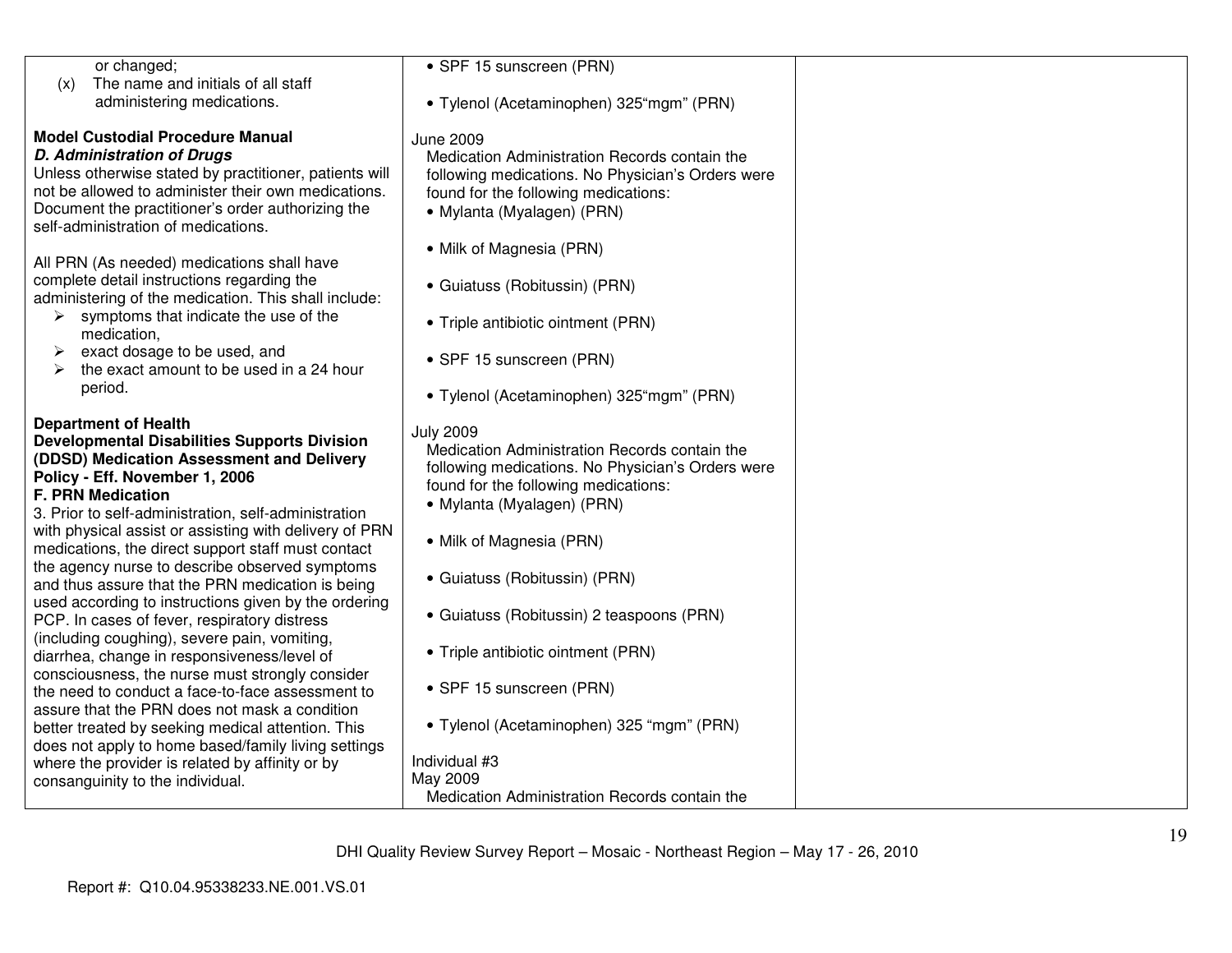| 4. The agency nurse shall review the utilization of                                               | following medications. No Physician's Orders were            |  |
|---------------------------------------------------------------------------------------------------|--------------------------------------------------------------|--|
| PRN medications routinely. Frequent or escalating                                                 | found for the following medications:                         |  |
| use of PRN medications must be reported to the                                                    | • SPF 15 sunscreen (PRN)                                     |  |
| PCP and discussed by the Interdisciplinary for                                                    |                                                              |  |
| changes to the overall support plan (see Section H                                                | • Tylenol (Acetaminophen) 325"mgm" (PRN)                     |  |
| of this policy).                                                                                  |                                                              |  |
|                                                                                                   | <b>June 2009</b>                                             |  |
| H. Agency Nurse Monitoring<br>1. Regardless of the level of assistance with                       | Medication Administration Records contain the                |  |
| medication delivery that is required by the individual                                            | following medications. No Physician's Orders were            |  |
| or the route through which the medication is                                                      | found for the following medications:                         |  |
| delivered, the agency nurses must monitor the                                                     | • SPF 15 sunscreen (PRN)                                     |  |
| individual's response to the effects of their routine                                             |                                                              |  |
| and PRN medications. The frequency and type of                                                    | • Tylenol (Acetaminophen) 325"mgm" (PRN)                     |  |
| monitoring must be based on the nurse's                                                           | <b>July 2009</b>                                             |  |
| assessment of the individual and consideration of                                                 | Medication Administration Records contain the                |  |
| the individual's diagnoses, health status, stability,                                             | following medications. No Physician's Orders were            |  |
| utilization of PRN medications and level of support                                               | found for the following medications:                         |  |
| required by the individual's condition and the skill                                              | • SPF 15 sunscreen (PRN)                                     |  |
| level and needs of the direct care staff. Nursing                                                 |                                                              |  |
| monitoring should be based on prudent nursing                                                     | • Tylenol (Acetaminophen) 325"mgm" (PRN)                     |  |
| practice and should support the safety and                                                        |                                                              |  |
| independence of the individual in the community                                                   | Individual #5                                                |  |
| setting. The health care plan shall reflect the                                                   | May 2009                                                     |  |
| planned monitoring of the individual's response to                                                | Medication Administration Records contain the                |  |
| medication.                                                                                       | following medications. No Physician's Orders were            |  |
|                                                                                                   | found for the following medications:                         |  |
| Department of Health Developmental Disabilities                                                   | • Loratadine 10"mgm" (PRN)                                   |  |
| <b>Supports Division (DDSD) - Procedure Title:</b>                                                |                                                              |  |
| <b>Medication Assessment and Delivery Procedure</b>                                               | • Tylenol 325"mgm" (PRN)                                     |  |
| Eff Date: November 1, 2006                                                                        |                                                              |  |
| C. 3. Prior to delivery of the PRN, direct support                                                | No Signs/Symptoms were noted on the Medication               |  |
| staff must contact the agency nurse to describe<br>observed symptoms and thus assure that the PRN | Administration Record for the following PRN                  |  |
| is being used according to instructions given by the                                              | medication:                                                  |  |
| ordering PCP. In cases of fever, respiratory distress                                             | •Loratadine 10"mgm" - PRN - 5/1, 2, 3, 12, 13, 14,           |  |
| (including coughing), severe pain, vomiting,                                                      | 18, 19, 21, 22 23, 27, 28 & 31 (given 1 time daily)          |  |
| diarrhea, change in responsiveness/level of                                                       |                                                              |  |
| consciousness, the nurse must strongly consider                                                   | No Effectiveness was noted on the Medication                 |  |
| the need to conduct a face-to-face assessment to                                                  | Administration Record for the following PRN                  |  |
| assure that the PRN does not mask a condition                                                     | medication:                                                  |  |
| better treated by seeking medical attention.                                                      | •Loratadine $10^{\circ}$ mgm" - PRN - 5/1, 2, 3, 12, 13, 14, |  |
|                                                                                                   | 18, 19, 21, 22 23, 27, 28 & 31 (given 1 time daily)          |  |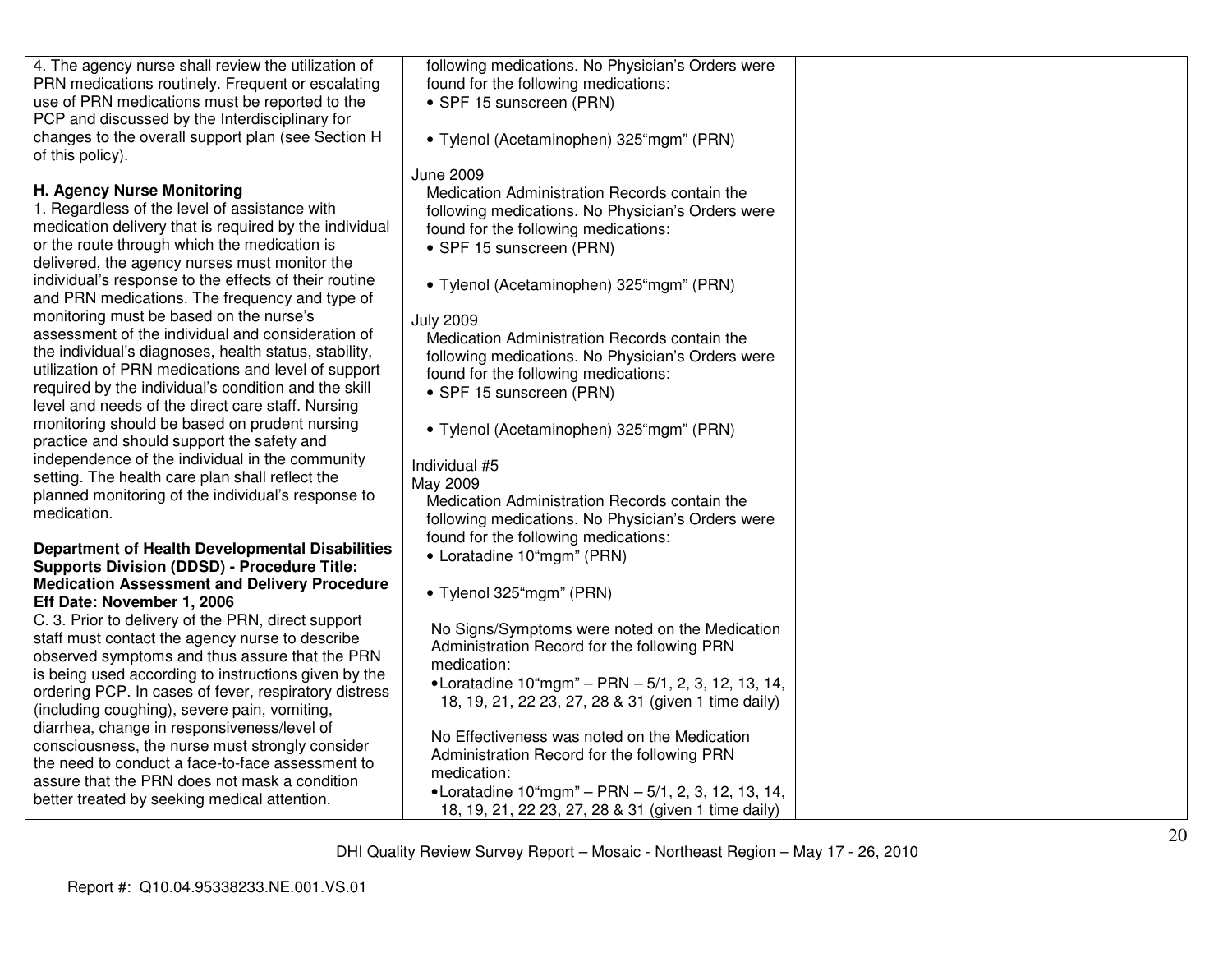| (References: Psychotropic Medication Use Policy,<br>Section D, page 5 Use of PRN Psychotropic<br>Medications; and, Human Rights Committee<br>Requirements Policy, Section B, page 4<br>Interventions Requiring Review and Approval - Use<br>of PRN Medications).<br>a. Document conversation with nurse including all<br>reported signs and symptoms, advice given and<br>action taken by staff.<br>4. Document on the MAR each time a PRN<br>medication is used and describe its effect on the<br>individual (e.g., temperature down, vomiting<br>lessened, anxiety increased, the condition is the<br>same, improved, or worsened, etc.). | June 2009<br>Medication Administration Records contain the<br>following medications. No Physician's Orders were<br>found for the following medications:<br>• Loratadine 10"mgm" (PRN)<br>• Tylenol 325"mgm" (PRN)<br>No Effectiveness was noted on the Medication<br>Administration Record for the following PRN<br>medication:<br>• Tylenol (Acetaminophen) 325"mgm" - PRN - 6/4,<br>8, 12, 13, 16 & 18, 2009 (given 1 time daily)<br><b>July 2009</b><br>Medication Administration Records contain the<br>following medications. No Physician's Orders were<br>found for the following medications:<br>• Loratadine 10"mgm" (PRN)<br>• Tylenol 325"mgm" (PRN)<br>No Effectiveness was noted on the Medication<br>Administration Record for the following PRN<br>medication:<br>•Tylenol (Acetaminophen) 325"mgm" - PRN - 7/4,<br>7, 8, 19, 20, 26 & 27, 2009. (given 1 time daily)<br>Individual #7<br>Medication Administration Records contain the<br>following medications. No Physician's Orders were<br>found for the following medications:<br>• Actonide 0.1 % cream/ointment (PRN)<br>• Milk of Magnesia (PRN)<br>• SPF 15 sunscreen (PRN)<br>• Tylenol (Acetaminophen) 325"mgm" (PRN)<br>No Effectiveness was noted on the Medication |  |
|---------------------------------------------------------------------------------------------------------------------------------------------------------------------------------------------------------------------------------------------------------------------------------------------------------------------------------------------------------------------------------------------------------------------------------------------------------------------------------------------------------------------------------------------------------------------------------------------------------------------------------------------|--------------------------------------------------------------------------------------------------------------------------------------------------------------------------------------------------------------------------------------------------------------------------------------------------------------------------------------------------------------------------------------------------------------------------------------------------------------------------------------------------------------------------------------------------------------------------------------------------------------------------------------------------------------------------------------------------------------------------------------------------------------------------------------------------------------------------------------------------------------------------------------------------------------------------------------------------------------------------------------------------------------------------------------------------------------------------------------------------------------------------------------------------------------------------------------------------------------------------------------------------|--|
|---------------------------------------------------------------------------------------------------------------------------------------------------------------------------------------------------------------------------------------------------------------------------------------------------------------------------------------------------------------------------------------------------------------------------------------------------------------------------------------------------------------------------------------------------------------------------------------------------------------------------------------------|--------------------------------------------------------------------------------------------------------------------------------------------------------------------------------------------------------------------------------------------------------------------------------------------------------------------------------------------------------------------------------------------------------------------------------------------------------------------------------------------------------------------------------------------------------------------------------------------------------------------------------------------------------------------------------------------------------------------------------------------------------------------------------------------------------------------------------------------------------------------------------------------------------------------------------------------------------------------------------------------------------------------------------------------------------------------------------------------------------------------------------------------------------------------------------------------------------------------------------------------------|--|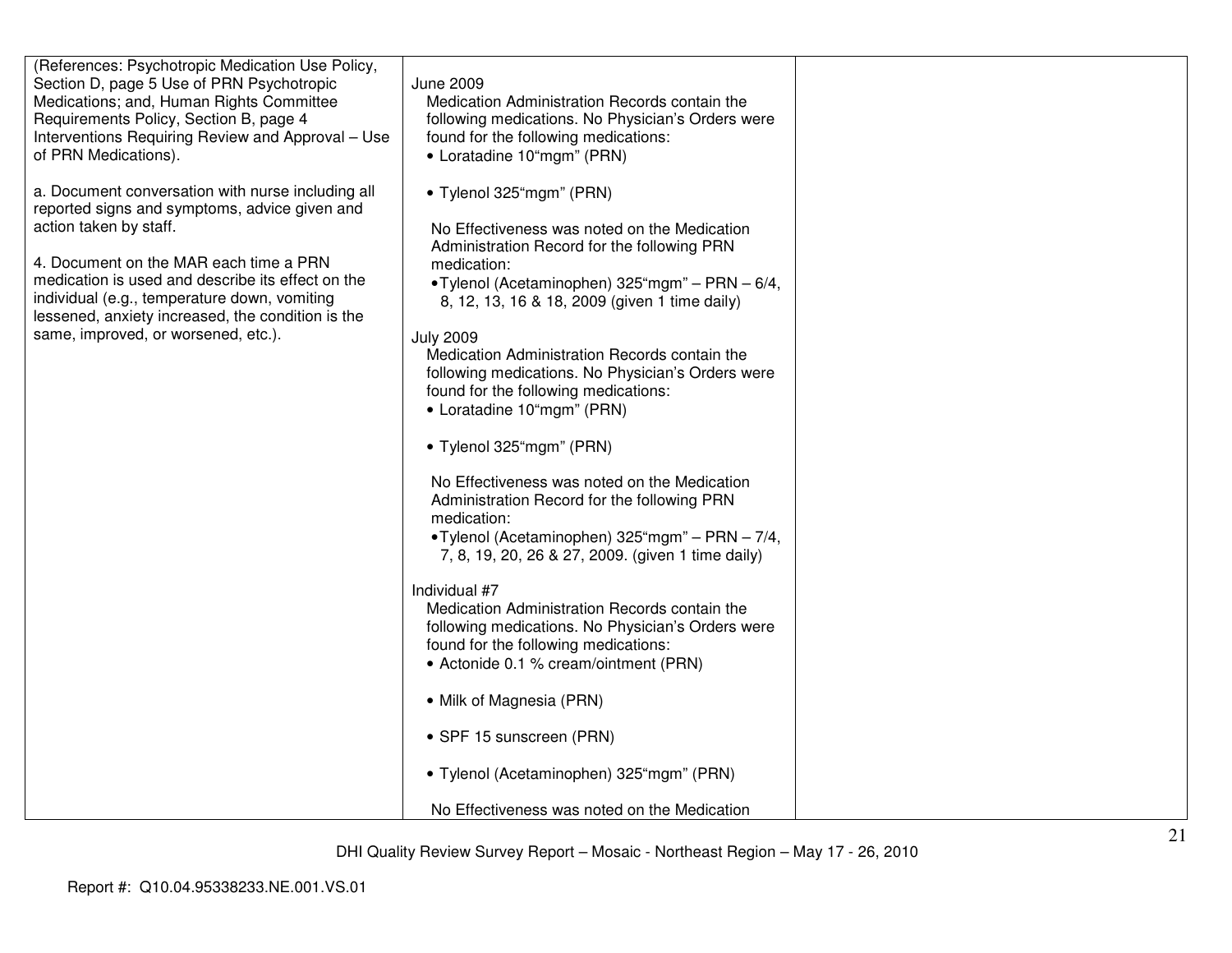| Administration Record for the following PRN<br>medication:                                         |  |
|----------------------------------------------------------------------------------------------------|--|
| •Tylenol (Acetaminophen) 325"mgm" - PRN - 5/10                                                     |  |
| (given 1 time daily)                                                                               |  |
| <b>June 2009</b>                                                                                   |  |
| Medication Administration Records contain the<br>following medications. No Physician's Orders were |  |
| found for the following medications:                                                               |  |
| • Actonide 0.1 % cream/ointment(PRN)                                                               |  |
| • Milk of Magnesia (PRN)                                                                           |  |
| • SPF 15 sunscreen (PRN)                                                                           |  |
| • Tylenol (Acetaminophen) 325"mgm" (PRN)                                                           |  |
| No Signs/Symptoms were noted on the Medication                                                     |  |
| Administration Record for the following PRN<br>medication:                                         |  |
| • Actonide 0.1% cream/ointment-PRN - 6/1, 2 &                                                      |  |
| 14 (given 1 time daily)                                                                            |  |
| • Milk of Magnesia – PRN – 6/14 (given 1 time<br>daily)                                            |  |
|                                                                                                    |  |
| •SPF 15 sunscreen - PRN - 6/14 (given 1 time<br>daily)                                             |  |
|                                                                                                    |  |
| •Tylenol (Acetaminophen) 325"mgm" - PRN - 6/14<br>(given 1 time daily)                             |  |
| No Effectiveness was noted on the Medication                                                       |  |
| Administration Record for the following PRN<br>medication:                                         |  |
| • Actonide 0.1% cream/ointment-PRN - 6/1, 2 &                                                      |  |
| 14 (given 1 time daily)                                                                            |  |
| • Milk of Magnesia 30cc/2 tablespoons - PRN -                                                      |  |
| 6/14 (given 1 time daily)                                                                          |  |
| •SPF 15 sunscreen - PRN - 6/14 (given 1 time                                                       |  |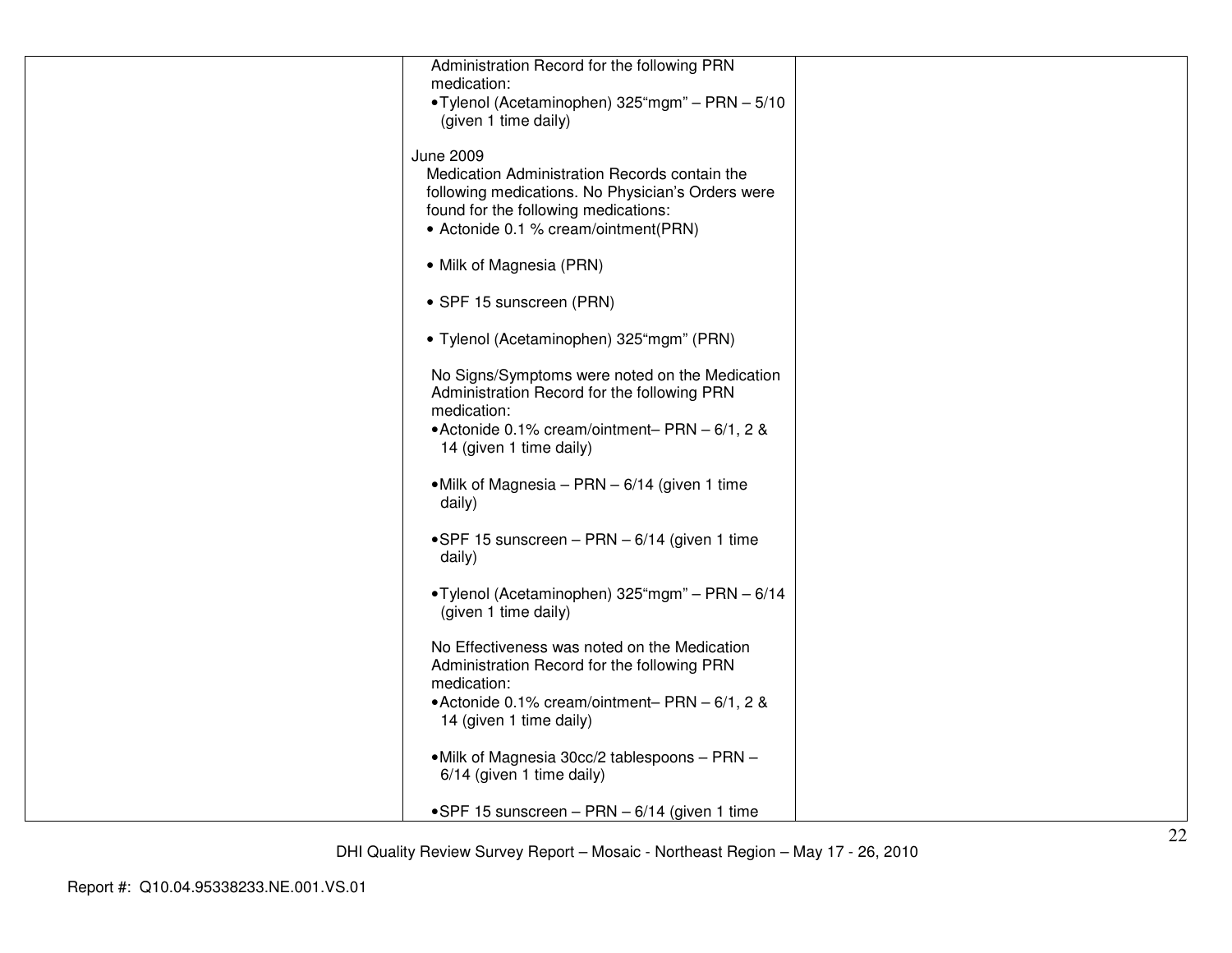| daily)                                                                                                                                                                                                 |  |
|--------------------------------------------------------------------------------------------------------------------------------------------------------------------------------------------------------|--|
| •Tylenol (Acetaminophen) 325"mgm" - PRN - 6/14<br>(given 1 time daily)                                                                                                                                 |  |
| <b>July 2009</b><br>Medication Administration Records contain the<br>following medications. No Physician's Orders were<br>found for the following medications:<br>• Actonide 0.1 % cream/ointment(PRN) |  |
| • Milk of Magnesia (PRN)                                                                                                                                                                               |  |
| • SPF 15 sunscreen (PRN)                                                                                                                                                                               |  |
| · Tylenol (Acetaminophen) 325"mgm" (PRN)                                                                                                                                                               |  |
|                                                                                                                                                                                                        |  |
|                                                                                                                                                                                                        |  |
|                                                                                                                                                                                                        |  |
|                                                                                                                                                                                                        |  |
|                                                                                                                                                                                                        |  |
|                                                                                                                                                                                                        |  |
|                                                                                                                                                                                                        |  |
|                                                                                                                                                                                                        |  |
|                                                                                                                                                                                                        |  |
|                                                                                                                                                                                                        |  |
|                                                                                                                                                                                                        |  |
|                                                                                                                                                                                                        |  |
|                                                                                                                                                                                                        |  |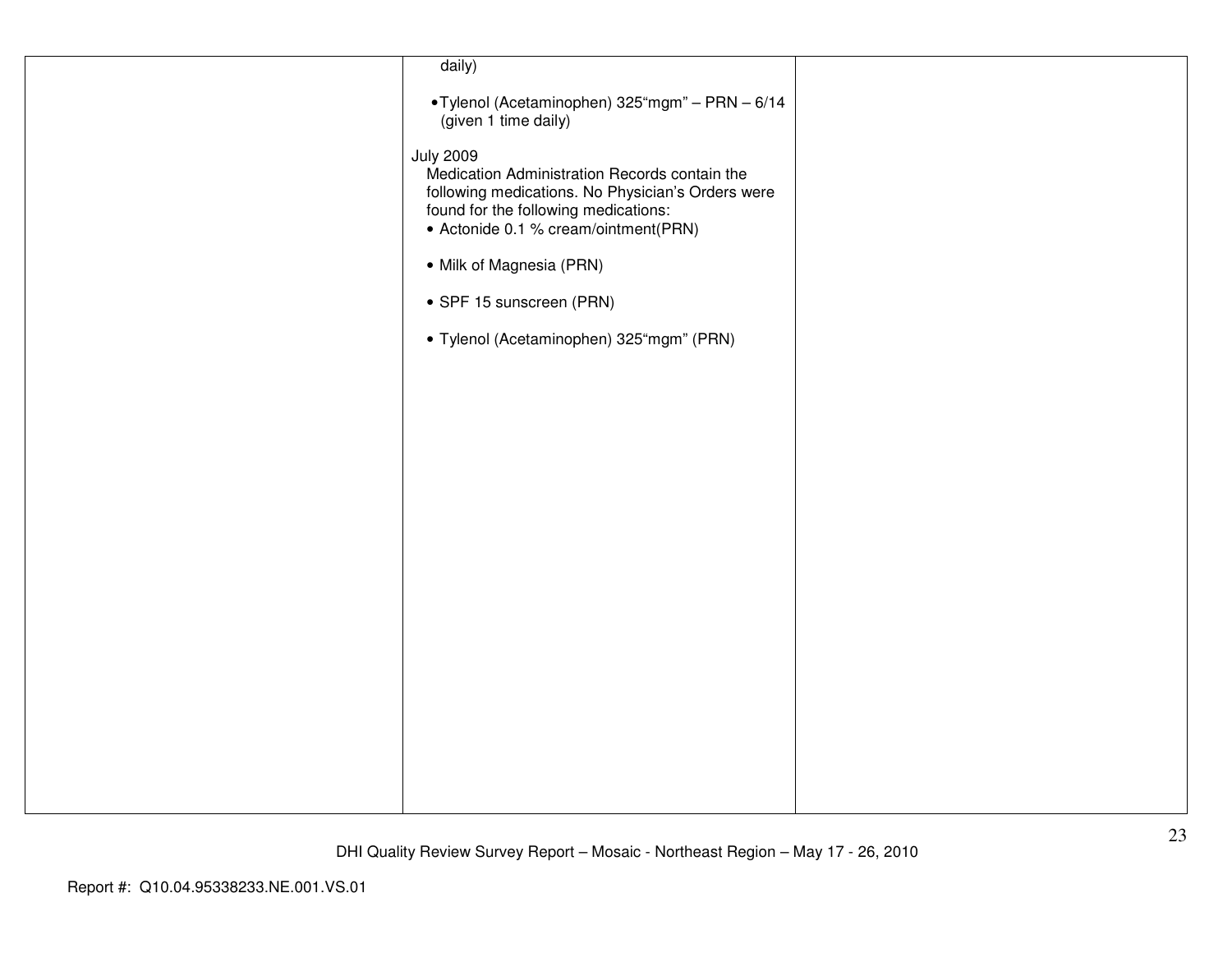| Tag # 1A11 (CoP) Transportation P&P                                               | <b>Scope and Severity Rating: F</b>                   | <b>Scope and Severity Rating: N/A</b> |
|-----------------------------------------------------------------------------------|-------------------------------------------------------|---------------------------------------|
| Developmental Disabilities (DD) Waiver Service                                    | Based on record review, the Agency failed to have a   | Complete                              |
| Standards effective 4/1/2007                                                      | written policies and procedures regarding the safe    |                                       |
| <b>CHAPTER 1 II. PROVIDER AGENCY</b>                                              | transportation of individuals in the community, which |                                       |
| <b>REQUIREMENTS:</b> The objective of these standards                             | comply with New Mexico regulations governing the      |                                       |
| is to establish Provider Agency policy, procedure                                 | operation of motor vehicles to transport individuals. |                                       |
| and reporting requirements for DD Medicaid Waiver                                 |                                                       |                                       |
| program. These requirements apply to all such                                     | Review of Agency's policies and procedures indicated  |                                       |
| Provider Agency staff, whether directly employed or                               | the following elements were not found:                |                                       |
| subcontracting with the Provider Agency. Additional                               |                                                       |                                       |
| Provider Agency requirements and personnel                                        | (3) Vehicle maintenance and safety inspections,       |                                       |
| qualifications may be applicable for specific service                             |                                                       |                                       |
| standards.                                                                        |                                                       |                                       |
| G. Transportation: Provider agencies that                                         |                                                       |                                       |
| provide Community Living, Community Inclusion or                                  |                                                       |                                       |
| Non-Medical Transportation services shall have a                                  |                                                       |                                       |
| written policy and procedures regarding the safe                                  |                                                       |                                       |
| transportation of individuals in the community, which                             |                                                       |                                       |
| comply with New Mexico regulations governing the                                  |                                                       |                                       |
| operation of motor vehicles to transport individuals,                             |                                                       |                                       |
| and which are consistent with DDSD guidelines                                     |                                                       |                                       |
| issued July 1, 1999 titled "Client Transportation                                 |                                                       |                                       |
| Safety". The policy and procedures must address at                                |                                                       |                                       |
| least the following topics:                                                       |                                                       |                                       |
| Drivers' requirements,<br>(1)                                                     |                                                       |                                       |
| Individual safety, including safe locations for<br>(2)                            |                                                       |                                       |
| boarding and disembarking passengers,                                             |                                                       |                                       |
| appropriate responses to hazardous weather                                        |                                                       |                                       |
| and other adverse driving conditions,                                             |                                                       |                                       |
| (3) Vehicle maintenance and safety inspections,                                   |                                                       |                                       |
| (4) Staff training regarding the safe operation of                                |                                                       |                                       |
| the vehicle, assisting passengers and safe                                        |                                                       |                                       |
| lifting procedures,                                                               |                                                       |                                       |
| (5) Emergency Plans, including vehicle                                            |                                                       |                                       |
| evacuation techniques,                                                            |                                                       |                                       |
| Documentation, and<br>(6)                                                         |                                                       |                                       |
| (7) Accident Procedures.                                                          |                                                       |                                       |
|                                                                                   |                                                       |                                       |
| Department of Health (DOH)<br><b>Developmental Disabilities Supports Division</b> |                                                       |                                       |
|                                                                                   |                                                       |                                       |
| (DDSD) Policy - Training Requirements for Direct                                  |                                                       |                                       |
| Service Agency Staff Policy Eff Date: March 1,                                    |                                                       |                                       |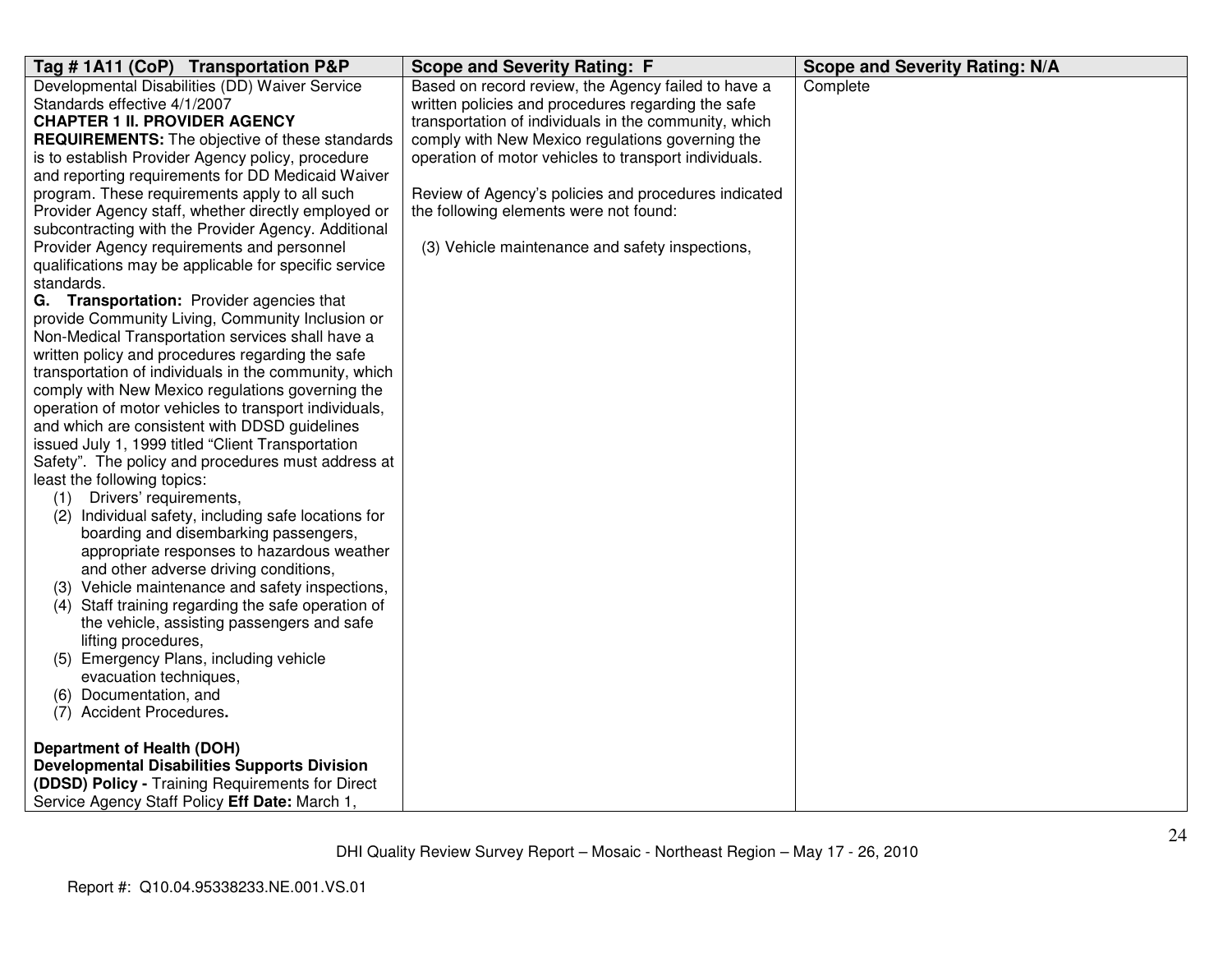| 2007<br><b>II. POLICY STATEMENTS:</b><br>I. Staff providing direct services shall complete<br>safety training within the first thirty (30) days of<br>employment and before working alone with an<br>individual receiving services. The training shall<br>address at least the following:<br>1. Operating a fire extinguisher<br>2. Proper lifting procedures<br>3. General vehicle safety precautions (e.g., pre-<br>trip inspection, removing keys from the ignition<br>when not in the driver's seat)<br>4. Assisting passengers with cognitive and/or<br>physical impairments (e.g., general guidelines for<br>supporting individuals who may be unaware of<br>safety issues involving traffic or those who<br>require physical assistance to enter/exit a<br>vehicle)<br>5. Operating wheelchair lifts (if applicable to the<br>staff's role)<br>6. Wheelchair tie-down procedures (if applicable<br>to the staff's role)<br>7. Emergency and evacuation procedures (e.g.,<br>roadside emergency, fire emergency) |  |  |
|------------------------------------------------------------------------------------------------------------------------------------------------------------------------------------------------------------------------------------------------------------------------------------------------------------------------------------------------------------------------------------------------------------------------------------------------------------------------------------------------------------------------------------------------------------------------------------------------------------------------------------------------------------------------------------------------------------------------------------------------------------------------------------------------------------------------------------------------------------------------------------------------------------------------------------------------------------------------------------------------------------------------|--|--|
|------------------------------------------------------------------------------------------------------------------------------------------------------------------------------------------------------------------------------------------------------------------------------------------------------------------------------------------------------------------------------------------------------------------------------------------------------------------------------------------------------------------------------------------------------------------------------------------------------------------------------------------------------------------------------------------------------------------------------------------------------------------------------------------------------------------------------------------------------------------------------------------------------------------------------------------------------------------------------------------------------------------------|--|--|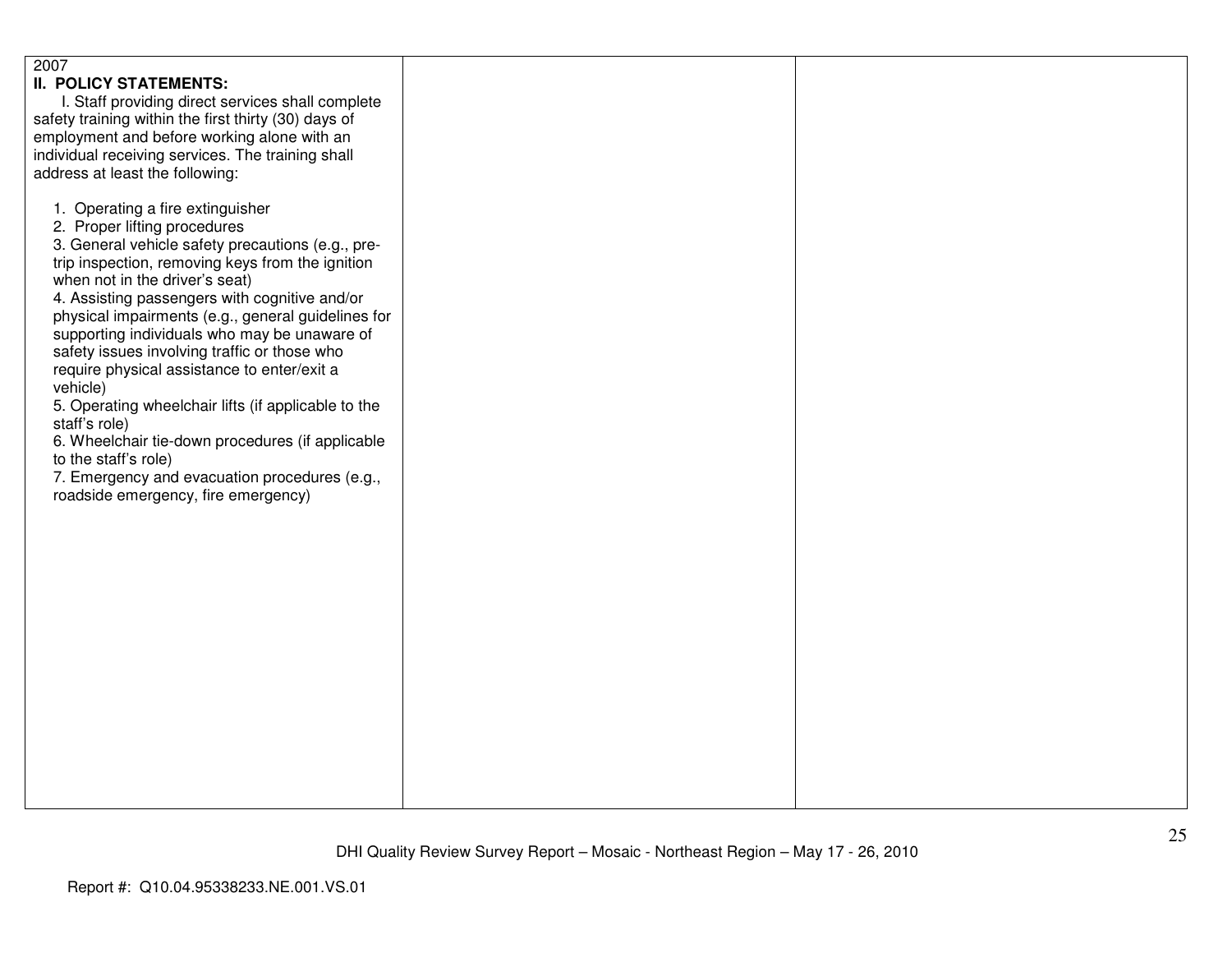| Tag # 1A11 (CoP) Transportation Training              | <b>Scope and Severity Rating: F</b>                      | <b>Scope and Severity Rating: E</b>                      |
|-------------------------------------------------------|----------------------------------------------------------|----------------------------------------------------------|
| Developmental Disabilities (DD) Waiver Service        | Based on record review and interview, the Agency         | <b>New &amp; Repeat Findings:</b>                        |
| Standards effective 4/1/2007                          | failed to provide staff training regarding the safe      |                                                          |
| <b>CHAPTER 1 II. PROVIDER AGENCY</b>                  | operation of the vehicle, assisting passengers and       | Based on record review and interview, the Agency         |
| <b>REQUIREMENTS:</b> The objective of these standards | safe lifting procedures for 21 of 24 Direct Service      | failed to provide staff training regarding the safe      |
| is to establish Provider Agency policy, procedure     | Personnel.                                               | operation of vehicles, assisting passengers and safe     |
| and reporting requirements for DD Medicaid Waiver     |                                                          | lifting procedures for 5 of 27 Direct Service Personnel. |
| program. These requirements apply to all such         | No documented evidence was found of the following        |                                                          |
| Provider Agency staff, whether directly employed or   | required training:                                       | No documented evidence was found of the following        |
| subcontracting with the Provider Agency. Additional   |                                                          | required training:                                       |
| Provider Agency requirements and personnel            | • Transportation (DSP #40, 41, 42, 43, 44, 45, 46,       |                                                          |
| qualifications may be applicable for specific service | 47, 48, 49, 50, 51, 53, 54, 55, 56, 58, 59, 60, 61 &     | Transportation (DSP #66, 68, 69, 70 & 71)                |
| standards.                                            | 62)                                                      |                                                          |
| G. Transportation: Provider agencies that             |                                                          |                                                          |
| provide Community Living, Community Inclusion or      | When DSP were asked if they had received                 |                                                          |
| Non-Medical Transportation services shall have a      | transportation training including training on wheelchair |                                                          |
| written policy and procedures regarding the safe      | tie downs and van lift safety the following was          |                                                          |
| transportation of individuals in the community, which | reported:                                                |                                                          |
| comply with New Mexico regulations governing the      |                                                          |                                                          |
| operation of motor vehicles to transport individuals, | • DSP #40 stated, "No, there's no need to."              |                                                          |
| and which are consistent with DDSD guidelines         |                                                          |                                                          |
| issued July 1, 1999 titled "Client Transportation     | • DSP #41 stated, "Nothing through Mosaic."              |                                                          |
| Safety". The policy and procedures must address at    |                                                          |                                                          |
| least the following topics:                           | • DSP #42 stated, "No."                                  |                                                          |
| Drivers' requirements,<br>(1)                         |                                                          |                                                          |
| (2) Individual safety, including safe locations for   | • DSP #44 stated, "No."                                  |                                                          |
| boarding and disembarking passengers,                 |                                                          |                                                          |
| appropriate responses to hazardous weather            | • DSP #46 stated, "No."                                  |                                                          |
| and other adverse driving conditions,                 |                                                          |                                                          |
| (3) Vehicle maintenance and safety inspections,       |                                                          |                                                          |
| (4) Staff training regarding the safe operation of    |                                                          |                                                          |
| the vehicle, assisting passengers and safe            |                                                          |                                                          |
| lifting procedures,                                   |                                                          |                                                          |
| (8) Emergency Plans, including vehicle                |                                                          |                                                          |
| evacuation techniques,                                |                                                          |                                                          |
| (9) Documentation, and                                |                                                          |                                                          |
| (10) Accident Procedures.                             |                                                          |                                                          |
| <b>Department of Health (DOH)</b>                     |                                                          |                                                          |
| <b>Developmental Disabilities Supports Division</b>   |                                                          |                                                          |
| (DDSD) Policy                                         |                                                          |                                                          |
| Training Requirements for Direct Service Agency       |                                                          |                                                          |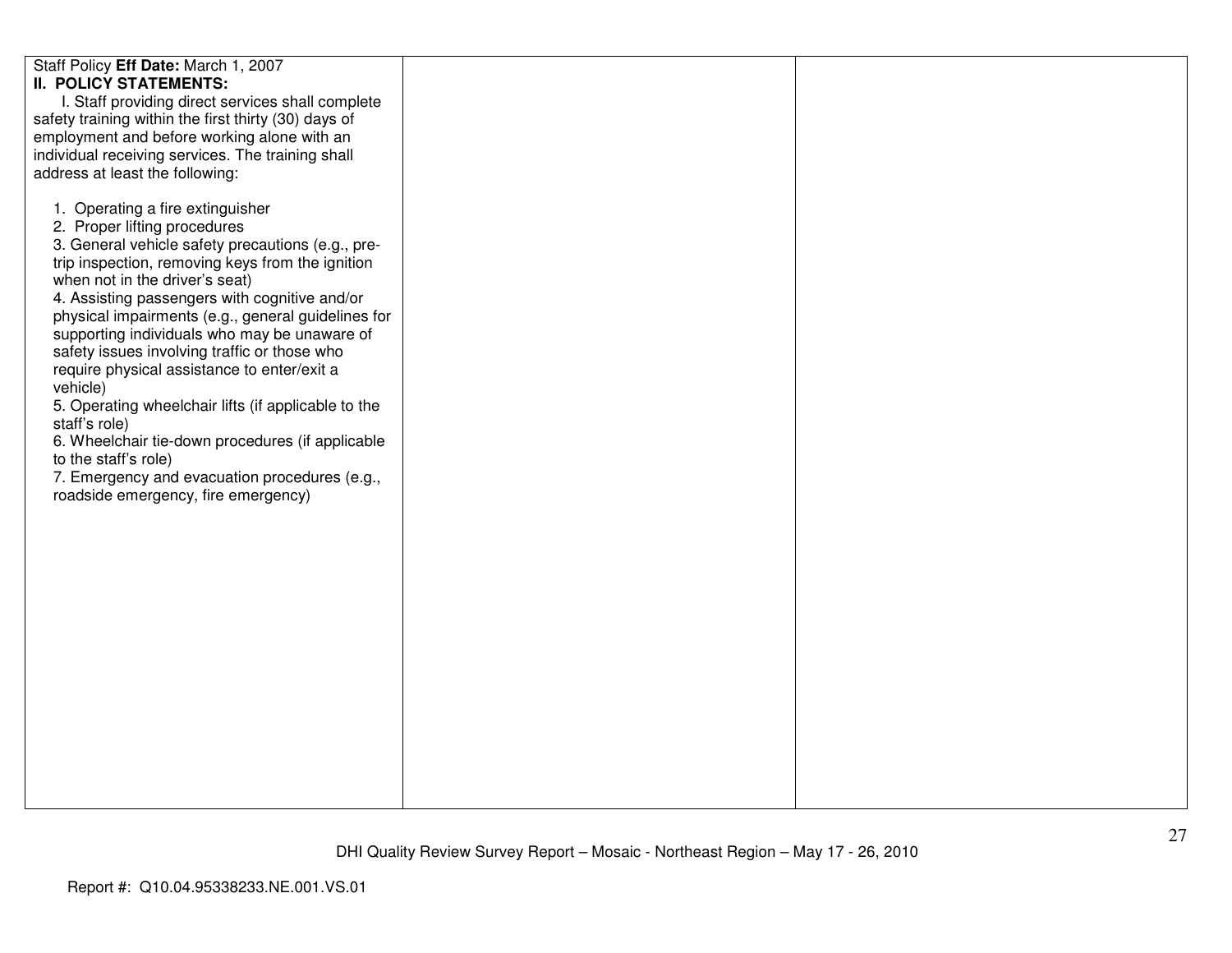| Tag #1A12 Reimbursement/Billable Units                                                              | <b>Scope and Severity Rating: C</b>                                                                         | <b>Scope and Severity Rating: N/A</b> |
|-----------------------------------------------------------------------------------------------------|-------------------------------------------------------------------------------------------------------------|---------------------------------------|
| Developmental Disabilities (DD) Waiver Service<br>Standards effective 4/1/2007                      | Based on record review, the Agency failed to provide<br>written or electronic documentation as evidence for | Complete                              |
| <b>CHAPTER 1 III. PROVIDER AGENCY</b>                                                               | each unit billed, which contained the required                                                              |                                       |
| <b>DOCUMENTATION OF SERVICE DELIVERY AND</b>                                                        | information for 7 of 7 individuals.                                                                         |                                       |
| <b>LOCATION</b>                                                                                     |                                                                                                             |                                       |
| General: All Provider Agencies shall maintain<br>А.                                                 | Individual #1                                                                                               |                                       |
| all records necessary to fully disclose the                                                         | May 2009                                                                                                    |                                       |
| service, quality, quantity and clinical necessity<br>furnished to individuals who are currently     | • The Agency billed 29 units of Family Living<br>Services from 5/1/2009 through 5/25/2009 &                 |                                       |
| receiving services. The Provider Agency                                                             | 5/28/2009 through 5/31/2009. Documentation did                                                              |                                       |
| records shall be sufficiently detailed to                                                           | not contain a signature/authenticated name of the                                                           |                                       |
| substantiate the date, time, individual name,                                                       | staff providing the service to justify billing.                                                             |                                       |
| servicing Provider Agency, level of services,                                                       |                                                                                                             |                                       |
| and length of a session of service billed.                                                          | <b>June 2009</b>                                                                                            |                                       |
| <b>Billable Units:</b> The documentation of the<br><b>B.</b>                                        | • Documentation provided accounted for 18 units                                                             |                                       |
| billable time spent with an individual shall be                                                     | of Family Living Services from 6/1/09 through                                                               |                                       |
| kept on the written or electronic record that is                                                    | 6/30/09. Billing units were unable to be verified,                                                          |                                       |
| prepared prior to a request for reimbursement<br>from the HSD. For each unit billed, the record     | remittance forms were not provided.                                                                         |                                       |
| shall contain the following:                                                                        | Individual #2                                                                                               |                                       |
| Date, start and end time of each service<br>(1)                                                     | May 2009                                                                                                    |                                       |
| encounter or other billable service interval;                                                       | • The Agency billed 31 units of Family Living                                                               |                                       |
| A description of what occurred during the<br>(2)                                                    | Services from 5/1/2009 through 5/31/2009.                                                                   |                                       |
| encounter or service interval; and                                                                  | Documentation did not contain a                                                                             |                                       |
| The signature or authenticated name of staff<br>(3)                                                 | signature/authenticated name of the staff                                                                   |                                       |
| providing the service.                                                                              | providing the service to justify billing.                                                                   |                                       |
| MAD-MR: 03-59 Eff 1/1/2004                                                                          | <b>June 2009</b>                                                                                            |                                       |
| 8.314.1 BI RECORD KEEPING AND                                                                       | • Documentation provided accounted for 30 units                                                             |                                       |
| <b>DOCUMENTATION REQUIREMENTS:</b>                                                                  | of Family Living Services from 6/1/09 through                                                               |                                       |
| Providers must maintain all records necessary to                                                    | 6/30/09. Billing units were unable to be verified,                                                          |                                       |
| fully disclose the extent of the services provided to                                               | remittance forms were not provided.                                                                         |                                       |
| the Medicaid recipient. Services that have been                                                     |                                                                                                             |                                       |
| billed to Medicaid, but are not substantiated in a<br>treatment plan and/or patient records for the | <b>July 2009</b>                                                                                            |                                       |
| recipient are subject to recoupment.                                                                | • The Agency billed 28 units of Family Living                                                               |                                       |
|                                                                                                     | Services from 7/1/2009 through 7/31/2009.<br>Documentation did not contain a                                |                                       |
|                                                                                                     | signature/authenticated name of the staff                                                                   |                                       |
|                                                                                                     | providing the service to justify billing.                                                                   |                                       |
|                                                                                                     |                                                                                                             |                                       |
|                                                                                                     | Individual #3                                                                                               |                                       |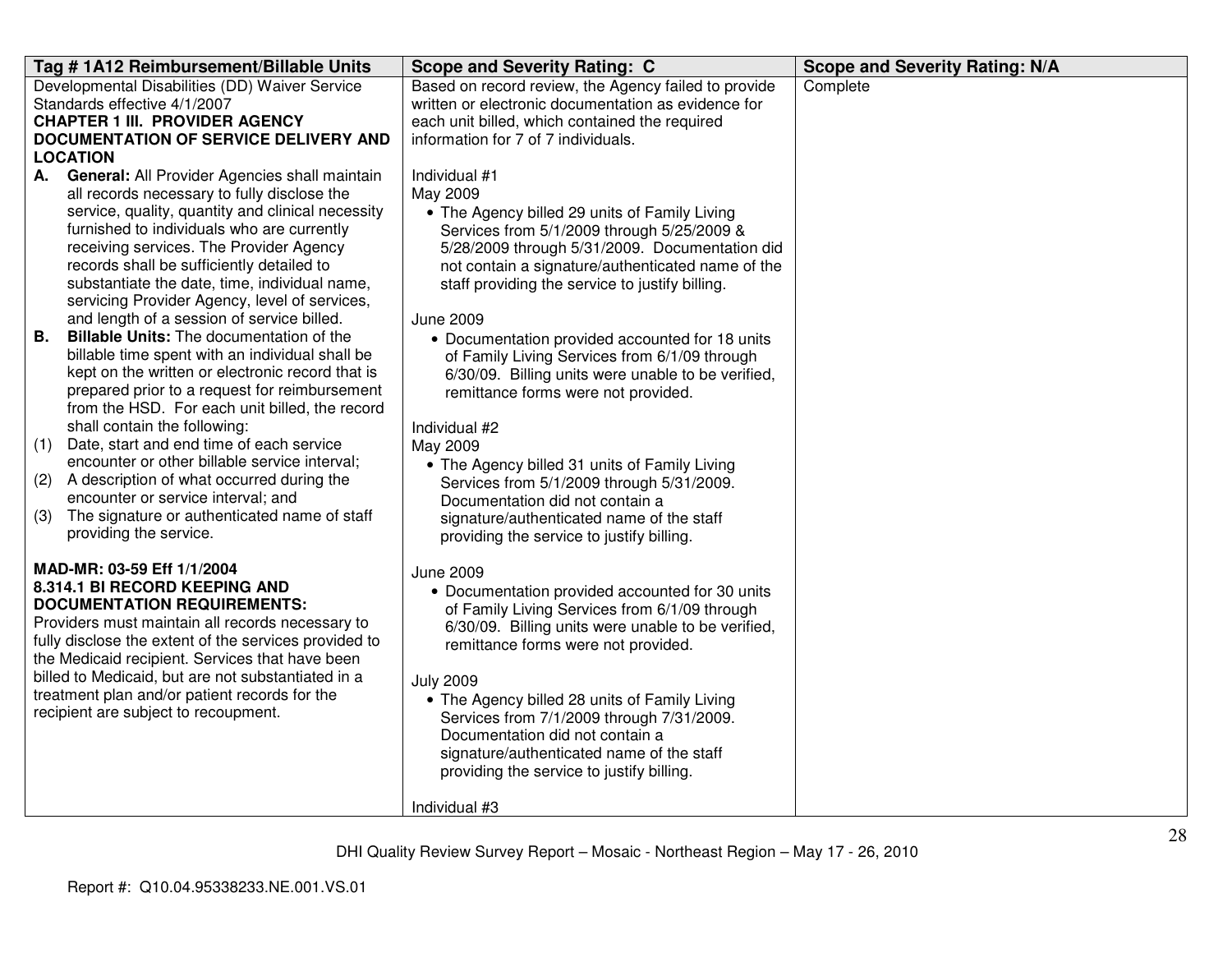| May 2009<br>• The Agency billed 31 units of Family Living<br>Services from 5/01/2009 through 5/31/2009.<br>Documentation did not contain a<br>signature/authenticated name of the staff<br>providing the service to justify billing.                       |  |
|------------------------------------------------------------------------------------------------------------------------------------------------------------------------------------------------------------------------------------------------------------|--|
| <b>June 2009</b><br>• Documentation provided accounted for 23 units<br>of Family Living Services from 06/1/09 through<br>06/30/09. Billing units were unable to be verified,<br>remittance forms were not provided.                                        |  |
| <b>July 2009</b><br>• The Agency billed 28 units of Family Living<br>Services from 7/1/2009 through 7/31/2009.<br>Documentation did not contain a<br>signature/authenticated name of the staff<br>providing the service to justify billing.                |  |
| Individual #4<br>May 2009<br>• The Agency billed 3 units of Family Living<br>Services on 05/26/2009, 05/28/2009 &<br>05/29/2009. Documentation did not contain a<br>signature/authenticated name of the staff<br>providing the service to justify billing. |  |
| <b>June 2009</b><br>• Documentation provided accounted for 22 units<br>of Family Living Services from 6/1/09 through<br>6/30/09. Billing units were unable to be verified,<br>remittance forms were not provided.                                          |  |
| <b>July 2009</b><br>• The Agency billed 4 units of Family Living<br>Services on 7/16/2009, 7/28/2009, 7/29/2009 &<br>7/31/2009. Documentation did not contain a<br>signature/authenticated name of the staff<br>providing the service to justify billing.  |  |
| Individual #5                                                                                                                                                                                                                                              |  |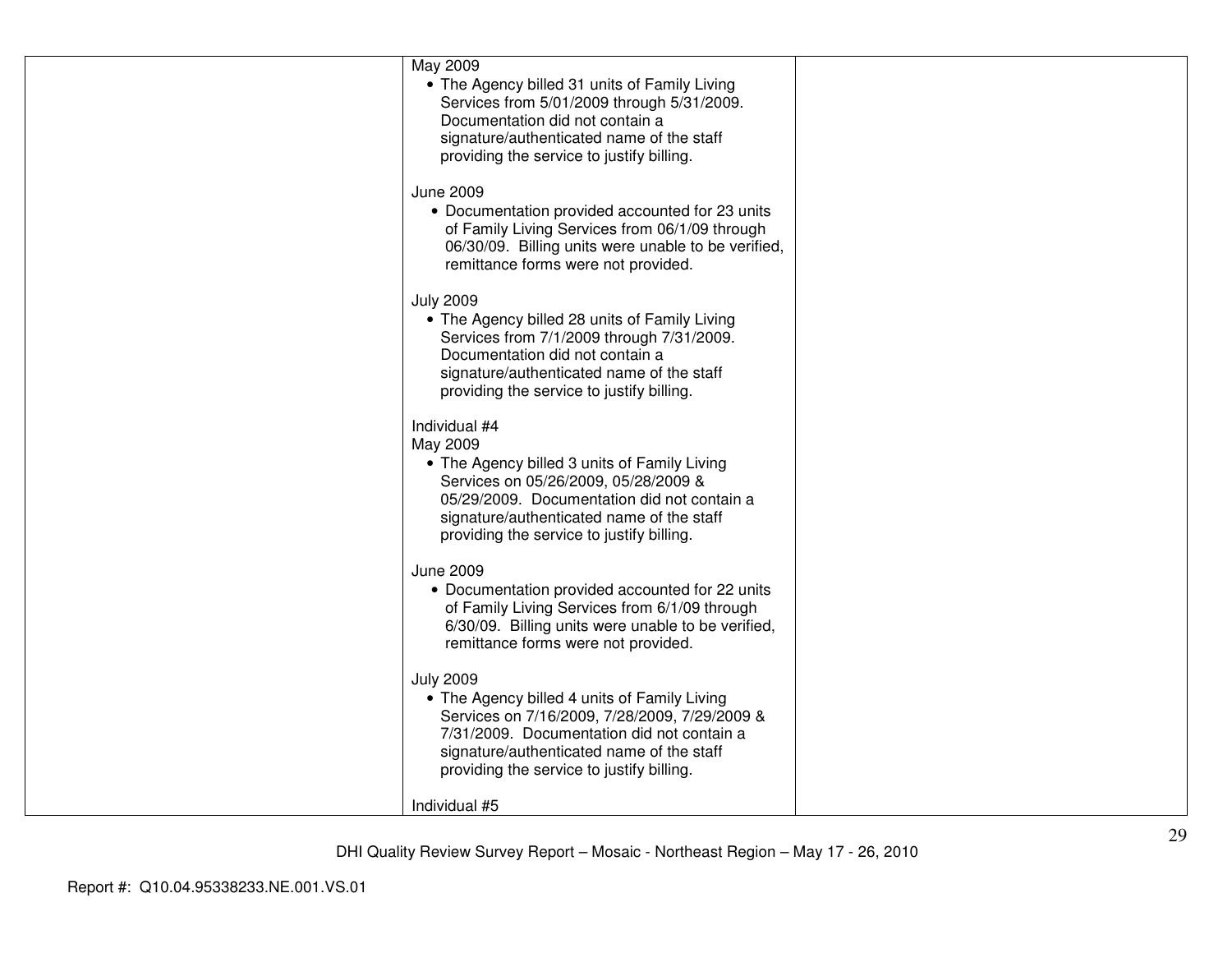| May 2009<br>• The Agency billed 31 units of Family Living<br>Services from 5/1/2009 through 5/31/2009.<br>Documentation did not contain a<br>signature/authenticated name of the staff<br>providing the service to justify billing.                                                                                             |  |
|---------------------------------------------------------------------------------------------------------------------------------------------------------------------------------------------------------------------------------------------------------------------------------------------------------------------------------|--|
| <b>June 2009</b><br>• Documentation provided accounted for 31 units<br>of Family Living Services from 6/1/09 through<br>6/30/09. Billing units were unable to be verified,<br>remittance forms were not provided.                                                                                                               |  |
| <b>July 2009</b><br>• The Agency billed 28 units of Family Living<br>Services from 07/01/2009 through 07/31/2009.<br>Documentation did not contain a<br>signature/authenticated name of the staff<br>providing the service to justify billing.                                                                                  |  |
| Individual #6<br>June 2009<br>• Documentation provided accounted for 29 units<br>of Family Living Services from 6/1/09 through<br>6/30/09. Billing units were unable to be verified,<br>remittance forms were not provided.                                                                                                     |  |
| <b>July 2009</b><br>• The Agency billed 28 units of Family Living<br>Services from 7/1/2009 through 7/31/2009.<br>Documentation received for 7/11/2009 through<br>7/17/2009 did not contain all the required<br>elements per Medicaid regulations/DD Waiver<br>Standards. Documentation had one entry for 9<br>days of service. |  |
| • The Agency billed 28 units of Family Living<br>Services from 7/1/2009 through 7/31/2009.<br>Documentation received for 7/20/2009 through<br>7/23/2009 did not contain all the required<br>elements per Medicaid regulations/DD Waiver<br>Standards. Documentation had one entry for 3                                         |  |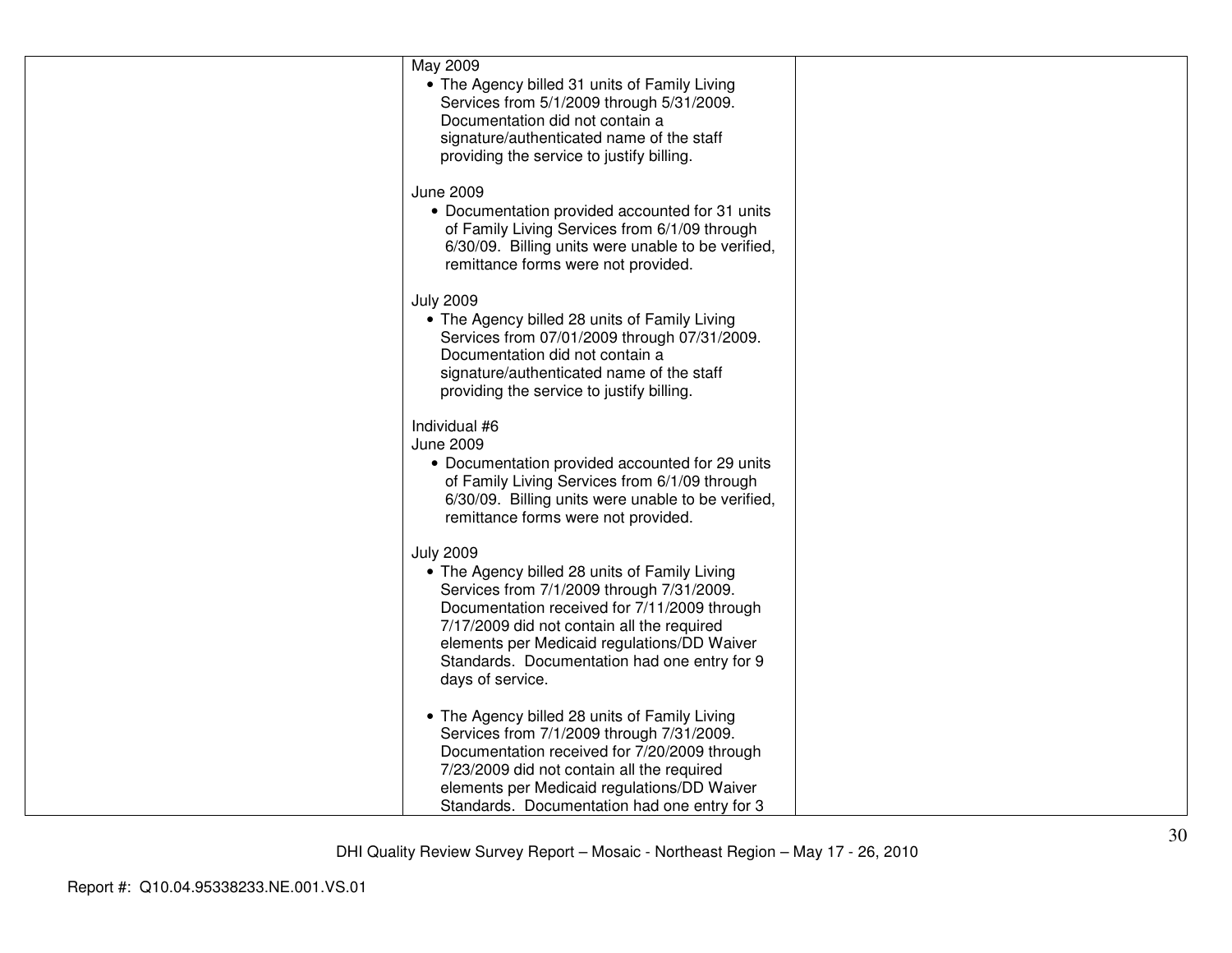| days of service.                                                                                                                                                                                                                   |  |
|------------------------------------------------------------------------------------------------------------------------------------------------------------------------------------------------------------------------------------|--|
| Individual #7<br><b>June 2009</b><br>• Documentation provided accounted for 30 units<br>of Family Living Services from 6/1/09 through<br>6/30/09. Billing units were unable to be verified,<br>remittance forms were not provided. |  |
|                                                                                                                                                                                                                                    |  |
|                                                                                                                                                                                                                                    |  |
|                                                                                                                                                                                                                                    |  |
|                                                                                                                                                                                                                                    |  |
|                                                                                                                                                                                                                                    |  |
|                                                                                                                                                                                                                                    |  |
|                                                                                                                                                                                                                                    |  |
|                                                                                                                                                                                                                                    |  |
|                                                                                                                                                                                                                                    |  |
|                                                                                                                                                                                                                                    |  |
|                                                                                                                                                                                                                                    |  |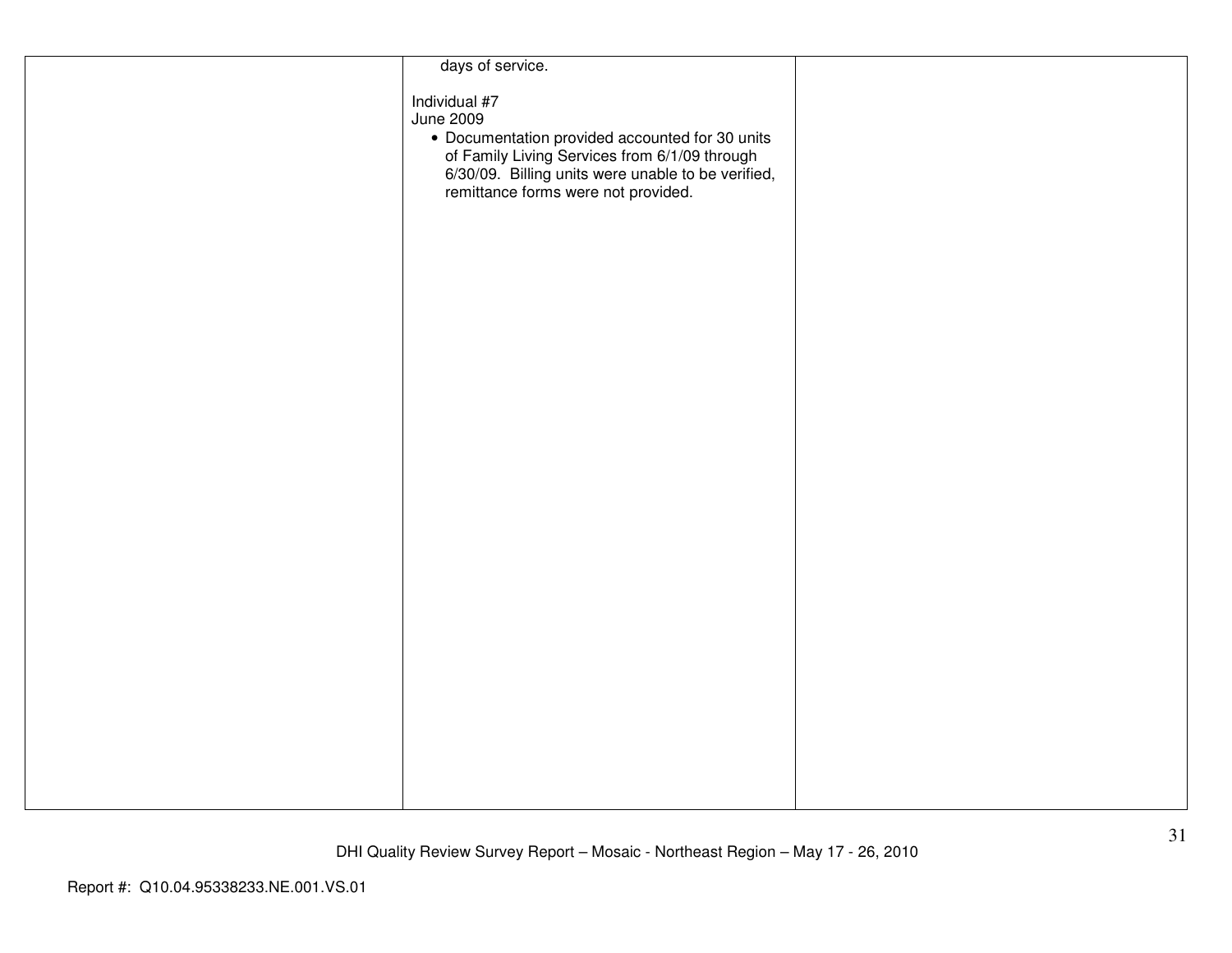| Tag # 1A15 Healthcare Documentation                                                                                                                                                                                                                                                                                                                                                                                                                                                                                                                                                                                                                                                                                                                                                                                                                                                                                                                                                                                                                                                                                                                                                                                                                                     | <b>Scope and Severity Rating: D</b>                                                                                                                                                                                                       | <b>Scope and Severity Rating: N/A</b> |
|-------------------------------------------------------------------------------------------------------------------------------------------------------------------------------------------------------------------------------------------------------------------------------------------------------------------------------------------------------------------------------------------------------------------------------------------------------------------------------------------------------------------------------------------------------------------------------------------------------------------------------------------------------------------------------------------------------------------------------------------------------------------------------------------------------------------------------------------------------------------------------------------------------------------------------------------------------------------------------------------------------------------------------------------------------------------------------------------------------------------------------------------------------------------------------------------------------------------------------------------------------------------------|-------------------------------------------------------------------------------------------------------------------------------------------------------------------------------------------------------------------------------------------|---------------------------------------|
| Developmental Disabilities (DD) Waiver Service<br>Standards effective 4/1/2007<br>Chapter 1. III. E. (1 - 4) CHAPTER 1. III.<br>PROVIDER AGENCY DOCUMENTATION OF<br><b>SERVICE DELIVERY AND LOCATION</b>                                                                                                                                                                                                                                                                                                                                                                                                                                                                                                                                                                                                                                                                                                                                                                                                                                                                                                                                                                                                                                                                | Based on record review, the Agency failed to maintain<br>the required documentation in the Individuals Agency<br>Record as required per standard for 1 of 7 individual<br>The following were not found, incomplete and/or not<br>current: | Complete                              |
| E. Healthcare Documentation by Nurses For<br><b>Community Living Services, Community</b><br><b>Inclusion Services and Private Duty Nursing</b><br>Services: Nursing services must be available as<br>needed and documented for Provider Agencies<br>delivering Community Living Services, Community<br>Inclusion Services and Private Duty Nursing<br>Services.                                                                                                                                                                                                                                                                                                                                                                                                                                                                                                                                                                                                                                                                                                                                                                                                                                                                                                         | • Special Health Care Needs:<br>• Nutritional Plan<br>° Individual #5 - As indicated by the IST section<br>of ISP the individual is required to have a plan.                                                                              |                                       |
| (1) Documentation of nursing assessment<br>activities<br>(a) The following hierarchy shall be used to<br>determine which provider agency is responsible for<br>completion of the HAT and MAAT and related<br>subsequent planning and training:<br>(i) Community living services provider agency;<br>(ii) Private duty nursing provider agency;<br>(iii) Adult habilitation provider agency;<br>(iv) Community access provider agency; and<br>(v) Supported employment provider agency.<br>(b) The provider agency must arrange for their<br>nurse to complete the Health Assessment Tool<br>(HAT) and the Medication Administration<br>Assessment Tool (MAAT) on at least an annual<br>basis for each individual receiving community living,<br>community inclusion or private duty nursing<br>services, unless the provider agency arranges for<br>the individual's Primary Care Practitioner (PCP) to<br>voluntarily complete these assessments in lieu of<br>the agency nurse. Agency nurses may also<br>complete these assessments in collaboration with<br>the Primary Care Practitioner if they believe such<br>consultation is necessary for an accurate<br>assessment. Family Living Provider Agencies have<br>the option of having the subcontracted caregiver |                                                                                                                                                                                                                                           |                                       |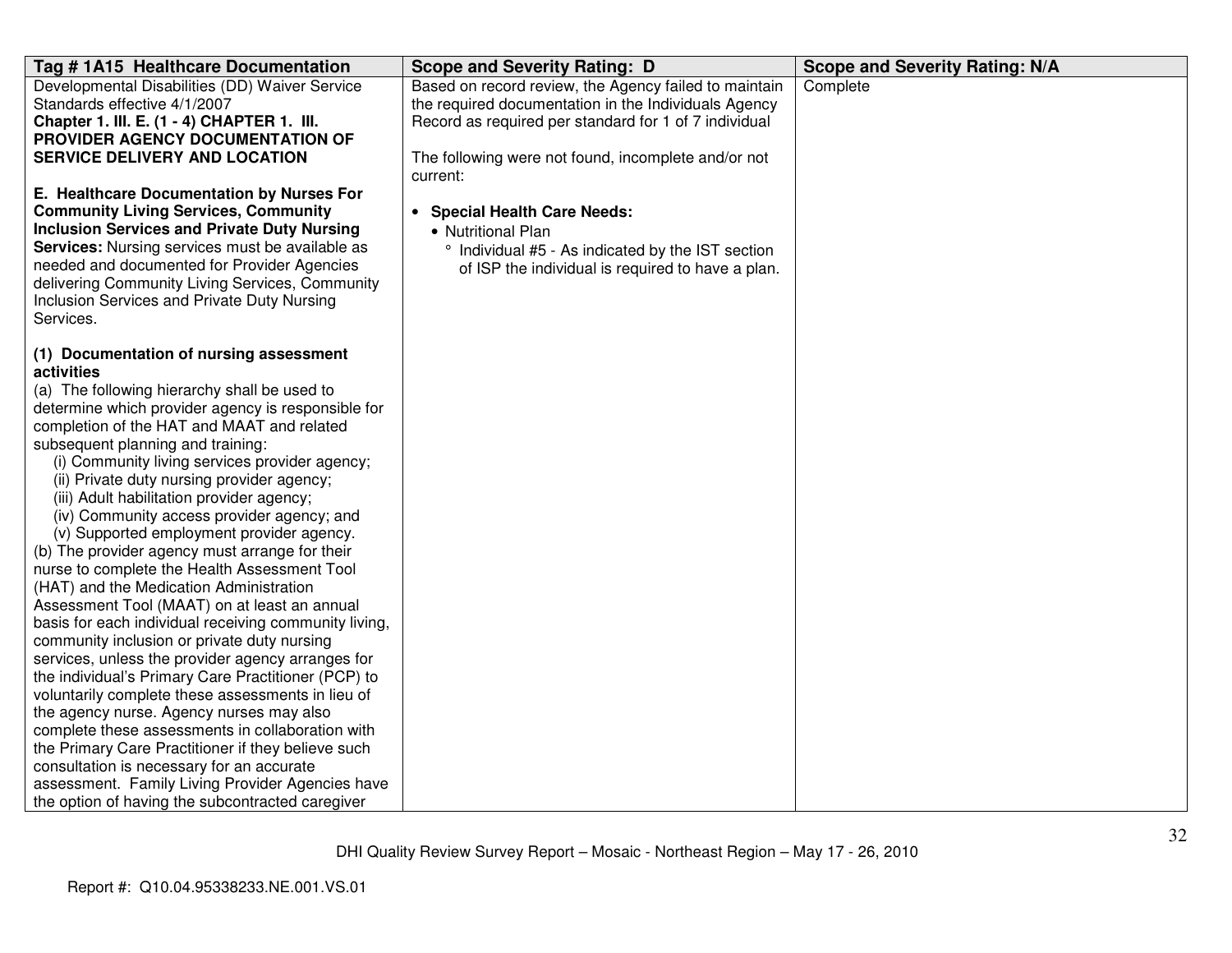| complete the HAT instead of the nurse or PCP, if      |  |
|-------------------------------------------------------|--|
| the caregiver is comfortable doing so. However, the   |  |
| agency nurse must be available to assist the          |  |
| caregiver upon request.                               |  |
| (c) For newly allocated individuals, the HAT and the  |  |
| MAAT must be completed within seventy-two (72)        |  |
| hours of admission into direct services or two weeks  |  |
| following the initial ISP, whichever comes first.     |  |
| (d) For individuals already in services, the HAT and  |  |
| the MAAT must be completed at least fourteen (14)     |  |
| days prior to the annual ISP meeting and submitted    |  |
| to all members of the interdisciplinary team. The     |  |
| HAT must also be completed at the time of any         |  |
| significant change in clinical condition and upon     |  |
| return from any hospitalizations. In addition to      |  |
| annually, the MAAT must be completed at the time      |  |
| of any significant change in clinical condition, when |  |
| a medication regime or route change requires          |  |
| delivery by licensed or certified staff, or when an   |  |
| individual has completed additional training          |  |
| designed to improve their skills to support self-     |  |
| administration (see DDSD Medication Assessment        |  |
| and Delivery Policy).                                 |  |
| (e) Nursing assessments conducted to determine        |  |
| current health status or to evaluate a change in      |  |
| clinical condition must be documented in a signed     |  |
| progress note that includes time and date as well as  |  |
| subjective information including the individual       |  |
| complaints, signs and symptoms noted by staff,        |  |
| family members or other team members; objective       |  |
| information including vital signs, physical           |  |
| examination, weight, and other pertinent data for the |  |
| given situation (e.g., seizure frequency, method in   |  |
| which temperature taken); assessment of the           |  |
| clinical status, and plan of action addressing        |  |
| relevant aspects of all active health problems and    |  |
| follow up on any recommendations of medical           |  |
| consultants.                                          |  |
| (2) Health related plans                              |  |
| (a) For individuals with chronic conditions that have |  |
| the potential to exacerbate into a life-threatening   |  |
| situation, a medical crisis prevention and            |  |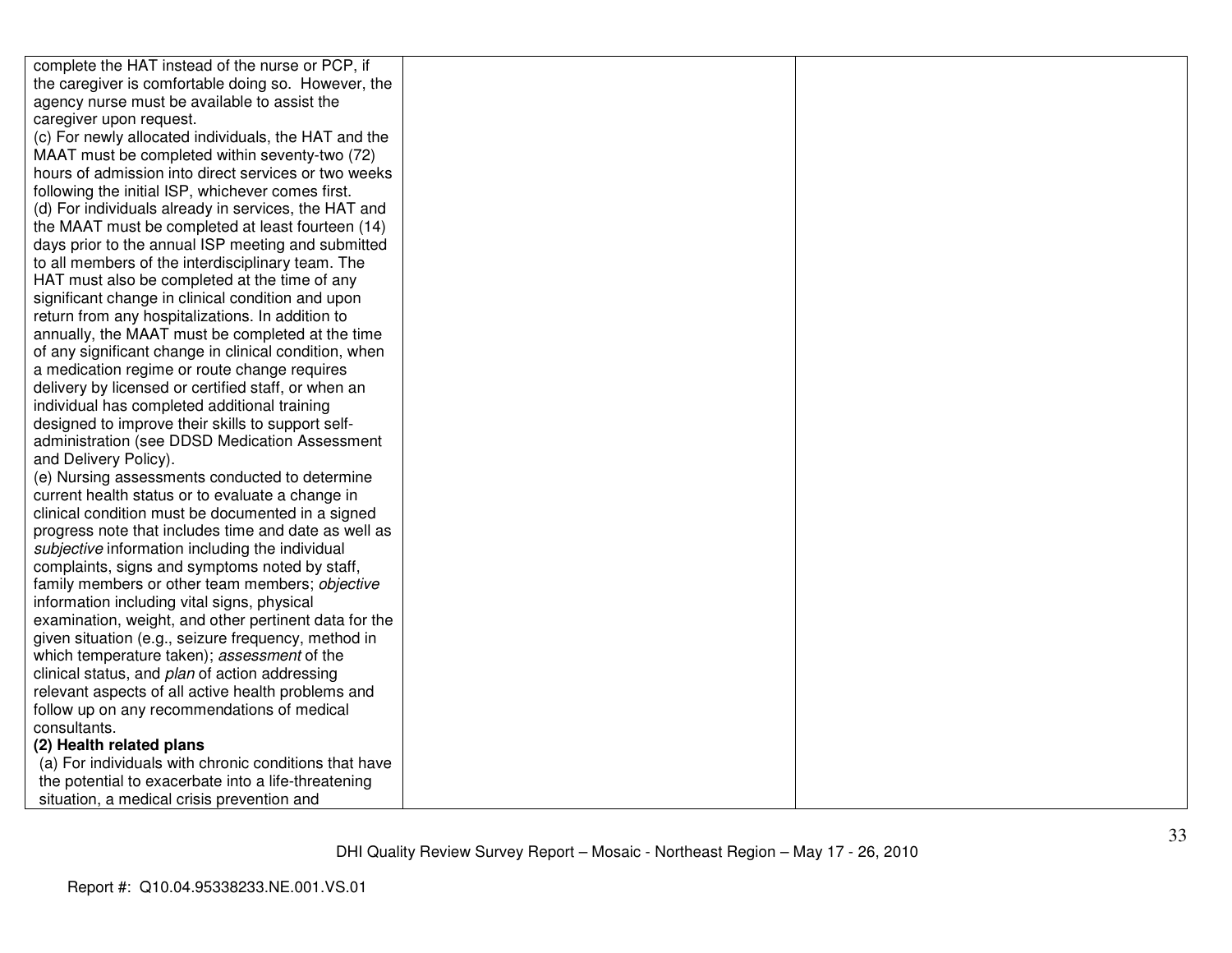| intervention plan must be written by the nurse or      |  |
|--------------------------------------------------------|--|
| other appropriately designated healthcare              |  |
| professional.                                          |  |
| (b) Crisis prevention and intervention plans must be   |  |
| written in user-friendly language that is easily       |  |
| understood by those implementing the plan.             |  |
| (c) The nurse shall also document training             |  |
| regarding the crisis prevention and intervention       |  |
| plan delivered to agency staff and other team          |  |
| members, clearly indicating competency                 |  |
| determination for each trainee.                        |  |
| (d) If the individual receives services from separate  |  |
| agencies for community living and community            |  |
| inclusion services, nurses from each agency shall      |  |
| collaborate in the development of and training         |  |
| delivery for crisis prevention and intervention plans  |  |
| to assure maximum consistency across settings.         |  |
| (3) For all individuals with a HAT score of 4, 5 or 6, |  |
| the nurse shall develop a comprehensive healthcare     |  |
| plan that includes health related supports identified  |  |
| in the ISP (The healthcare plan is the equivalent of   |  |
| a nursing care plan; two separate documents are        |  |
| not required nor recommended):                         |  |
| (a) Each healthcare plan must include a statement      |  |
| of the person's healthcare needs and list              |  |
| measurable goals to be achieved through                |  |
| implementation of the healthcare plan. Needs           |  |
| statements may be based upon supports needed           |  |
| for the individual to maintain a current strength,     |  |
| ability or skill related to their health, prevention   |  |
| measures, and/or supports needed to remediate,         |  |
| minimize or manage an existing health condition.       |  |
| (b) Goals must be measurable and shall be revised      |  |
| when an individual has met the goal and has the        |  |
| potential to attain additional goals or no longer      |  |
| requires supports in order to maintain the goal.       |  |
| (c) Approaches described in the plan shall be          |  |
| individualized to reflect the individual's unique      |  |
| needs, provide guidance to the caregiver(s) and        |  |
| designed to support successful interactions. Some      |  |
| interventions may be carried out by staff, family      |  |
| members or other team members, and other               |  |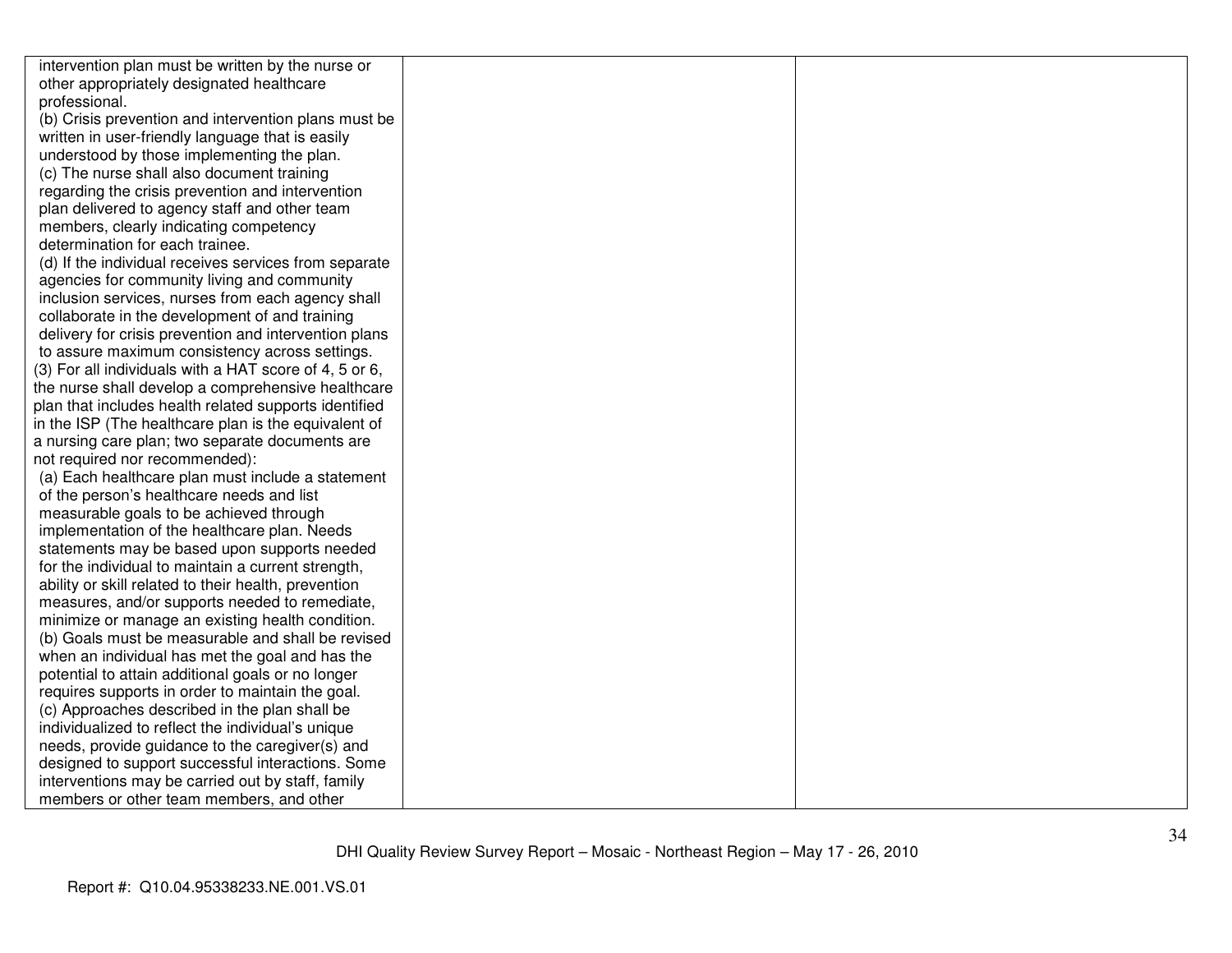interventions may be carried out directly by the nurse – persons responsible for each intervention shall be specified in the plan. (d) Healthcare plans shall be written in language that will be easily understood by the person(s) identified as implementing the interventions. (e) The nurse shall also document training on the healthcare plan delivered to agency staff and otherteam members, clearly indicating competency determination for each trainee. If the individual receives services from separate agencies for community living and community inclusion services, nurses from each agency shall collaborate in the development of and training delivery for healthcareplans to assure maximum consistency across settings. (f) Healthcare plans must be updated to reflect relevant discharge orders whenever an individual returns to services following a hospitalization. (g) All crisis prevention and intervention plans and healthcare plans shall include the individual's name and date on each page and shall be signed by the author. (h) Crisis prevention and intervention plans as well as healthcare plans shall be reviewed by the nurse at least quarterly, and updated as needed. **(4) General Nursing Documentation**  (a) The nurse shall complete legible and signed progress notes with date and time indicated that describe all interventions or interactions conducted with individuals served as well as all interactionswith other healthcare providers serving the individual. All interactions shall be documented whether they occur by phone or in person. (b) For individuals with a HAT score of 4, 5 or 6, or who have identified health concerns in their ISP, the nurse shall provide the interdisciplinary team with a quarterly report that indicates current health status and progress to date on health related ISP desired outcomes and action plans as well as progress toward goals in the healthcare plan.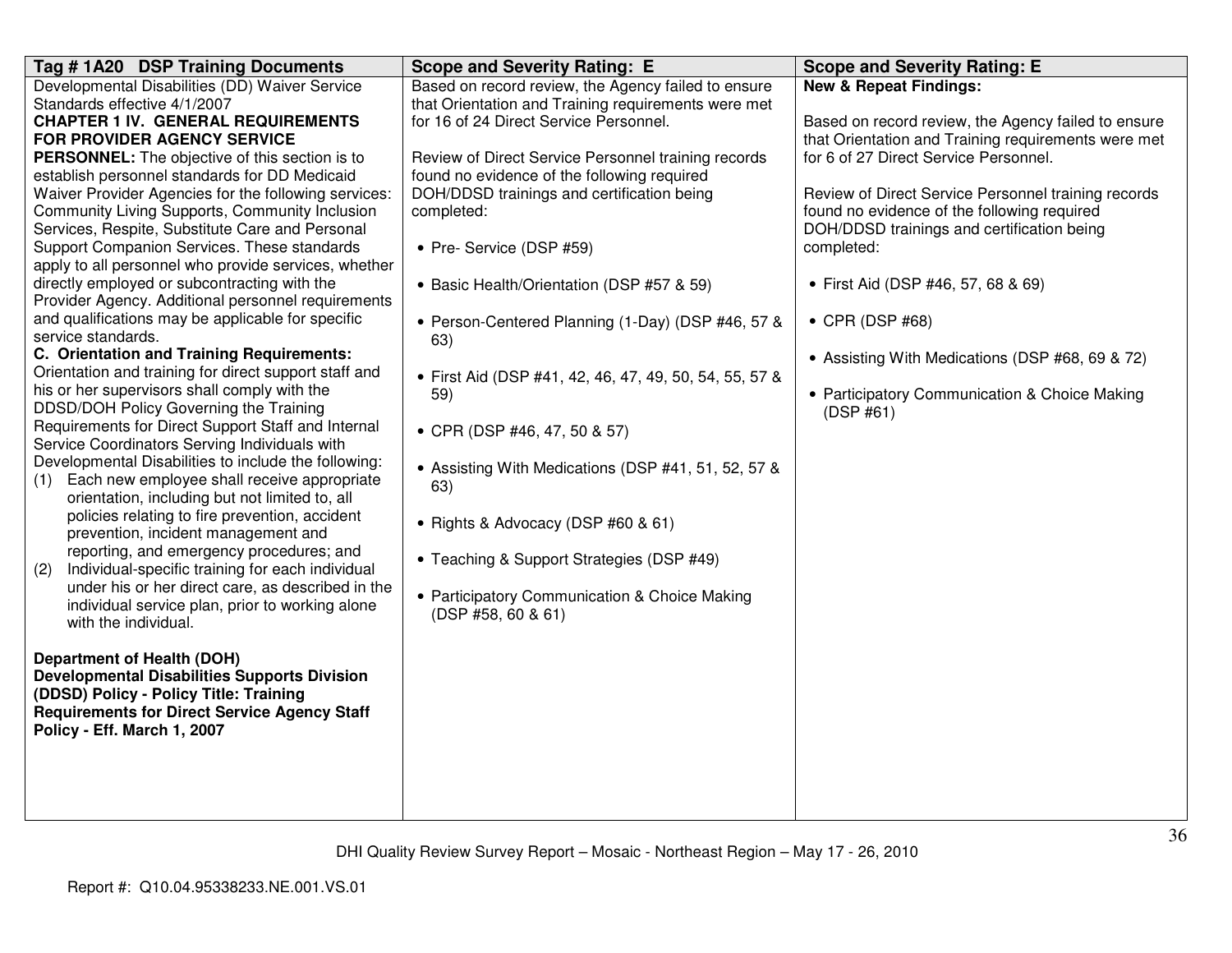| Tag #1A22 Staff Competence                                                                         | <b>Scope and Severity Rating: E</b>                                                                      | <b>Scope and Severity Rating: N/A</b> |
|----------------------------------------------------------------------------------------------------|----------------------------------------------------------------------------------------------------------|---------------------------------------|
| Developmental Disabilities (DD) Waiver Service                                                     | Based on interview, the Agency failed to ensure that                                                     | Complete                              |
| Standards effective 4/1/2007                                                                       | training competencies were met for 3 of 7 Direct                                                         |                                       |
| <b>CHAPTER 1 IV. GENERAL REQUIREMENTS</b>                                                          | Service Personnel.                                                                                       |                                       |
| <b>FOR PROVIDER AGENCY SERVICE</b><br><b>PERSONNEL:</b> The objective of this section is to        | When DSP were asked if the individual had any                                                            |                                       |
| establish personnel standards for DD Medicaid                                                      | Health Care Plans and what the plan covered, the                                                         |                                       |
| Waiver Provider Agencies for the following services:                                               | following was reported:                                                                                  |                                       |
| Community Living Supports, Community Inclusion                                                     |                                                                                                          |                                       |
| Services, Respite, Substitute Care and Personal                                                    | • DSP #44 stated, "There are no Health Care Plans."                                                      |                                       |
| Support Companion Services. These standards                                                        | As indicated by the Agency file, the Individual has                                                      |                                       |
| apply to all personnel who provide services, whether                                               | Health Care Plans for high cholesterol, obesity,                                                         |                                       |
| directly employed or subcontracting with the                                                       | anti-depressant, blindness, mobility, health status,                                                     |                                       |
| Provider Agency. Additional personnel requirements                                                 | hypertension & seizure disorder. (Individual #5)                                                         |                                       |
| and qualifications may be applicable for specific<br>service standards.                            | When DSP were asked if the individual had any                                                            |                                       |
| F. Qualifications for Direct Service Personnel:                                                    | Crisis Plans and what the plan covered, the                                                              |                                       |
| The following employment qualifications and                                                        | following was reported:                                                                                  |                                       |
| competency requirements are applicable to all                                                      |                                                                                                          |                                       |
| Direct Service Personnel employed by a Provider                                                    | • DSP #44 stated, "I don't know if he has any specific                                                   |                                       |
| Agency:                                                                                            | plans but if a crisis happens I'd call the nurse or                                                      |                                       |
|                                                                                                    | therapists." As indicated by the Agency file the                                                         |                                       |
| Direct service personnel shall be eighteen (18)<br>(1)                                             | Individual has Crisis Plans for seizures & allergies.                                                    |                                       |
| years or older. Exception: Adult Habilitation can<br>employ direct care personnel under the age of | (Individual #5)                                                                                          |                                       |
| eighteen 18 years, but the employee shall work                                                     |                                                                                                          |                                       |
| directly under a supervisor, who is physically                                                     | • DSP #45 stated, "I don't think so but I'd just call<br>911 and take him to the hospital. I'd also call |                                       |
| present at all times;                                                                              | Lorraine and Isabelle his case manager." As                                                              |                                       |
| Direct service personnel shall have the ability<br>(2)                                             | indicated by the Agency file the Individual has a                                                        |                                       |
| to read and carry out the requirements in an                                                       | Crisis Plan for Aspiration. (Individual # 6)                                                             |                                       |
| ISP;                                                                                               |                                                                                                          |                                       |
| Direct service personnel shall be available to<br>(3)                                              |                                                                                                          |                                       |
| communicate in the language that is<br>functionally required by the individual or in the           | When DSP were asked what they are suppose to                                                             |                                       |
| use of any specific augmentative                                                                   | do if there is a medication error, the following was<br>reported:                                        |                                       |
| communication system utilized by the                                                               | • DSP #42 stated, "If I dropped a pill, I would just                                                     |                                       |
| individual;                                                                                        | toss it." (Individual #3)                                                                                |                                       |
| Direct service personnel shall meet the<br>(4)                                                     |                                                                                                          |                                       |
| qualifications specified by DDSD in the Policy                                                     |                                                                                                          |                                       |
| Governing the Training Requirements for Direct                                                     |                                                                                                          |                                       |
| Support Staff and Internal Service                                                                 |                                                                                                          |                                       |
| Coordinators, Serving Individuals with DD                                                          |                                                                                                          |                                       |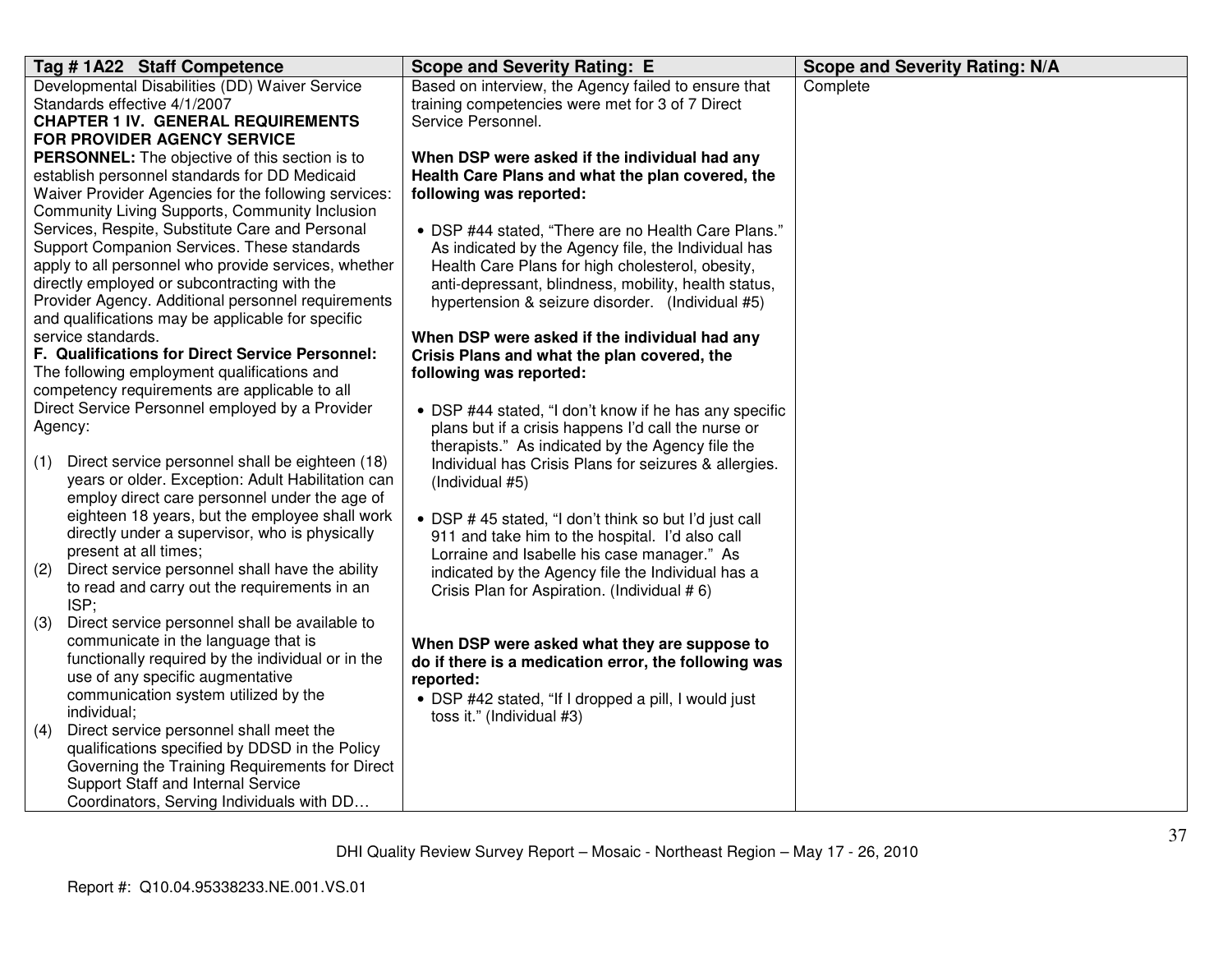| Tag #1A25 (CoP) CCHS                                                                    | <b>Scope and Severity Rating: E</b>                    | <b>Scope and Severity Rating: D</b>                                                         |
|-----------------------------------------------------------------------------------------|--------------------------------------------------------|---------------------------------------------------------------------------------------------|
| NMAC 7.1.9.8 CAREGIVER AND HOSPITAL                                                     | Based on record review, the Agency failed to maintain  | <b>New &amp; Repeat Findings:</b>                                                           |
| <b>CAREGIVER EMPLOYMENT REQUIREMENTS:</b>                                               | documentation indicating no "disqualifying             |                                                                                             |
| F. Timely Submission: Care providers shall submit                                       | convictions" or documentation of the timely            | Based on record review, the Agency failed to maintain                                       |
| all fees and pertinent application information for all                                  | submission of pertinent application information to the | documentation indicating no "disqualifying                                                  |
| individuals who meet the definition of an applicant,                                    | Caregiver Criminal History Screening Program was on    | convictions" or documentation of the timely                                                 |
| caregiver or hospital caregiver as described in                                         | file for 13 of 25 Agency Personnel.                    | submission of pertinent application information to the                                      |
| Subsections B, D and K of 7.1.9.7 NMAC, no later                                        |                                                        | Caregiver Criminal History Screening Program was on                                         |
| than twenty (20) calendar days from the first day of                                    | The following Agency Personnel Files contained         | file for 1 of 28 Agency Personnel.                                                          |
| employment or effective date of a contractual                                           | no evidence of Caregiver Criminal History              |                                                                                             |
| relationship with the care provider.                                                    | <b>Screenings:</b>                                     | The following Agency Personnel Files contained<br>no evidence of Caregiver Criminal History |
| NMAC 7.1.9.9 CAREGIVERS OR HOSPITAL                                                     | • #42 – Date of hire $11/01/2007$                      | <b>Screenings:</b>                                                                          |
| <b>CAREGIVERS AND APPLICANTS WITH</b>                                                   | • #43 - Date of hire 10/01/2006                        |                                                                                             |
| <b>DISQUALIFYING CONVICTIONS:</b>                                                       | • #46 - Date of hire 01/13/2009                        | • #69 - Date of hire 12/17/2009                                                             |
| A. Prohibition on Employment: A care provider                                           | • #47 - Date of hire 11/07/2008                        |                                                                                             |
| shall not hire or continue the employment or                                            | • #57 - Date of hire 03/01/2009                        |                                                                                             |
| contractual services of any applicant, caregiver or                                     | • #59 - Date of hire 11/04/2008                        |                                                                                             |
| hospital caregiver for whom the care provider has                                       | • #63 - Date of hire 05/04/2009                        |                                                                                             |
| received notice of a disqualifying conviction, except                                   |                                                        |                                                                                             |
| as provided in Subsection B of this section.                                            | The following Agency Personnel Files contained         |                                                                                             |
|                                                                                         | <b>Caregiver Criminal History Screenings, which</b>    |                                                                                             |
| <b>NMAC 7.1.9.11</b>                                                                    | were not specific to the Agency:                       |                                                                                             |
| <b>DISQUALIFYING CONVICTIONS.</b> The following                                         |                                                        |                                                                                             |
| felony convictions disqualify an applicant, caregiver                                   | • #41 - Date of hire 10/01/2006                        |                                                                                             |
| or hospital caregiver from employment or                                                | • #44 - Date of hire 10/01/2006                        |                                                                                             |
| contractual services with a care provider:                                              | • #48 - Date of hire 03/01/2007                        |                                                                                             |
| A. homicide;                                                                            | • #49 - Date of hire 10/01/2006                        |                                                                                             |
| <b>B.</b> trafficking, or trafficking in controlled substances;                         | • #50 - Date of hire 10/01/2006                        |                                                                                             |
| C. kidnapping, false imprisonment, aggravated                                           | • #53 - Date of hire 10/01/2006                        |                                                                                             |
| assault or aggravated battery;<br>D. rape, criminal sexual penetration, criminal sexual |                                                        |                                                                                             |
|                                                                                         |                                                        |                                                                                             |
| contact, incest, indecent exposure, or other related<br>felony sexual offenses;         |                                                        |                                                                                             |
| E. crimes involving adult abuse, neglect or financial                                   |                                                        |                                                                                             |
| exploitation;                                                                           |                                                        |                                                                                             |
| F. crimes involving child abuse or neglect;                                             |                                                        |                                                                                             |
| G. crimes involving robbery, larceny, extortion,                                        |                                                        |                                                                                             |
| burglary, fraud, forgery, embezzlement, credit card                                     |                                                        |                                                                                             |
| fraud, or receiving stolen property; or                                                 |                                                        |                                                                                             |
| H. an attempt, solicitation, or conspiracy involving                                    |                                                        |                                                                                             |
| any of the felonies in this subsection.                                                 |                                                        |                                                                                             |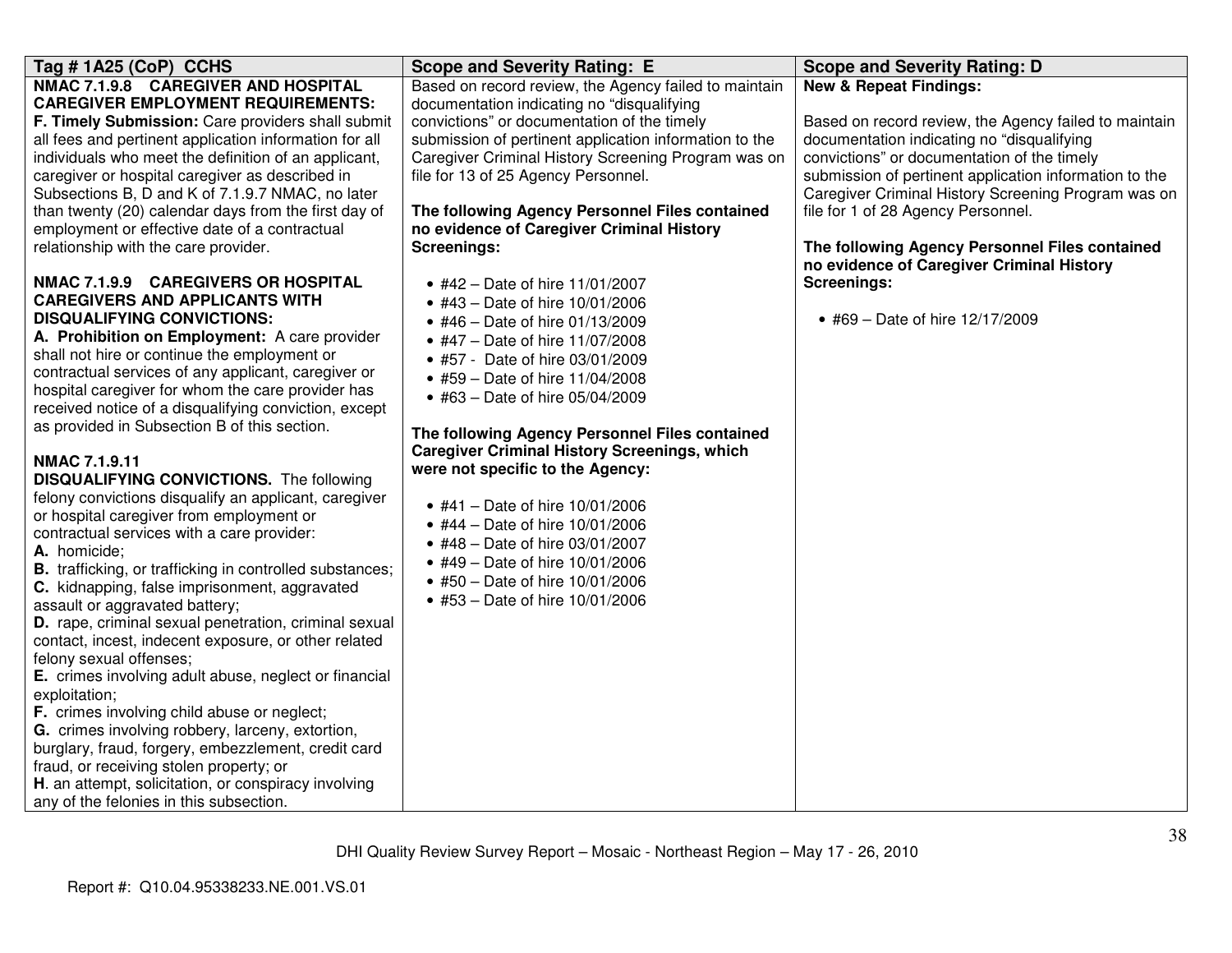| Tag # 1A26 (CoP) COR / EAR                                                                                                                                                                                                                                                                                                                                                                                                                                                                                                                                                                                                                                                                                                                                                                                                                                                                                                                                                                                                                                                                                                                                                                                                                                                                                                                                                                                                                                                                                                                                                                                                                                                                                                                                                                                                                                                                                                                                                                                                                                                   |                                                                                                                                                                                                                                                                                                                                                                                                                                                                                                                                                                                                                                                                                                                                                                                                                                                                                                                                                                         | <b>Scope and Severity Rating: N/A</b> |
|------------------------------------------------------------------------------------------------------------------------------------------------------------------------------------------------------------------------------------------------------------------------------------------------------------------------------------------------------------------------------------------------------------------------------------------------------------------------------------------------------------------------------------------------------------------------------------------------------------------------------------------------------------------------------------------------------------------------------------------------------------------------------------------------------------------------------------------------------------------------------------------------------------------------------------------------------------------------------------------------------------------------------------------------------------------------------------------------------------------------------------------------------------------------------------------------------------------------------------------------------------------------------------------------------------------------------------------------------------------------------------------------------------------------------------------------------------------------------------------------------------------------------------------------------------------------------------------------------------------------------------------------------------------------------------------------------------------------------------------------------------------------------------------------------------------------------------------------------------------------------------------------------------------------------------------------------------------------------------------------------------------------------------------------------------------------------|-------------------------------------------------------------------------------------------------------------------------------------------------------------------------------------------------------------------------------------------------------------------------------------------------------------------------------------------------------------------------------------------------------------------------------------------------------------------------------------------------------------------------------------------------------------------------------------------------------------------------------------------------------------------------------------------------------------------------------------------------------------------------------------------------------------------------------------------------------------------------------------------------------------------------------------------------------------------------|---------------------------------------|
| NMAC 7.1.12.8<br>REGISTRY ESTABLISHED; PROVIDER INQUIRY<br><b>REQUIRED:</b> Upon the effective date of this rule,<br>the department has established and maintains an<br>accurate and complete electronic registry that<br>contains the name, date of birth, address, social<br>security number, and other appropriate identifying<br>information of all persons who, while employed by a<br>provider, have been determined by the department,<br>as a result of an investigation of a complaint, to<br>have engaged in a substantiated registry-referred<br>incident of abuse, neglect or exploitation of a person<br>receiving care or services from a provider.<br>Additions and updates to the registry shall be<br>posted no later than two (2) business days following<br>receipt. Only department staff designated by the<br>custodian may access, maintain and update the<br>data in the registry.<br>Provider requirement to inquire of<br>А.<br>registry. A provider, prior to employing or<br>contracting with an employee, shall inquire of the<br>registry whether the individual under consideration<br>for employment or contracting is listed on the<br>registry.<br>Prohibited employment. A provider may<br>В.<br>not employ or contract with an individual to be an<br>employee if the individual is listed on the registry as<br>having a substantiated registry-referred incident of<br>abuse, neglect or exploitation of a person receiving<br>care or services from a provider.<br>Documentation of inquiry to registry.<br>D.<br>The provider shall maintain documentation in the<br>employee's personnel or employment records that<br>evidences the fact that the provider made an inquiry<br>to the registry concerning that employee prior to<br>employment. Such documentation must include<br>evidence, based on the response to such inquiry<br>received from the custodian by the provider, that the<br>employee was not listed on the registry as having a<br>substantiated registry-referred incident of abuse,<br>neglect or exploitation. | <b>Scope and Severity Rating: E</b><br>Based on record review, the Agency failed to maintain<br>documentation in the employee's personnel records<br>that evidenced inquiry to the Employee Abuse<br>Registry prior to employment for 12 of 25 Agency<br>Personnel.<br>The following Agency personnel records contained<br>NO evidence of the Employee Abuse Registry being<br>completed:<br>• #41 - Date of hire 10/01/2006<br>• #44 - Date of hire $10/01/2006$<br>• #47 - Date of hire 11/07/2008<br>• #48 - Date of hire 03/01/2007<br>• #57 - Date of hire 03/01/2009<br>• #58 - Date of hire 04/01/2008<br>• #61 - Date of hire 02/01/2007<br>• #63 - Date of hire 05/04/2009<br>The following Agency Personnel records contained<br>evidence that indicated the Employee Abuse Registry<br>was completed after hire:<br>• #40 - Date of hire 10/01/2006<br>• #51 - Date of hire 10/01/2006<br>• #52 - Date of hire 04/01/2007<br>• #56 - Date of hire 04/01/2007 | Complete                              |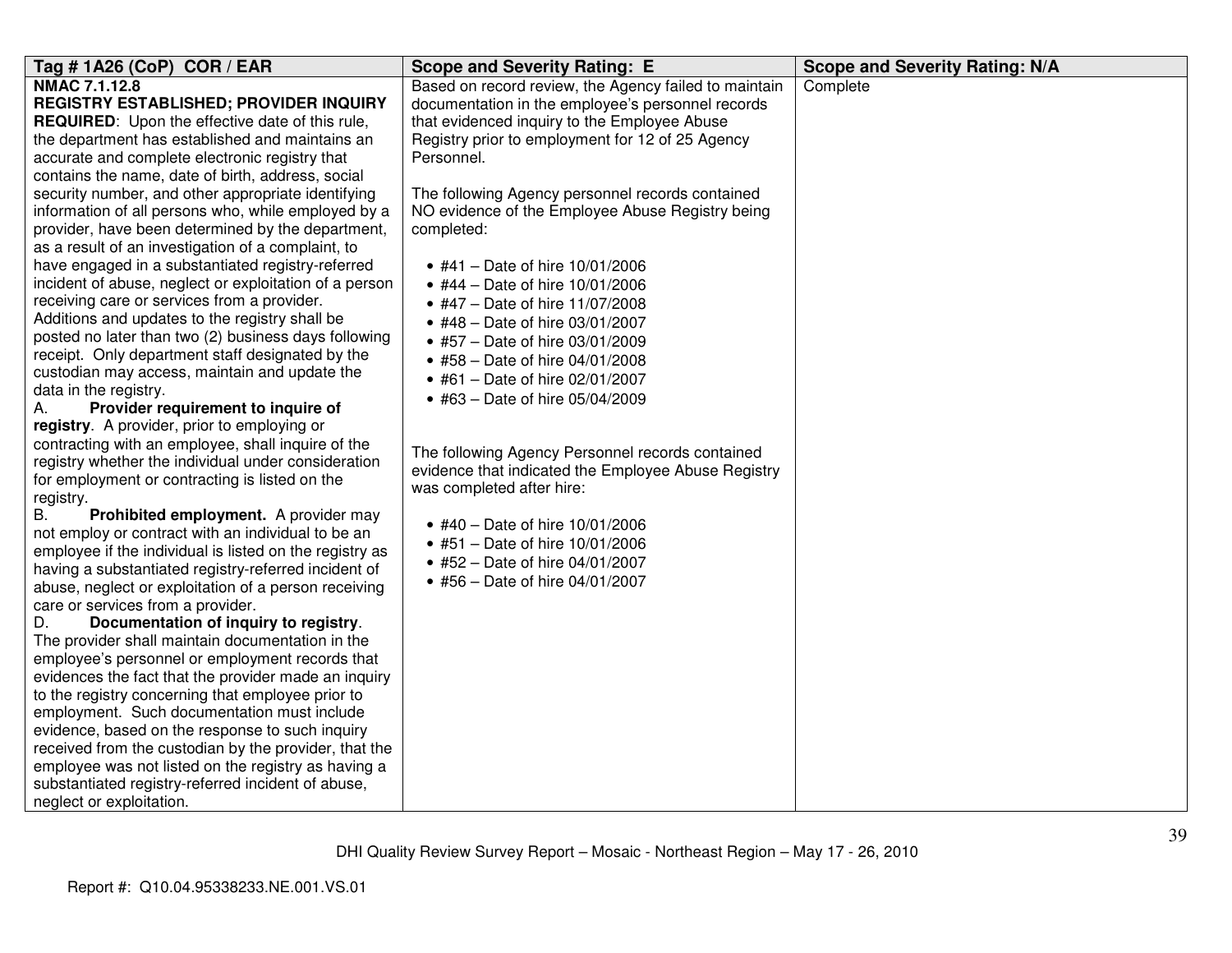| E.<br>Documentation for other staff. With                                                        |  |
|--------------------------------------------------------------------------------------------------|--|
| respect to all employed or contracted individuals                                                |  |
| providing direct care who are licensed health care                                               |  |
| professionals or certified nurse aides, the provider                                             |  |
| shall maintain documentation reflecting the                                                      |  |
| individual's current licensure as a health care                                                  |  |
| professional or current certification as a nurse aide.                                           |  |
| Consequences of noncompliance. The                                                               |  |
| department or other governmental agency having                                                   |  |
| regulatory enforcement authority over a provider                                                 |  |
| may sanction a provider in accordance with                                                       |  |
| applicable law if the provider fails to make an                                                  |  |
| appropriate and timely inquiry of the registry, or fails                                         |  |
| to maintain evidence of such inquiry, in connection                                              |  |
| with the hiring or contracting of an employee; or for                                            |  |
| employing or contracting any person to work as an                                                |  |
| employee who is listed on the registry. Such                                                     |  |
| sanctions may include a directed plan of correction,                                             |  |
| civil monetary penalty not to exceed five thousand                                               |  |
| dollars (\$5000) per instance, or termination or non-                                            |  |
| renewal of any contract with the department or other                                             |  |
| governmental agency.                                                                             |  |
|                                                                                                  |  |
| Developmental Disabilities (DD) Waiver Service                                                   |  |
| Standards effective 4/1/2007                                                                     |  |
| <b>Chapter 1.IV. General Provider Requirements.</b>                                              |  |
| D. Criminal History Screening: All personnel shall                                               |  |
| be screened by the Provider Agency in regard to the                                              |  |
| employee's qualifications, references, and                                                       |  |
| employment history, prior to employment. All                                                     |  |
| Provider Agencies shall comply with the Criminal<br>Records Screening for Caregivers 7.1.12 NMAC |  |
| and Employee Abuse Registry 7.1.12 NMAC as                                                       |  |
| required by the Department of Health, Division of                                                |  |
| Health Improvement.                                                                              |  |
|                                                                                                  |  |
|                                                                                                  |  |
|                                                                                                  |  |
|                                                                                                  |  |
|                                                                                                  |  |
|                                                                                                  |  |
|                                                                                                  |  |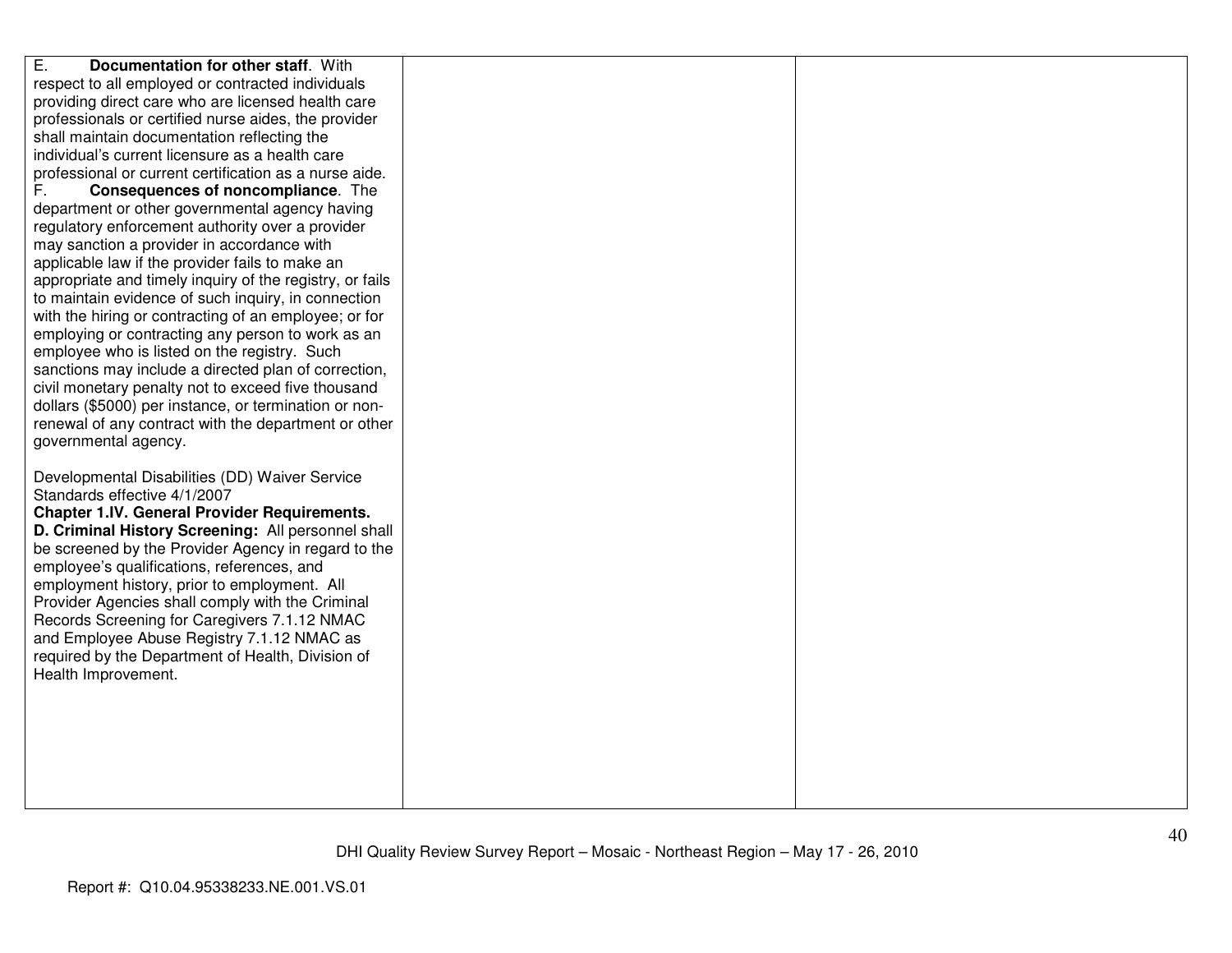| Tag #1A27 (CoP) Late & Failure to Report                                                                | <b>Scope and Severity Rating: E</b>                                                                  | <b>Scope and Severity Rating: N/A</b> |
|---------------------------------------------------------------------------------------------------------|------------------------------------------------------------------------------------------------------|---------------------------------------|
| 7.1.13.9 INCIDENT MANAGEMENT SYSTEM                                                                     | Based on the Incident Management Bureau's Late                                                       | Complete                              |
| <b>REPORTING REQUIREMENTS FOR</b>                                                                       | and Failure Reports, the Agency failed to report                                                     |                                       |
| <b>COMMUNITY BASED SERVICE PROVIDERS:</b>                                                               | suspected abuse, neglect, or misappropriation of                                                     |                                       |
| A. Duty To Report:                                                                                      | property, unexpected and natural/expected deaths; or                                                 |                                       |
| (1) All community based service providers shall                                                         | other reportable incidents to the Division of Health                                                 |                                       |
| immediately report abuse, neglect or                                                                    | Improvement for 7 of 14 individuals.                                                                 |                                       |
| misappropriation of property to the adult protective                                                    |                                                                                                      |                                       |
| services division.                                                                                      | Individual #8                                                                                        |                                       |
| (2) All community based service providers shall                                                         | • Incident date 08/16/2008. Allegation was Neglect.                                                  |                                       |
| report to the division within twenty four (24) hours :                                                  | Incident report was received 10/06/2008. Failure to                                                  |                                       |
| abuse, neglect, or misappropriation of property,                                                        | Report. IMB Late & Failure Report indicated                                                          |                                       |
| unexpected and natural/expected deaths; and other                                                       | incident was "Confirmed."                                                                            |                                       |
| reportable incidents                                                                                    |                                                                                                      |                                       |
| to include:                                                                                             | • Incident date 05/06/2009. Allegation was Neglect.                                                  |                                       |
| (a) an environmental hazardous condition, which                                                         | Incident report was received 07/13/2009. Failure to                                                  |                                       |
| creates an immediate threat to life or health; or                                                       | Report. IMB Late & Failure Report indicated                                                          |                                       |
| (b) admission to a hospital or psychiatric facility or                                                  | incident was "Confirmed."                                                                            |                                       |
| the provision of emergency services that results in                                                     |                                                                                                      |                                       |
| medical care which is unanticipated or unscheduled                                                      | • Incident date 05/16/2009. Allegation was Neglect.                                                  |                                       |
| for the consumer and which would not routinely be                                                       | Incident report was received 05/19/2009. Late                                                        |                                       |
| provided by a community based service provider.                                                         | Reporting. IMB Late & Failure Report indicated                                                       |                                       |
| (3) All community based service providers shall<br>ensure that the reporter with direct knowledge of an | incident was "Confirmed."                                                                            |                                       |
| incident has immediate access to the division                                                           |                                                                                                      |                                       |
| incident report form to allow the reporter to respond                                                   | Individual #9                                                                                        |                                       |
| to, report, and document incidents in a timely and                                                      | • Incident date 10/16/2008. Allegation was Neglect.                                                  |                                       |
| accurate manner.                                                                                        | Incident report was received 10/21/2008. Late                                                        |                                       |
| B. Notification: (1) Incident Reporting: Any                                                            | Reporting. IMB Late & Failure Report indicated                                                       |                                       |
| consumer, employee, family member or legal                                                              | incident was "Confirmed."                                                                            |                                       |
| guardian may report an incident independently or                                                        |                                                                                                      |                                       |
| through the community based service provider to                                                         | Individual #10                                                                                       |                                       |
| the division by telephone call, written                                                                 | • Incident date 10/27/2008. Allegation was Neglect.                                                  |                                       |
| correspondence or other forms of communication                                                          | Incident report was received 10/27/2008. Failure to                                                  |                                       |
| utilizing the division's incident report form. The                                                      | Report. IMB Late & Failure Report indicated                                                          |                                       |
| incident report form and instructions for the                                                           | incident was "Confirmed."                                                                            |                                       |
| completion and filing are available at the division's                                                   | Individual #11                                                                                       |                                       |
| website.                                                                                                |                                                                                                      |                                       |
| http://dhi.health.state.nm.us/elibrary/ironline/ir.php                                                  | • Incident date 10/31/2008. Allegation was Neglect.<br>Incident report was received 11/04/2008. Late |                                       |
| or may be obtained from the department by calling                                                       | Reporting. IMB Late & Failure Report indicated                                                       |                                       |
| the toll free number.                                                                                   | incident was "Confirmed."                                                                            |                                       |
|                                                                                                         |                                                                                                      |                                       |
|                                                                                                         |                                                                                                      |                                       |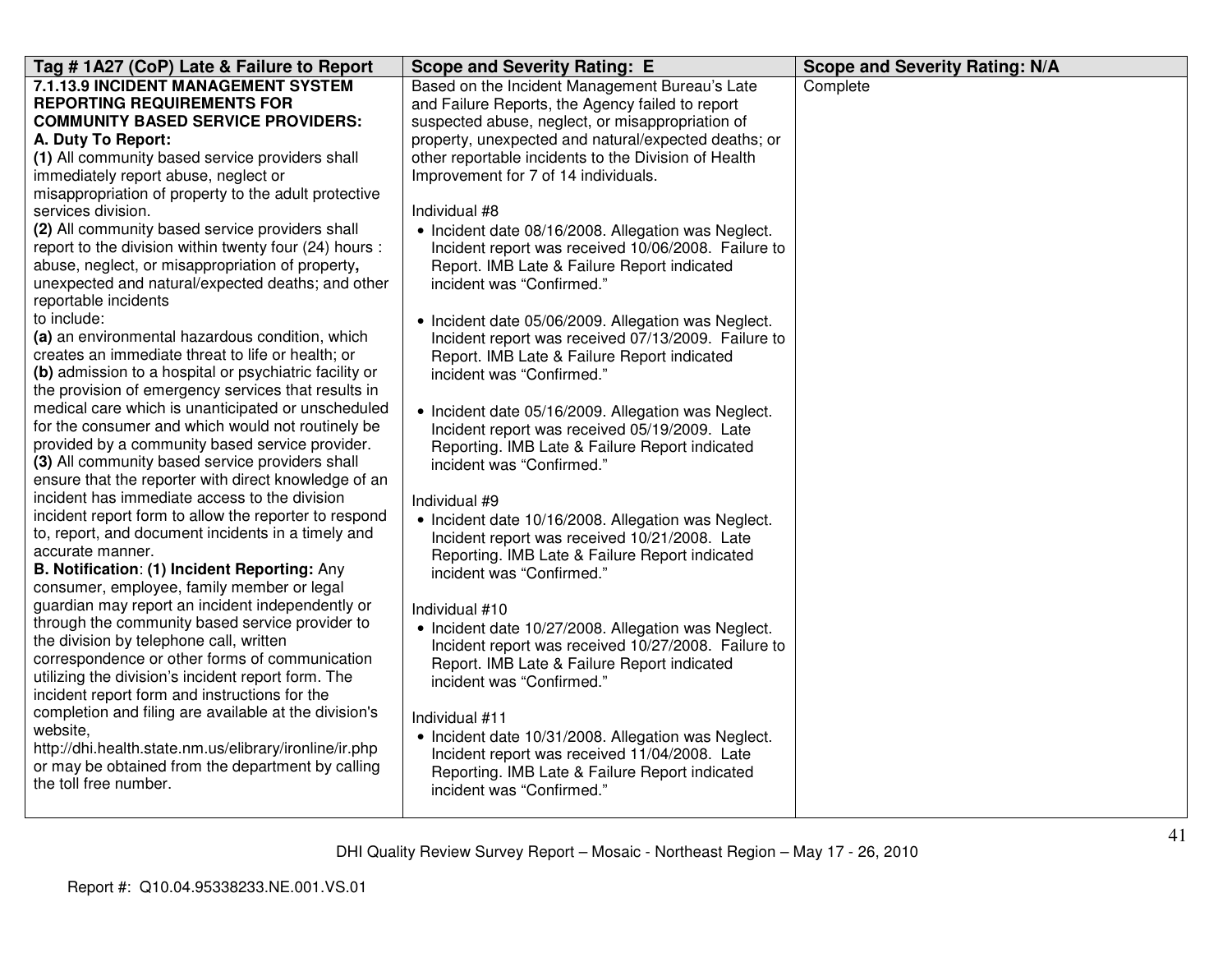| Individual #12<br>• Incident date 05/30/2009. Allegation was Neglect.<br>Incident report was received 06/04/2009. Failure to<br>Report. IMB Late & Failure Report indicated<br>incident was "Confirmed." |  |
|----------------------------------------------------------------------------------------------------------------------------------------------------------------------------------------------------------|--|
| Individual #13<br>• Incident date 05/16/2009. Allegation was Neglect.<br>Incident report was received 05/19/2009. Late<br>Reporting. IMB Late & Failure Report indicated<br>incident was "Confirmed."    |  |
| Individual #14<br>• Incident date 05/16/2009. Allegation was Neglect.<br>Incident report was received 05/19/2009. Late<br>Reporting. IMB Late & Failure Report indicated<br>incident was "Confirmed."    |  |
|                                                                                                                                                                                                          |  |
|                                                                                                                                                                                                          |  |
|                                                                                                                                                                                                          |  |
|                                                                                                                                                                                                          |  |
|                                                                                                                                                                                                          |  |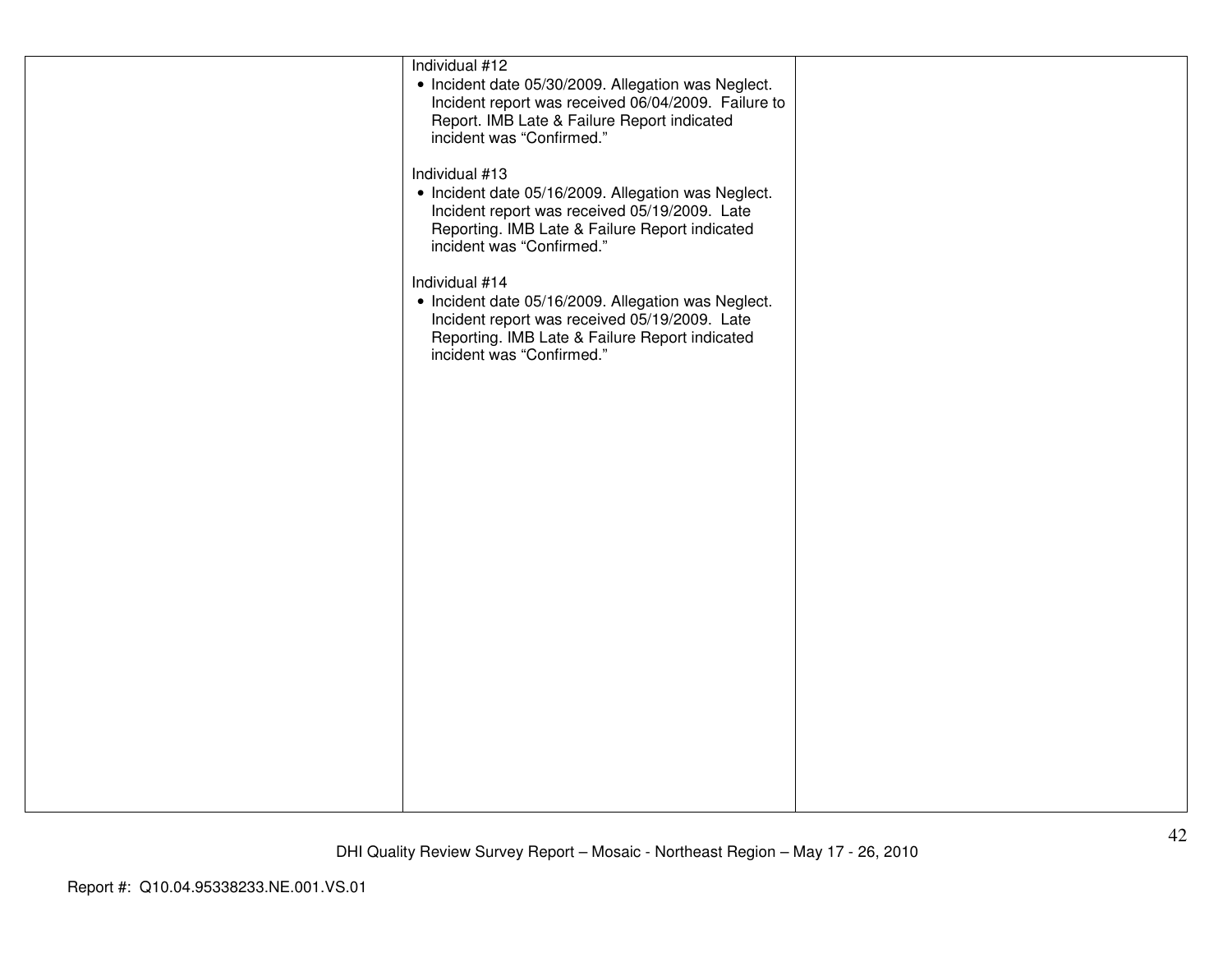| Tag # 1A28 (CoP) Incident Mgt. System -<br><b>Policy &amp; Procedure</b>                                                                                                                                                                                                                                                                                                                                                                                                                                                                                                                                                                       | <b>Scope &amp; Severity Rating: F</b>                                                                                                                                                                                                                                                | <b>Scope and Severity Rating: N/A</b> |
|------------------------------------------------------------------------------------------------------------------------------------------------------------------------------------------------------------------------------------------------------------------------------------------------------------------------------------------------------------------------------------------------------------------------------------------------------------------------------------------------------------------------------------------------------------------------------------------------------------------------------------------------|--------------------------------------------------------------------------------------------------------------------------------------------------------------------------------------------------------------------------------------------------------------------------------------|---------------------------------------|
| 7.1.13.9 INCIDENT MANAGEMENT SYSTEM<br>REPORTING REQUIREMENTS FOR COMMUNITY<br><b>BASED SERVICE PROVIDERS:</b><br>C. Incident Policies: All community based service<br>providers shall maintain policies and procedures,                                                                                                                                                                                                                                                                                                                                                                                                                       | Based on record review and interview, the Agency<br>failed to establish and maintain an incident<br>management system, which emphasizes the<br>principles of prevention and staff involvement.<br>Based on record review, the Agency failed to establish                             | Complete                              |
| which describe the community based service<br>provider's immediate response to all reported<br>allegations of incidents involving abuse, neglect, or<br>misappropriation of property; all unexpected deaths<br>or natural/expected deaths, and other reportable                                                                                                                                                                                                                                                                                                                                                                                | and maintain an incident management system, which<br>emphasizes the principles of prevention and staff<br>involvement.<br>As indicated by the Mosaic's Incident Management                                                                                                           |                                       |
| incidents required as required in Paragraph (2) of<br>Subsection A of 7.1.13.9 NMAC.                                                                                                                                                                                                                                                                                                                                                                                                                                                                                                                                                           | Reporting Orientation and Training; Procedure: 2.<br>"Orientation and Training will be provided within the<br>first 30 days of employment and bi-annually (every                                                                                                                     |                                       |
| NMAC 7.1.13.10 INCIDENT MANAGEMENT<br><b>SYSTEM REQUIREMENTS:</b><br>A. General: All licensed health care facilities and<br>community based service providers shall establish<br>and maintain an incident management system,<br>which emphasizes the principles of prevention and<br>staff involvement. The licensed health care facility or<br>community based service provider shall ensure that<br>the incident management system policies and<br>procedures requires all employees to be<br>competently trained to respond to, report, and<br>document incidents in a timely and accurate<br>manner.                                       | two years)." Per NMAC regulation "community based<br>service provider shall provide all employees and<br>volunteers with a written training  within thirty (30)<br>days of the employees' initial employment, and by<br>annual review not to exceed twelve (12) month<br>intervals." |                                       |
| B. Training Curriculum: The licensed health care<br>facility and community based service provider shall<br>provide all employees and volunteers with a written<br>training curriculum on incident policies and<br>procedures for identification, and timely reporting of<br>abuse, neglect, misappropriation of consumers'<br>property, and where applicable to community based<br>service providers, unexpected deaths or other<br>reportable incidents, within thirty (30) days of the<br>employees' initial employment, and by annual<br>review not to exceed twelve (12) month intervals.<br>The training curriculum may include computer- |                                                                                                                                                                                                                                                                                      |                                       |
|                                                                                                                                                                                                                                                                                                                                                                                                                                                                                                                                                                                                                                                |                                                                                                                                                                                                                                                                                      |                                       |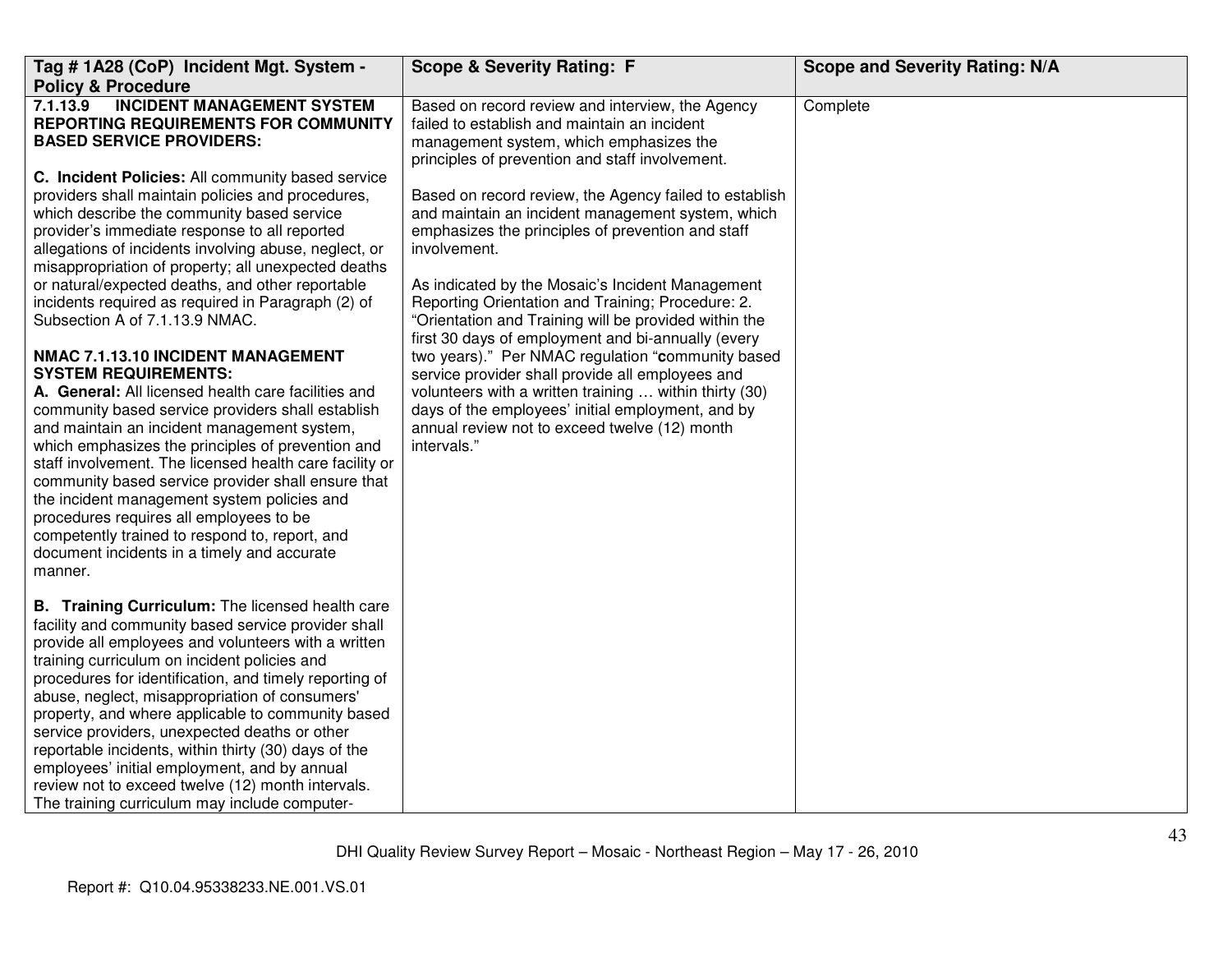| based training. Periodic reviews shall include, at a<br>minimum, review of the written training curriculum<br>and site-specific issues pertaining to the licensed |  |
|-------------------------------------------------------------------------------------------------------------------------------------------------------------------|--|
| health care facilities or community based service<br>provider's facility. Training shall be conducted in a<br>language that is understood by the employee and     |  |
| volunteer.<br><b>C. Incident Management System Training</b>                                                                                                       |  |
| <b>Curriculum Requirements:</b><br>(1) The licensed health care facility and community                                                                            |  |
| based service provider shall conduct training, or<br>designate a knowledgeable representative to<br>conduct training, in accordance with the written              |  |
| training curriculum that includes but is not limited to:<br>(a) an overview of the potential risk of abuse,<br>neglect, misappropriation of consumers' property;  |  |
| (b) informational procedures for properly filing the<br>division's incident management report form;<br>(c) specific instructions of the employees' legal          |  |
| responsibility to report an incident of abuse, neglect<br>and misappropriation of consumers' property.                                                            |  |
| (d) specific instructions on how to respond to<br>abuse, neglect, misappropriation of consumers'<br>property;                                                     |  |
| (e) emergency action procedures to be followed<br>in the event of an alleged incident or knowledge of<br>abuse, neglect, misappropriation of consumers'           |  |
| property; and<br>(f) where applicable to employees of community<br>based service providers, informational procedures                                              |  |
| for properly filing the division's incident management<br>report form for unexpected deaths or other<br>reportable incidents.                                     |  |
|                                                                                                                                                                   |  |
|                                                                                                                                                                   |  |
|                                                                                                                                                                   |  |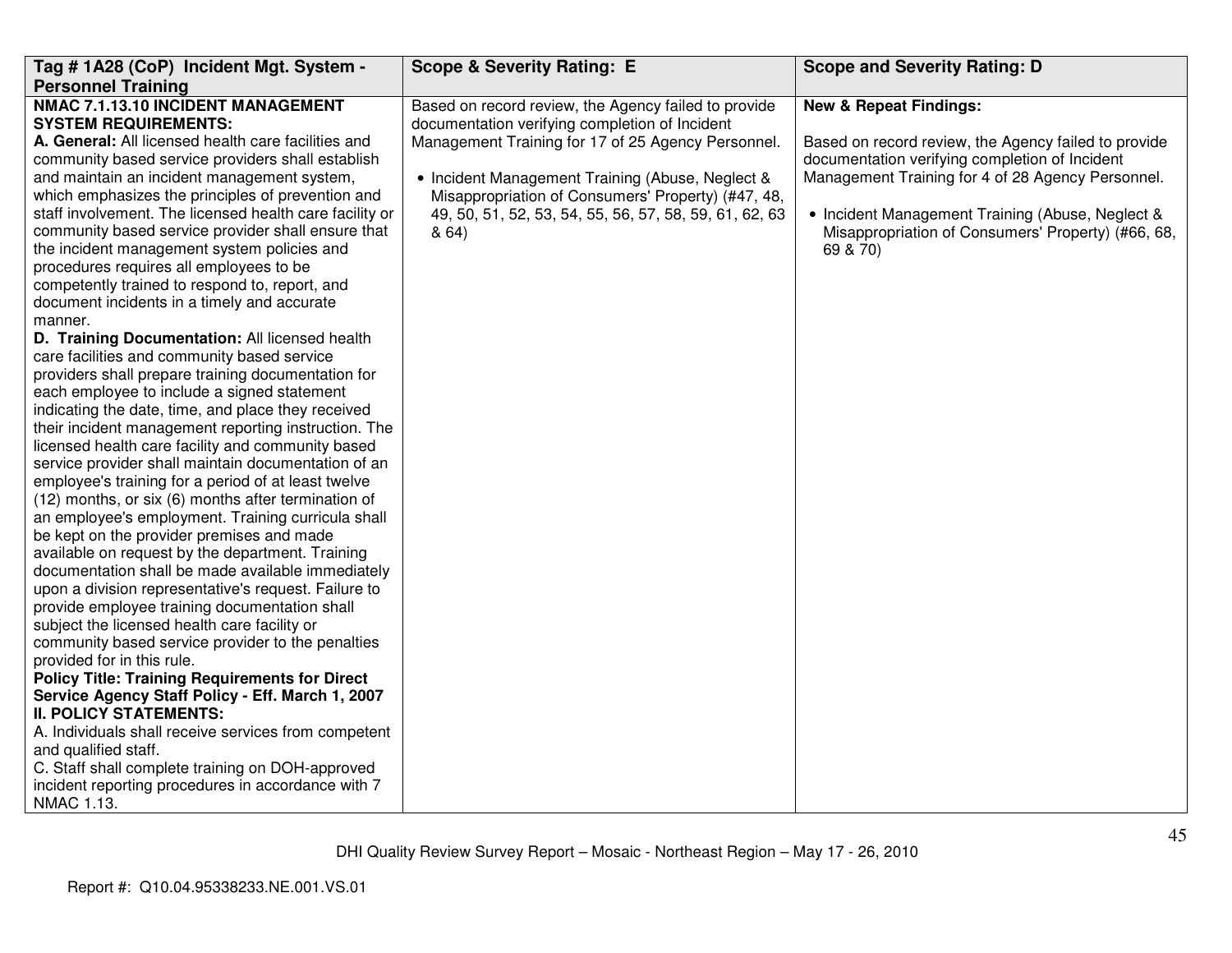| Tag #1A33 Board of Pharmacy - Med                                                                                                                                                                                                                                                                                                                                                                                                                                                                                                                                                                                                                                                                                                                                                                                                                                                                                                                                                                                                                                                                                                                                                                                                                                                            | <b>Scope and Severity Rating: B</b>                                                                                                                                                                                                                                                                                                                                                                                                                                                                                                            | Scope and Severity Rating: N\A |
|----------------------------------------------------------------------------------------------------------------------------------------------------------------------------------------------------------------------------------------------------------------------------------------------------------------------------------------------------------------------------------------------------------------------------------------------------------------------------------------------------------------------------------------------------------------------------------------------------------------------------------------------------------------------------------------------------------------------------------------------------------------------------------------------------------------------------------------------------------------------------------------------------------------------------------------------------------------------------------------------------------------------------------------------------------------------------------------------------------------------------------------------------------------------------------------------------------------------------------------------------------------------------------------------|------------------------------------------------------------------------------------------------------------------------------------------------------------------------------------------------------------------------------------------------------------------------------------------------------------------------------------------------------------------------------------------------------------------------------------------------------------------------------------------------------------------------------------------------|--------------------------------|
|                                                                                                                                                                                                                                                                                                                                                                                                                                                                                                                                                                                                                                                                                                                                                                                                                                                                                                                                                                                                                                                                                                                                                                                                                                                                                              |                                                                                                                                                                                                                                                                                                                                                                                                                                                                                                                                                |                                |
| <b>Storage</b><br><b>New Mexico Board of Pharmacy Model Custodial</b><br><b>Drug Procedures Manual</b><br>E. Medication Storage:<br>1. Prescription drugs will be stored in a locked<br>cabinet and the key will be in the care of the<br>administrator or designee.<br>2. Drugs to be taken by mouth will be separate<br>from all other dosage forms.<br>3. A locked compartment will be available in the<br>refrigerator for those items labeled "Keep in<br>Refrigerator." The temperature will be kept in<br>the 36°F - 46°F range. An accurate<br>thermometer will be kept in the refrigerator to<br>verify temperature.<br>4. Separate compartments are required for each<br>resident's medication.<br>5. All medication will be stored according to their<br>individual requirement or in the absence of<br>temperature and humidity requirements,<br>controlled room temperature (68-77°F) and<br>protected from light. Storage requirements are<br>in effect 24 hours a day.<br>6. Medication no longer in use, unwanted,<br>outdated, or adulterated will be placed in a<br>quarantine area in the locked medication<br>cabinet and held for destruction by the<br>consultant pharmacist.<br>8. References<br>A. Adequate drug references shall be available for<br>facility staff | Based on record review and observation, the Agency<br>failed to ensure proper storage of medication for 2 of 7<br>individuals.<br>Observation included:<br>Individual #3<br>• Sulfamethoxazole expired 03/01/2006. Expired<br>medication was not kept separate from other<br>medications as required by Board of Pharmacy<br>Procedures.<br>• Lorazepam 1"mgm" - Was not kept in a locked<br>compartment, as per Agency policy.<br>Individual #4<br>• Prescription medications were not kept in a<br>locked compartment, as per Agency policy. | Complete                       |
|                                                                                                                                                                                                                                                                                                                                                                                                                                                                                                                                                                                                                                                                                                                                                                                                                                                                                                                                                                                                                                                                                                                                                                                                                                                                                              |                                                                                                                                                                                                                                                                                                                                                                                                                                                                                                                                                |                                |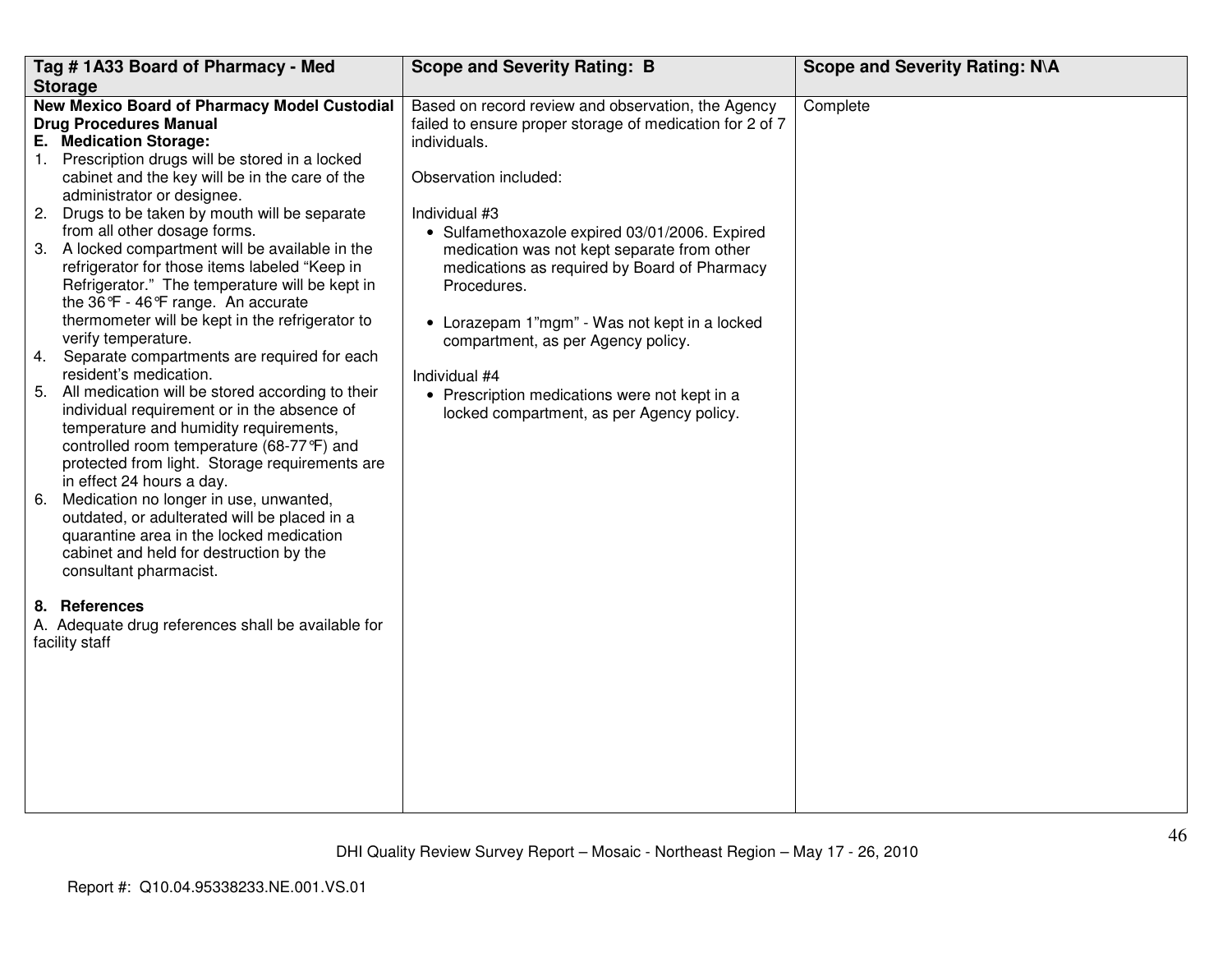| Tag # 1A37 Individual Specific Training                                                                                                                                                                                                                                                                                                                                                                                                                                                                                                                                                                                                                                                                                   | <b>Scope and Severity Rating: E</b>                                                                                                                                                                                                                                                                                    | <b>Scope and Severity Rating: D</b>                                                                                                                                                                                                                                                      |
|---------------------------------------------------------------------------------------------------------------------------------------------------------------------------------------------------------------------------------------------------------------------------------------------------------------------------------------------------------------------------------------------------------------------------------------------------------------------------------------------------------------------------------------------------------------------------------------------------------------------------------------------------------------------------------------------------------------------------|------------------------------------------------------------------------------------------------------------------------------------------------------------------------------------------------------------------------------------------------------------------------------------------------------------------------|------------------------------------------------------------------------------------------------------------------------------------------------------------------------------------------------------------------------------------------------------------------------------------------|
| Developmental Disabilities (DD) Waiver Service<br>Standards effective 4/1/2007<br><b>CHAPTER 1 IV. GENERAL REQUIREMENTS</b><br><b>FOR PROVIDER AGENCY SERVICE</b><br>PERSONNEL: The objective of this section is to<br>establish personnel standards for DD Medicaid<br>Waiver Provider Agencies for the following services:<br>Community Living Supports, Community Inclusion<br>Services, Respite, Substitute Care and Personal<br>Support Companion Services. These standards<br>apply to all personnel who provide services, whether<br>directly employed or subcontracting with the<br>Provider Agency. Additional personnel requirements<br>and qualifications may be applicable for specific<br>service standards. | Based on record review, the Agency failed to ensure<br>that Individual Specific Training requirements were<br>met for 14 of 25 Agency Personnel.<br>Review of personnel records found no evidence of the<br>following:<br>• Individual Specific Training (#47, 48, 49, 50, 51,<br>54, 55, 57, 59, 60, 61, 62, 63 & 64) | <b>Repeat Findings:</b><br>Based on record review, the Agency failed to ensure<br>that Individual Specific Training requirements were<br>met for 1 of 28 Agency Personnel.<br>Review of personnel records found no evidence of the<br>following:<br>• Individual Specific Training (#61) |
| C. Orientation and Training Requirements:<br>Orientation and training for direct support staff and<br>his or her supervisors shall comply with the<br>DDSD/DOH Policy Governing the Training<br>Requirements for Direct Support Staff and Internal<br>Service Coordinators Serving Individuals with<br>Developmental Disabilities to include the following:<br>(2) Individual-specific training for each individual<br>under his or her direct care, as described in the<br>individual service plan, prior to working alone with<br>the individual.                                                                                                                                                                       |                                                                                                                                                                                                                                                                                                                        |                                                                                                                                                                                                                                                                                          |
| Department of Health (DOH)<br>Developmental Disabilities Supports Division<br>(DDSD) Policy - Policy Title: Training<br><b>Requirements for Direct Service Agency Staff</b><br>Policy - Eff. March 1, 2007                                                                                                                                                                                                                                                                                                                                                                                                                                                                                                                |                                                                                                                                                                                                                                                                                                                        |                                                                                                                                                                                                                                                                                          |
| <b>II. POLICY STATEMENTS:</b><br>A. Individuals shall receive services from competent<br>and qualified staff.<br>B. Staff shall complete individual-specific (formerly<br>known as "Addendum B") training requirements in<br>accordance with the specifications described in the<br>individual service plan (ISP) of each individual<br>served.                                                                                                                                                                                                                                                                                                                                                                           |                                                                                                                                                                                                                                                                                                                        |                                                                                                                                                                                                                                                                                          |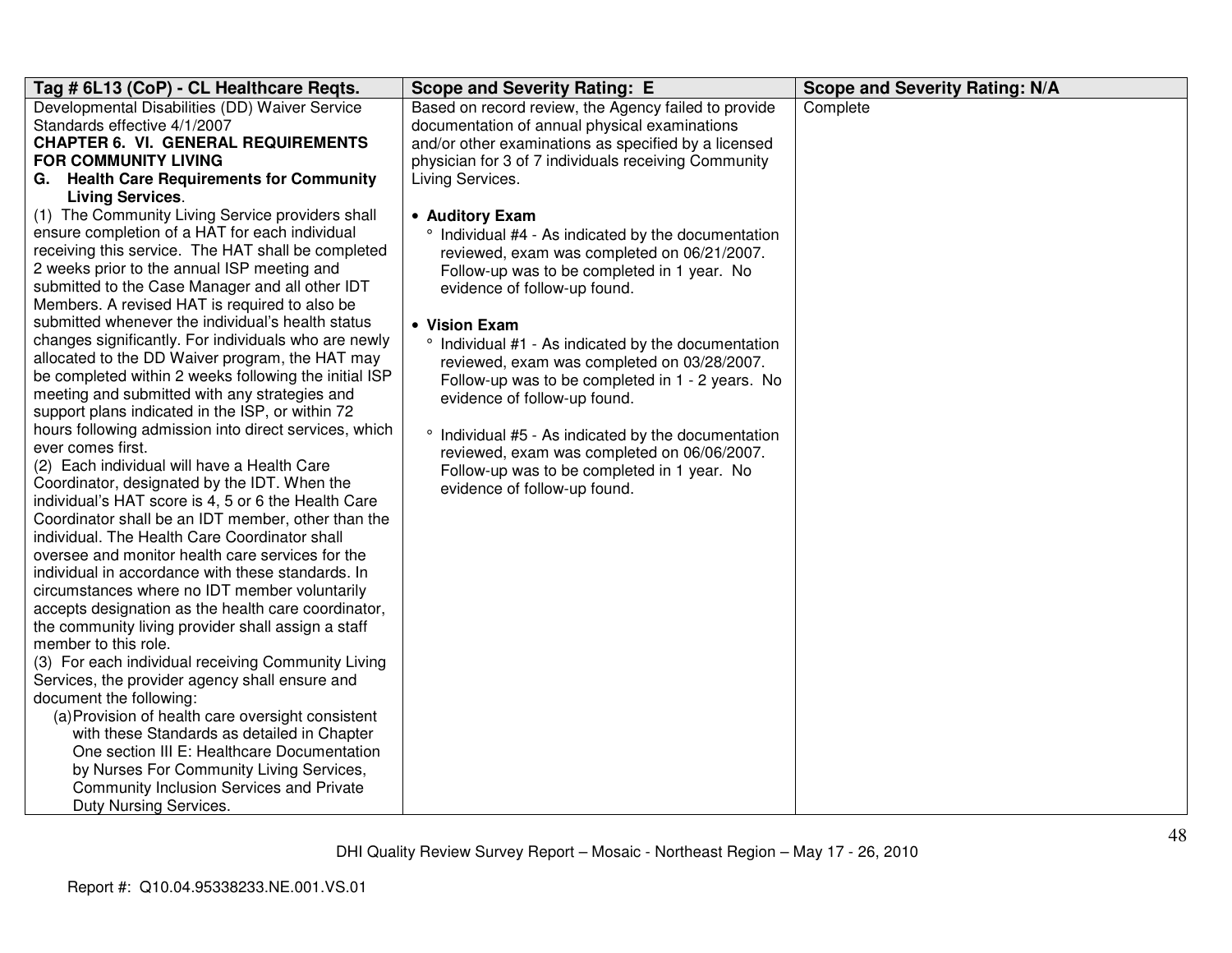| b) That each individual with a score of 4, 5, or 6  |  |
|-----------------------------------------------------|--|
| on the HAT, has a Health Care Plan                  |  |
| developed by a licensed nurse.                      |  |
| (c) That an individual with chronic condition(s)    |  |
| with the potential to exacerbate into a life        |  |
| threatening condition, has Crisis Prevention/       |  |
| Intervention Plan(s) developed by a licensed        |  |
| nurse or other appropriate professional for         |  |
| each such condition.                                |  |
| (4) That an average of 3 hours of documented        |  |
| nutritional counseling is available annually, if    |  |
| recommended by the IDT.                             |  |
| (5) That the physical property and grounds are free |  |
| of hazards to the individual's health and safety.   |  |
| (6) In addition, for each individual receiving      |  |
| Supported Living or Family Living Services, the     |  |
| provider shall verify and document the following:   |  |
| (a) The individual has a primary licensed           |  |
| physician;                                          |  |
| (b) The individual receives an annual physical      |  |
| examination and other examinations as               |  |
| specified by a licensed physician;                  |  |
| (c) The individual receives annual dental check-    |  |
| ups and other check-ups as specified by a           |  |
| licensed dentist;                                   |  |
| (d) The individual receives eye examinations as     |  |
| specified by a licensed optometrist or              |  |
| ophthalmologist; and                                |  |
| (e) Agency activities that occur as follow-up to    |  |
|                                                     |  |
| medical appointments (e.g. treatment, visits to     |  |
| specialists, changes in medication or daily         |  |
| routine).                                           |  |
|                                                     |  |
|                                                     |  |
|                                                     |  |
|                                                     |  |
|                                                     |  |
|                                                     |  |
|                                                     |  |
|                                                     |  |
|                                                     |  |
|                                                     |  |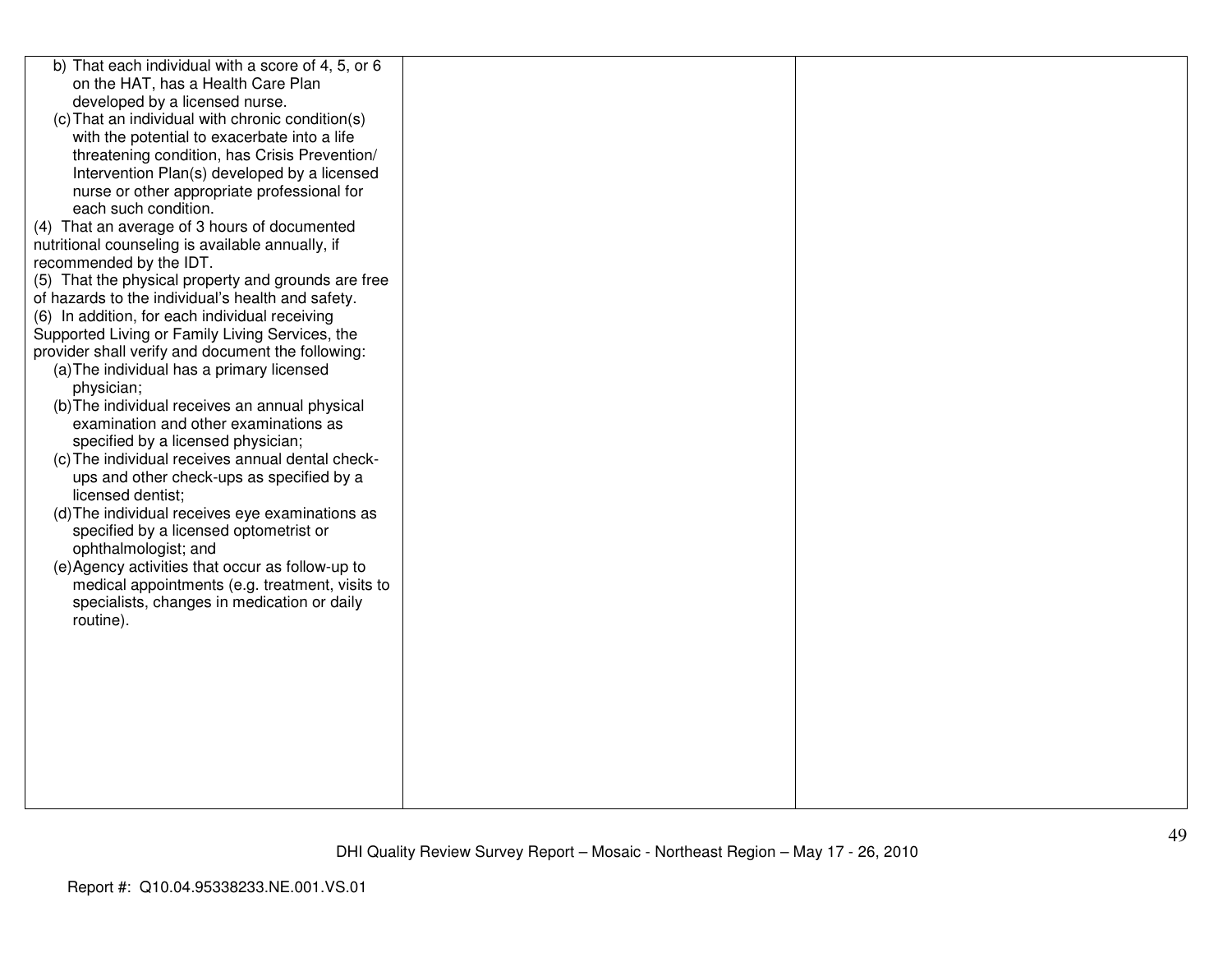| Tag # 6L14 Residential Case File                                                                        | <b>Scope and Severity Rating: F</b>                            | <b>Scope and Severity Rating: D</b>                      |
|---------------------------------------------------------------------------------------------------------|----------------------------------------------------------------|----------------------------------------------------------|
| Developmental Disabilities (DD) Waiver Service                                                          | Based on record review, the Agency failed to maintain          | <b>Repeat Findings:</b>                                  |
| Standards effective 4/1/2007                                                                            | a complete and confidential case file in the residence         |                                                          |
| <b>CHAPTER 6. VIII. COMMUNITY LIVING</b>                                                                | for 7 of 7 Individuals receiving Family Living Services.       | Based on record review, the Agency failed to maintain    |
| <b>SERVICE PROVIDER AGENCY REQUIREMENTS</b>                                                             |                                                                | a complete and confidential case file in the residence   |
| A. Residence Case File: For individuals receiving                                                       | The following was not found, incomplete and/or not<br>current: | for 3 of 7 Individuals receiving Family Living Services. |
| Supported Living or Family Living, the Agency shall<br>maintain in the individual's home a complete and |                                                                | The following was not found, incomplete and/or not       |
| current confidential case file for each individual. For                                                 | • ISP Signature Page (#2 & 4)                                  | current:                                                 |
| individuals receiving Independent Living Services,                                                      |                                                                |                                                          |
| rather than maintaining this file at the individual's                                                   | • Addendum A $(#2, 4 \& 6)$                                    | • ISP Signature Page (#4)                                |
| home, the complete and current confidential case                                                        |                                                                |                                                          |
| file for each individual shall be maintained at the                                                     | • Teaching & Support Strategies (#3 & 6)                       | • Addendum A $(#4)$                                      |
| agency's administrative site. Each file shall include                                                   |                                                                |                                                          |
| the following:                                                                                          | • Positive Behavioral Plan (#6)                                | • Positive Behavioral Crisis Plan (#6)                   |
| (1) Complete and current ISP and all supplemental                                                       |                                                                |                                                          |
| plans specific to the individual;                                                                       | • Positive Behavioral Crisis Plan (#2 & 6)                     | • Physical Therapy Plan (#6 & 7)                         |
| (2) Complete and current Health Assessment Tool;                                                        |                                                                |                                                          |
| (3) Current emergency contact information, which                                                        | • Speech Therapy Plan (#6)                                     |                                                          |
| includes the individual's address, telephone<br>number, names and telephone numbers of                  |                                                                |                                                          |
| residential Community Living Support providers,                                                         | • Occupational Therapy Plan (#5)                               |                                                          |
| relatives, or guardian or conservator, primary care                                                     |                                                                |                                                          |
| physician's name(s) and telephone number(s),                                                            | • Physical Therapy Plan (#5, 6 & 7)                            |                                                          |
| pharmacy name, address and telephone number                                                             |                                                                |                                                          |
| and dentist name, address and telephone number,                                                         | • Health Assessment Tool (#6)                                  |                                                          |
| and health plan;                                                                                        | • Special Health Care Needs                                    |                                                          |
| (4) Up-to-date progress notes, signed and dated by                                                      | Meal Time Plan (#6)                                            |                                                          |
| the person making the note for at least the past                                                        | <sup>o</sup> Nutritional Plan (#5)                             |                                                          |
| month (older notes may be transferred to the                                                            |                                                                |                                                          |
| agency office);                                                                                         | • Crisis Plan                                                  |                                                          |
| (5) Data collected to document ISP Action Plan                                                          | $^{\circ}$ Allergies (#1 & 5)                                  |                                                          |
| implementation                                                                                          |                                                                |                                                          |
|                                                                                                         | • Progress Notes/Daily Contacts Logs:                          |                                                          |
| (6) Progress notes written by direct care staff and                                                     | Individual #6 - None found for July 2009                       |                                                          |
| by nurses regarding individual health status and                                                        |                                                                |                                                          |
| physical conditions including action taken in                                                           | • Data Collection/Data Tracking:                               |                                                          |
| response to identified changes in condition for at<br>least the past month;                             | Individual #6 - None found for July 2009                       |                                                          |
| (7) Physician's or qualified health care providers                                                      |                                                                |                                                          |
| written orders;                                                                                         |                                                                |                                                          |
| (8) Progress notes documenting implementation of                                                        |                                                                |                                                          |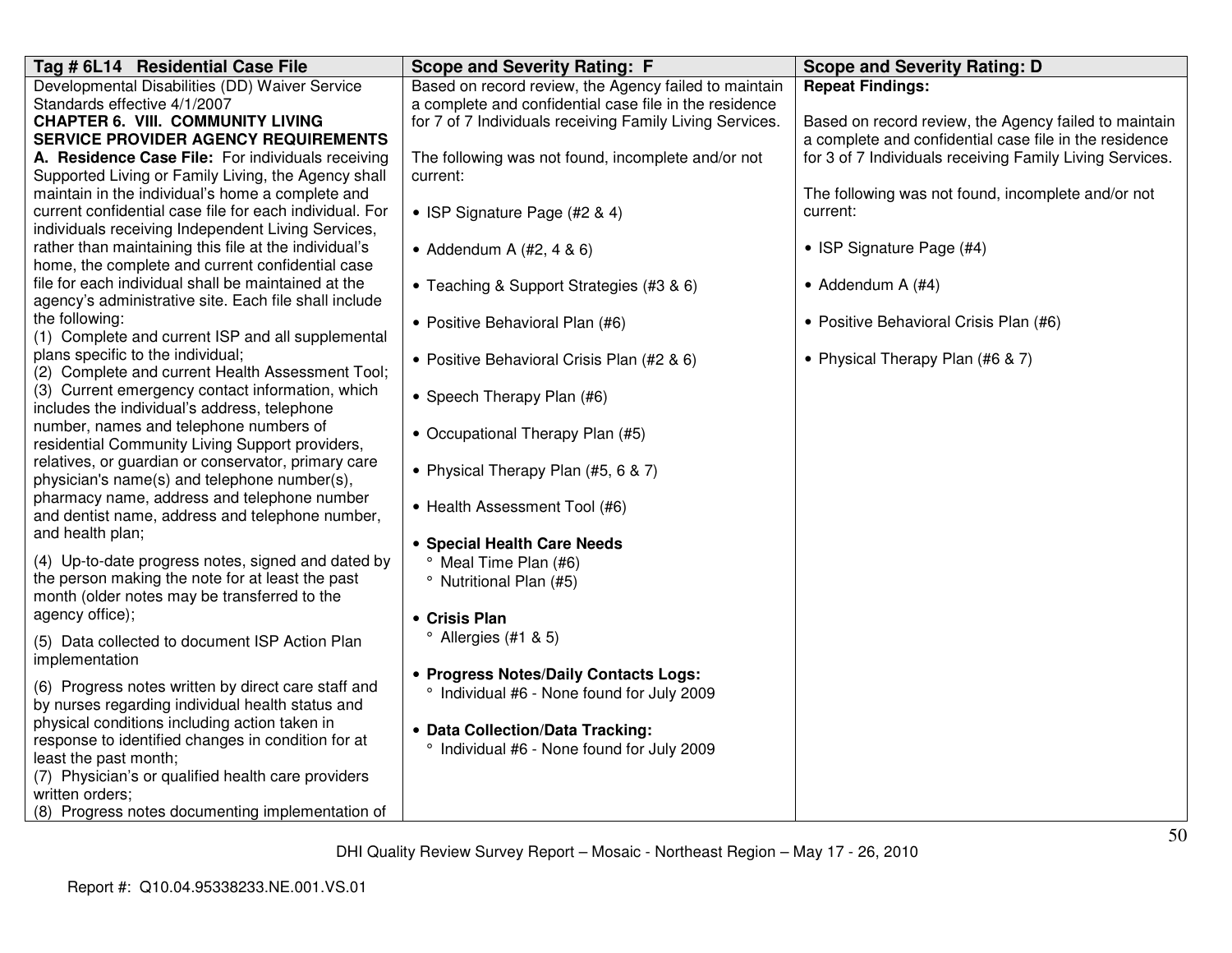| a physician's or qualified health care provider's         |  |
|-----------------------------------------------------------|--|
| order(s);                                                 |  |
| (9) Medication Administration Record (MAR) for the        |  |
| past three (3) months which includes:                     |  |
| (a) The name of the individual;                           |  |
| (b) A transcription of the healthcare practitioners       |  |
| prescription including the brand and generic              |  |
| name of the medication;                                   |  |
| Diagnosis for which the medication is<br>(C)              |  |
| prescribed;                                               |  |
| (d) Dosage, frequency and method/route of                 |  |
| delivery;                                                 |  |
| (e) Times and dates of delivery;                          |  |
| Initials of person administering or assisting with<br>(f) |  |
| medication; and                                           |  |
| An explanation of any medication irregularity,<br>(g)     |  |
| allergic reaction or adverse effect.                      |  |
| (h) For PRN medication an explanation for the use         |  |
| of the PRN must include:                                  |  |
| Observable signs/symptoms or                              |  |
| circumstances in which the medication is to               |  |
| be used, and                                              |  |
| (ii) Documentation of the effectiveness/result            |  |
| of the PRN delivered.                                     |  |
| A MAR is not required for individuals<br>(i)              |  |
| participating in Independent Living Services              |  |
| who self-administer their own medication.                 |  |
| However, when medication administration is                |  |
| provided as part of the Independent Living                |  |
| Service a MAR must be maintained at the                   |  |
| individual's home and an updated copy must                |  |
| be placed in the agency file on a weekly basis.           |  |
| (10) Record of visits to healthcare practitioners         |  |
| including any treatment provided at the visit and a       |  |
| record of all diagnostic testing for the current ISP      |  |
| year; and                                                 |  |
| (11) Medical History to include: demographic data,        |  |
| current and past medical diagnoses including the          |  |
| cause (if known) of the developmental disability and      |  |
| any psychiatric diagnosis, allergies (food,               |  |
| environmental, medications), status of routine adult      |  |
| health care screenings, immunizations, hospital           |  |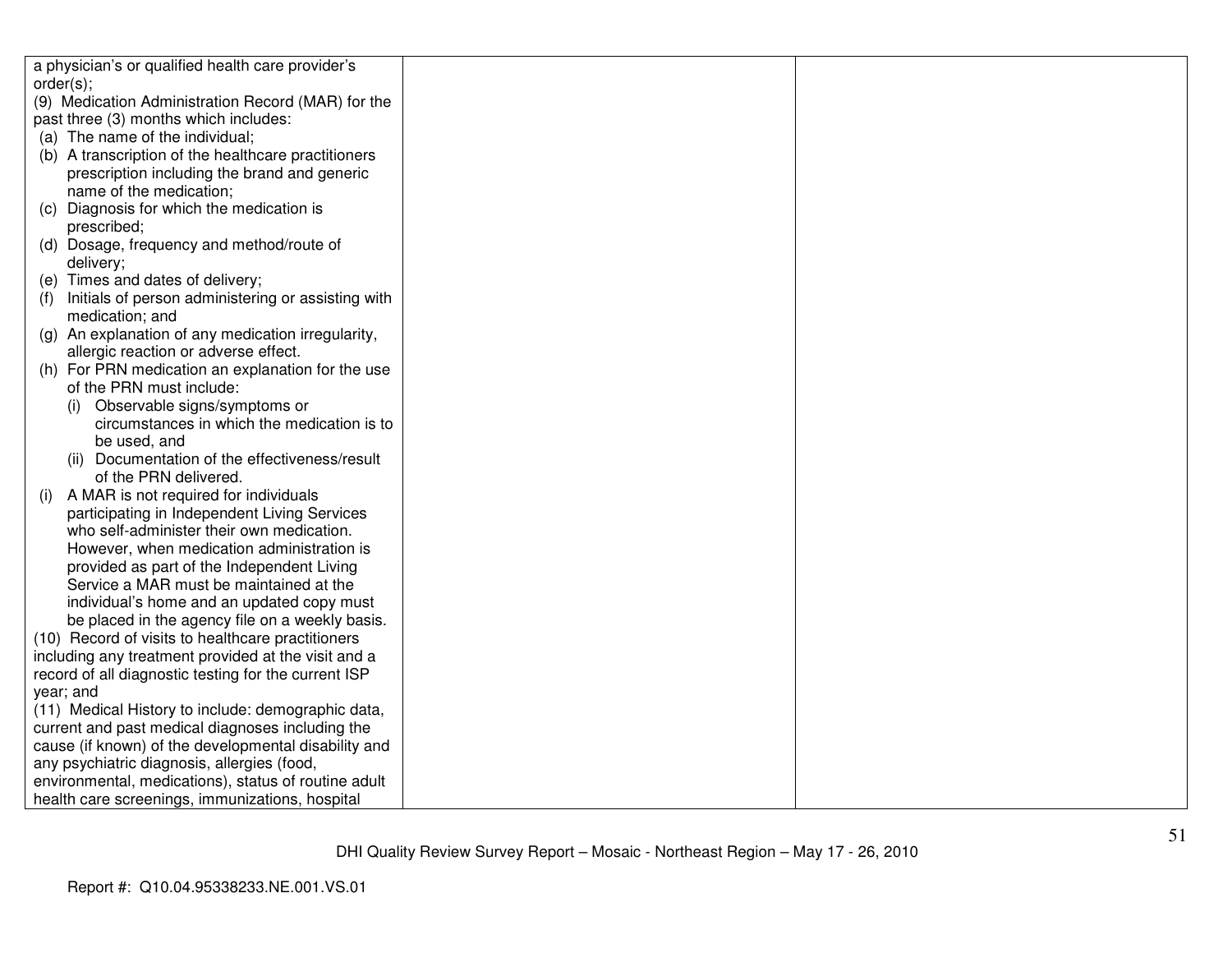| discharge summaries for past twelve (12) months,<br>past medical history including hospitalizations,<br>surgeries, injuries, family history and current<br>physical exam. |  |
|---------------------------------------------------------------------------------------------------------------------------------------------------------------------------|--|
|                                                                                                                                                                           |  |
|                                                                                                                                                                           |  |
|                                                                                                                                                                           |  |
|                                                                                                                                                                           |  |
|                                                                                                                                                                           |  |
|                                                                                                                                                                           |  |
|                                                                                                                                                                           |  |
|                                                                                                                                                                           |  |
|                                                                                                                                                                           |  |
|                                                                                                                                                                           |  |
|                                                                                                                                                                           |  |
|                                                                                                                                                                           |  |
|                                                                                                                                                                           |  |
|                                                                                                                                                                           |  |
|                                                                                                                                                                           |  |
|                                                                                                                                                                           |  |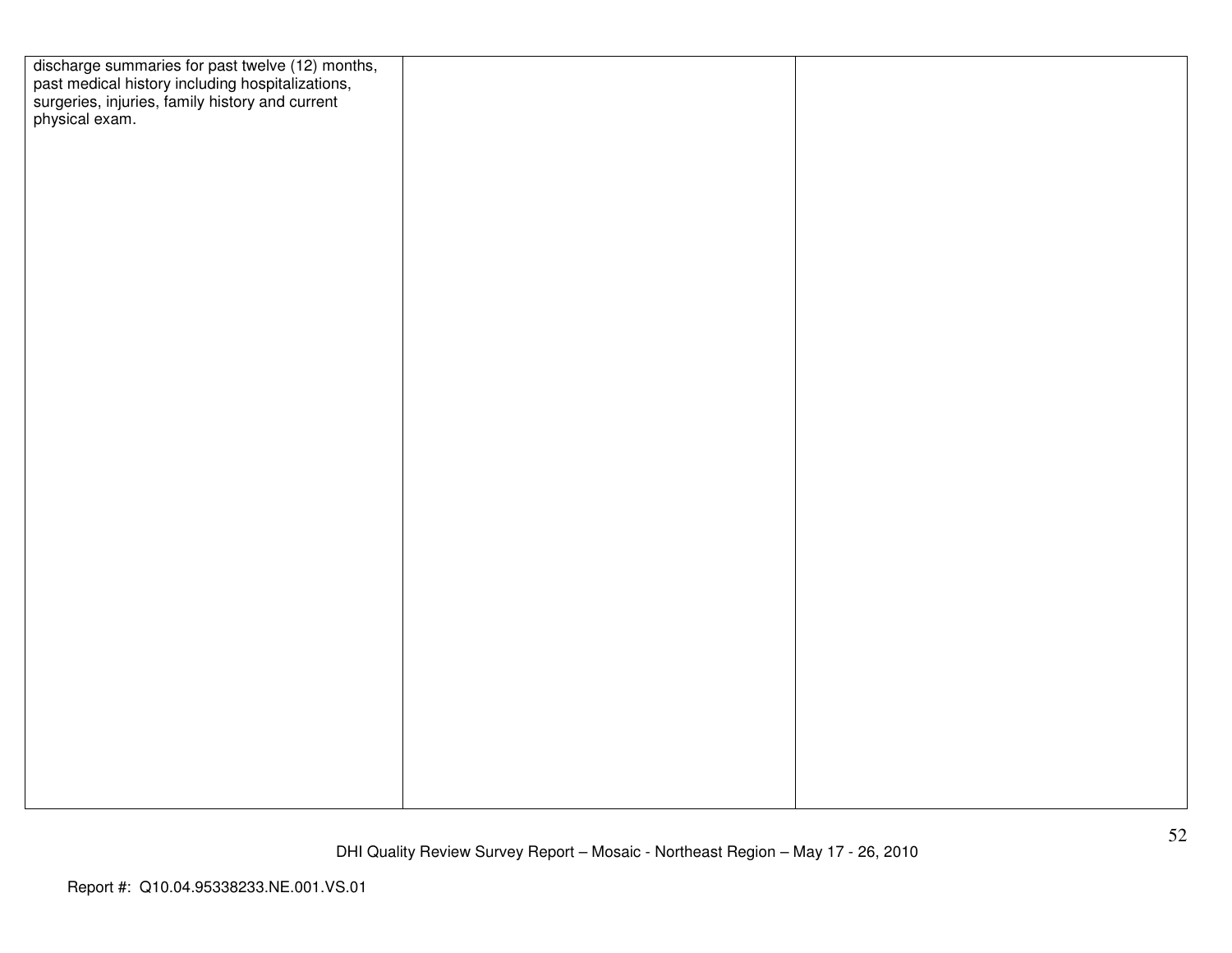|     | Tag # 6L17 Reporting Requirements<br>(Community Living Quarterly Reports)                                                                                                                                                                                                                                                                                                                    | <b>Scope and Severity Rating: A</b>                                                                                                                                                                                                                                                                                                                                                                                                       | <b>Scope and Severity Rating: N/A</b> |
|-----|----------------------------------------------------------------------------------------------------------------------------------------------------------------------------------------------------------------------------------------------------------------------------------------------------------------------------------------------------------------------------------------------|-------------------------------------------------------------------------------------------------------------------------------------------------------------------------------------------------------------------------------------------------------------------------------------------------------------------------------------------------------------------------------------------------------------------------------------------|---------------------------------------|
|     | Developmental Disabilities (DD) Waiver Service<br>Standards effective 4/1/2007<br><b>CHAPTER 6. VIII. COMMUNITY LIVING</b><br><b>SERVICE PROVIDER AGENCY REQUIREMENTS</b>                                                                                                                                                                                                                    | Based on record review, the Agency failed to<br>complete written quarterly status reports for 1 of 7<br>individuals receiving Community Living Services.                                                                                                                                                                                                                                                                                  | Complete                              |
|     | D. Community Living Service Provider Agency<br><b>Reporting Requirements: All Community Living</b><br>Support providers shall submit written quarterly<br>status reports to the individual's Case Manager and<br>other IDT Members no later than fourteen (14) days<br>following the end of each ISP quarter. The quarterly<br>reports shall contain the following written<br>documentation: | <b>Family Living Quarterly Reports:</b><br>$\bullet$ Individual #4 - None found for 10/2008 - 12/2008.<br>Individual began services in 11/2008. When #64<br>was asked about the quarterlies for 10/2008 -<br>12/2008 they reported that quarterlies are done<br>according to calendar year and since this<br>individual didn't start till November 2008 there<br>was no quarterly to include information for<br>November & December 2008. |                                       |
| (1) | Timely completion of relevant activities from<br><b>ISP Action Plans</b>                                                                                                                                                                                                                                                                                                                     |                                                                                                                                                                                                                                                                                                                                                                                                                                           |                                       |
| (2) | Progress towards desired outcomes in the ISP<br>accomplished during the quarter;                                                                                                                                                                                                                                                                                                             |                                                                                                                                                                                                                                                                                                                                                                                                                                           |                                       |
| (3) | Significant changes in routine or staffing;                                                                                                                                                                                                                                                                                                                                                  |                                                                                                                                                                                                                                                                                                                                                                                                                                           |                                       |
| (4) | Unusual or significant life events;                                                                                                                                                                                                                                                                                                                                                          |                                                                                                                                                                                                                                                                                                                                                                                                                                           |                                       |
| (5) | Updates on health status, including medication<br>and durable medical equipment needs<br>identified during the quarter; and                                                                                                                                                                                                                                                                  |                                                                                                                                                                                                                                                                                                                                                                                                                                           |                                       |
| (6) | Data reports as determined by IDT members.                                                                                                                                                                                                                                                                                                                                                   |                                                                                                                                                                                                                                                                                                                                                                                                                                           |                                       |
|     |                                                                                                                                                                                                                                                                                                                                                                                              |                                                                                                                                                                                                                                                                                                                                                                                                                                           |                                       |
|     |                                                                                                                                                                                                                                                                                                                                                                                              |                                                                                                                                                                                                                                                                                                                                                                                                                                           |                                       |
|     |                                                                                                                                                                                                                                                                                                                                                                                              |                                                                                                                                                                                                                                                                                                                                                                                                                                           |                                       |
|     |                                                                                                                                                                                                                                                                                                                                                                                              |                                                                                                                                                                                                                                                                                                                                                                                                                                           |                                       |
|     |                                                                                                                                                                                                                                                                                                                                                                                              |                                                                                                                                                                                                                                                                                                                                                                                                                                           |                                       |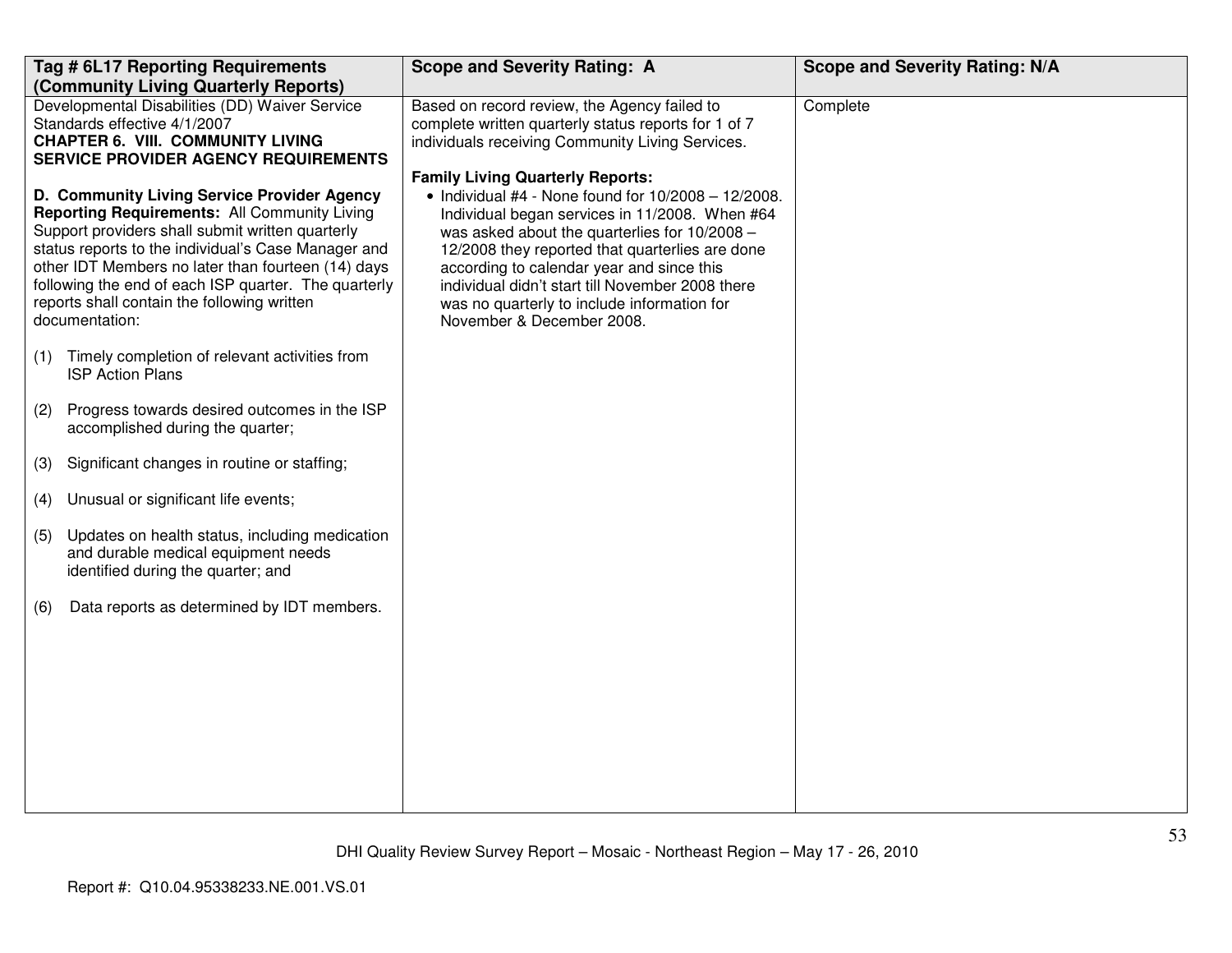| Tag # 6L17 Reporting Requirements (CL                                                                                                                                                                                                                                                                                                                                                                                                                                                                                                                                                                                                                                                                                                                                                                                                                              | <b>Scope and Severity Rating: C</b>                                                                                                                                                                                                                                                                                                                                                                                                                                                                                                   | Scope and Severity Rating: N\A |
|--------------------------------------------------------------------------------------------------------------------------------------------------------------------------------------------------------------------------------------------------------------------------------------------------------------------------------------------------------------------------------------------------------------------------------------------------------------------------------------------------------------------------------------------------------------------------------------------------------------------------------------------------------------------------------------------------------------------------------------------------------------------------------------------------------------------------------------------------------------------|---------------------------------------------------------------------------------------------------------------------------------------------------------------------------------------------------------------------------------------------------------------------------------------------------------------------------------------------------------------------------------------------------------------------------------------------------------------------------------------------------------------------------------------|--------------------------------|
| <b>Quarterly Report Components)</b><br>Developmental Disabilities (DD) Waiver Service<br>Standards effective 4/1/2007<br><b>CHAPTER 6. VIII. COMMUNITY LIVING</b><br><b>SERVICE PROVIDER AGENCY REQUIREMENTS</b>                                                                                                                                                                                                                                                                                                                                                                                                                                                                                                                                                                                                                                                   | Based on record review, the Agency failed to<br>complete written quarterly status reports in<br>compliance with standards for 7 of 7 individuals<br>receiving Community Living Services.                                                                                                                                                                                                                                                                                                                                              | Complete                       |
| D. Community Living Service Provider Agency<br>Reporting Requirements: All Community Living<br>Support providers shall submit written quarterly<br>status reports to the individual's Case Manager and<br>other IDT Members no later than fourteen (14) days<br>following the end of each ISP quarter. The quarterly<br>reports shall contain the following written<br>documentation:<br>Timely completion of relevant activities from<br>(1)<br><b>ISP Action Plans</b><br>Progress towards desired outcomes in the ISP<br>(2)<br>accomplished during the quarter;<br>Significant changes in routine or staffing;<br>(3)<br>Unusual or significant life events;<br>(4)<br>Updates on health status, including medication<br>(5)<br>and durable medical equipment needs<br>identified during the quarter; and<br>Data reports as determined by IDT members.<br>(6) | Review of quarterly reports found the following<br>components were not addressed as required:<br>Individual #1, 2, 3, 4, 5, 6 & $7$ - The following were not<br>found in the Family Living Services Quarterly Report<br>for 7/2008 - 6/2009:<br>Timely completion of relevant activities from ISP<br>(1)<br><b>Action Plans</b><br>Progress towards desired outcomes in the ISP<br>(2)<br>accomplished during the quarter;<br>Significant changes in routine or staffing;<br>(3)<br>Data reports as determined by IDT members.<br>(6) |                                |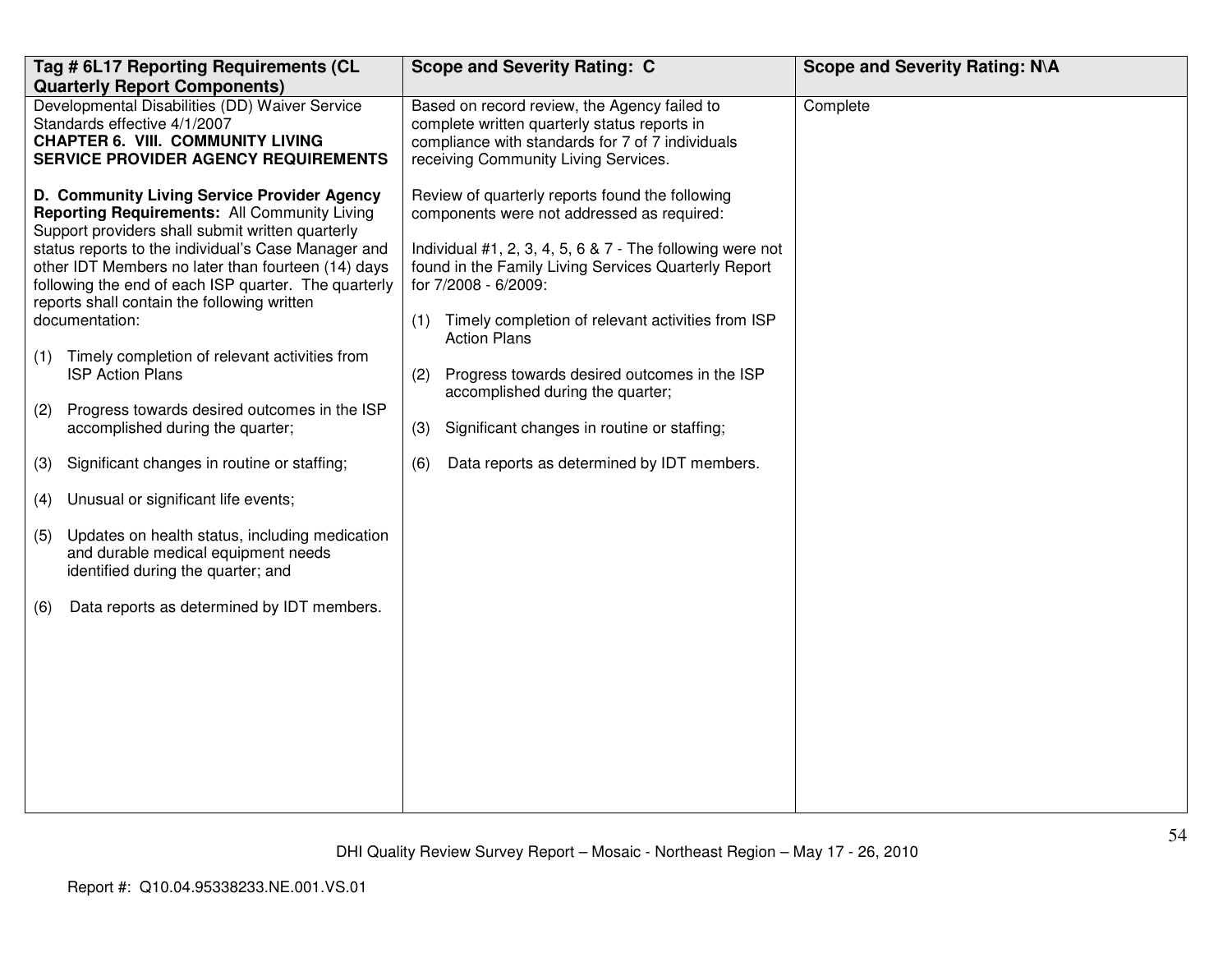| Tag # 6L25 (CoP) Residential Health &                                                                                                                                                                                                                                                                                                                                                                                                                                                                                                                                                                                                                                                                                                                                                                                                                                                                                                                                                                                                                                                                                                                                                                                                                                                                                                                                                                                                                                                                                                                                                                                                                                                                                                                                                        | <b>Scope and Severity Rating: F</b>                                                                                                                                                                                                                                                                                                                                                                                                                                                                                                                                                                                                                                                                                                                                                                                                                                                                                                                                                                                                                                                                                                                                                   |                                                                                                                                                                                                                                                                                                                                                                                                                                                                                                                                                                                                                                |
|----------------------------------------------------------------------------------------------------------------------------------------------------------------------------------------------------------------------------------------------------------------------------------------------------------------------------------------------------------------------------------------------------------------------------------------------------------------------------------------------------------------------------------------------------------------------------------------------------------------------------------------------------------------------------------------------------------------------------------------------------------------------------------------------------------------------------------------------------------------------------------------------------------------------------------------------------------------------------------------------------------------------------------------------------------------------------------------------------------------------------------------------------------------------------------------------------------------------------------------------------------------------------------------------------------------------------------------------------------------------------------------------------------------------------------------------------------------------------------------------------------------------------------------------------------------------------------------------------------------------------------------------------------------------------------------------------------------------------------------------------------------------------------------------|---------------------------------------------------------------------------------------------------------------------------------------------------------------------------------------------------------------------------------------------------------------------------------------------------------------------------------------------------------------------------------------------------------------------------------------------------------------------------------------------------------------------------------------------------------------------------------------------------------------------------------------------------------------------------------------------------------------------------------------------------------------------------------------------------------------------------------------------------------------------------------------------------------------------------------------------------------------------------------------------------------------------------------------------------------------------------------------------------------------------------------------------------------------------------------------|--------------------------------------------------------------------------------------------------------------------------------------------------------------------------------------------------------------------------------------------------------------------------------------------------------------------------------------------------------------------------------------------------------------------------------------------------------------------------------------------------------------------------------------------------------------------------------------------------------------------------------|
| <b>Safety (Family Living)</b>                                                                                                                                                                                                                                                                                                                                                                                                                                                                                                                                                                                                                                                                                                                                                                                                                                                                                                                                                                                                                                                                                                                                                                                                                                                                                                                                                                                                                                                                                                                                                                                                                                                                                                                                                                |                                                                                                                                                                                                                                                                                                                                                                                                                                                                                                                                                                                                                                                                                                                                                                                                                                                                                                                                                                                                                                                                                                                                                                                       | <b>Scope and Severity Rating: D</b>                                                                                                                                                                                                                                                                                                                                                                                                                                                                                                                                                                                            |
| Developmental Disabilities (DD) Waiver Service<br>Standards effective 4/1/2007<br><b>CHAPTER 6. VIII. COMMUNITY LIVING</b><br><b>SERVICE PROVIDER AGENCY REQUIREMENTS</b><br>residences.<br>- L. Residence Requirements for Family Living<br><b>Services and Supported Living Services</b><br>(1) Supported Living Services and Family Living<br>incomplete:<br>Services providers shall assure that each<br>individual's residence has:<br>(a) Battery operated or electric smoke detectors,<br>heat sensors, or a sprinkler system installed in<br>the residence;<br>(b) General-purpose first aid kit;<br>(c) When applicable due to an individual's health<br>status, a blood borne pathogens kit;<br>(d) Accessible written procedures for emergency<br>telephone $(H4)$<br>evacuation e.g. fire and weather-related threats;<br>(e) Accessible telephone numbers of poison control<br>centers located within the line of sight of the<br>telephone;<br>(f) Accessible written documentation of actual<br>evacuation drills occurring at least three (3) times<br>a year. For Supported Living evacuation drills<br>shall occur at least once a year during each shift;<br>(g) Accessible written procedures for the safe<br>storage of all medications with dispensing<br>instructions for each individual that are consistent<br>with the Assisting with Medication Administration<br>training or each individual's ISP; and<br>(h) Accessible written procedures for emergency<br>placement and relocation of individuals in the<br>6 & 7)<br>event of an emergency evacuation that makes<br>the residence unsuitable for occupancy. The<br>emergency evacuation procedures shall address,<br>but are not limited to, fire, chemical and/or<br>hazardous waste spills, and flooding. | Based on observation, the Agency failed to ensure<br>that each individual's residence met all requirements<br>within the standard for 7 of 7 Family Living<br>The following items were not found, not functioning or<br>• Accessible written documentation of actual<br>evacuation drills occurring at least three (3) times a<br>year. For Supported Living evacuation drills shall<br>occur at least once a year during each shift (#6)<br>• Accessible telephone numbers of poison control<br>centers located within the line of sight of the<br>• Accessible written procedures for the safe storage<br>of all medications with dispensing instructions for<br>each individual that are consistent with the Assisting<br>with Medication Administration training or each<br>individual's ISP (#1, 2, 3, 4, 5, 6 & 7)<br>• Accessible written procedures for emergency<br>placement and relocation of individuals in the event<br>of an emergency evacuation that makes the<br>residence unsuitable for occupancy. The<br>emergency evacuation procedures shall address,<br>but are not limited to, fire, chemical and/or<br>hazardous waste spills, and flooding (#1, 2, 3, 4, 5, | <b>Repeat Findings:</b><br>Based on observation, the Agency failed to ensure<br>that each individual's residence met all requirements<br>within the standard for 1 of 7 Family Living<br>residences.<br>The following items were not found, not functioning or<br>incomplete:<br>• Accessible written procedures for emergency<br>placement and relocation of individuals in the event<br>of an emergency evacuation that makes the<br>residence unsuitable for occupancy. The<br>emergency evacuation procedures shall address,<br>but are not limited to, fire, chemical and/or<br>hazardous waste spills, and flooding (#1) |